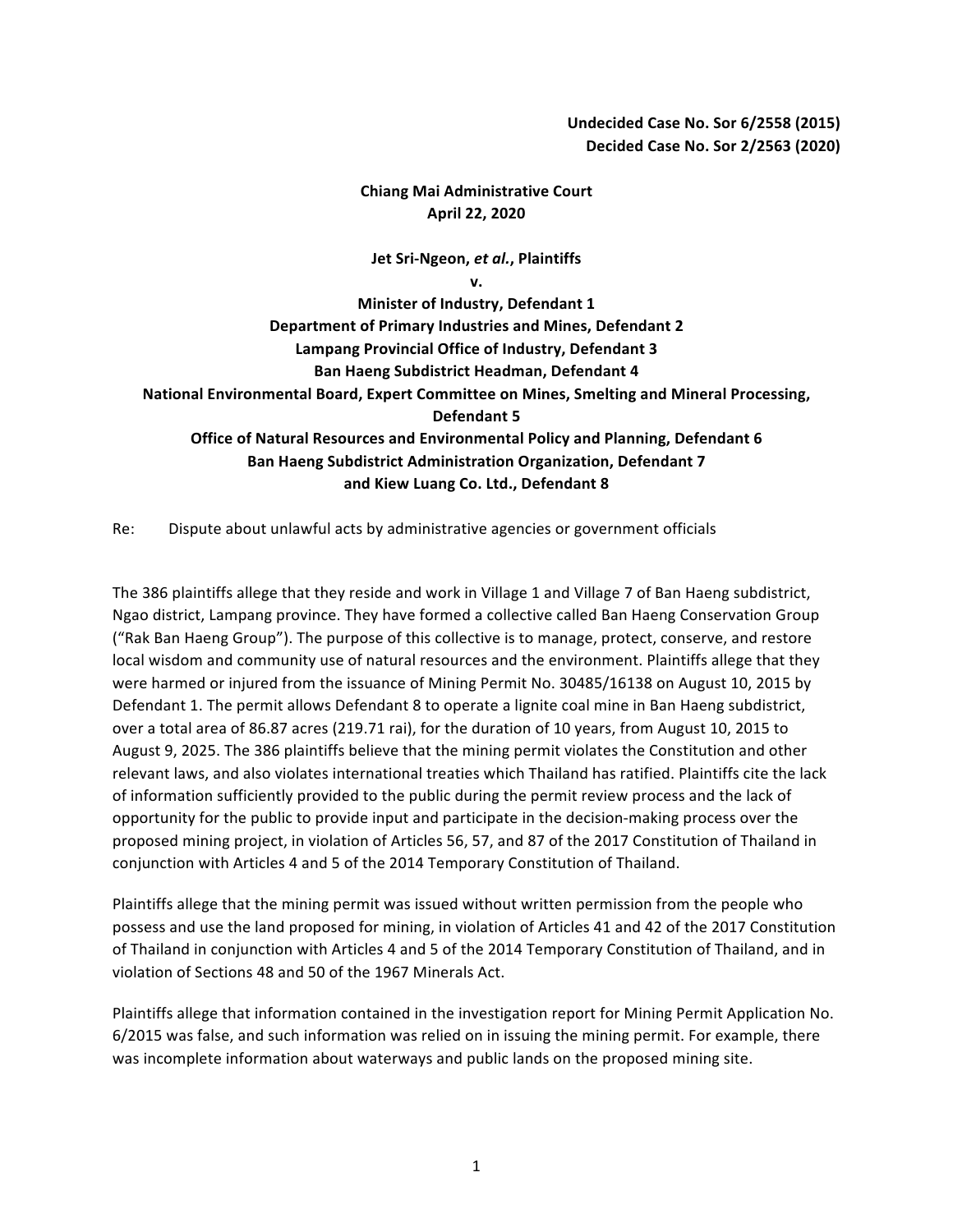Plaintiffs allege that Defendant 8 organized an information session on the mining project on September 25, 2010 at North Ban Haeng School Meeting Hall in Ban Haeng subdistrict, Ngao district, Lampang province, which was neither a public hearing nor a voting forum for local residents. Plaintiffs also questioned the authenticity of some meeting participants' signatures. Thus, the meeting minutes contained incorrect information. When the Council of Defendant 7 used the meeting minutes in its review and approval of the mining project proposed by Defendant 8, the resolution on September 28, 2010 approving the project was therefore unlawful. This is in line with the results of the Ombudsman's investigation and opinion, following a visit by the Ombudsman to investigate local residents' complaints.

Plaintiffs allege that Lampang Provincial Governor, as authorized by the Minister of Natural Resources and the Environment, issued Permission Letters for Defendant 8 to use forest land for mining, despite opposition from local residents. Plaintiffs allege that these Permission Letters and all related orders violate the 2005 Forestry Department Regulation on Permitting Uses or Residency in National Reserved Forests. In addition, plaintiffs allege that the environmental impact assessment report for the project as approved by Defendants 5 and 6 lacked public participation and relied on incorrect information, and thus lacks credibility. Moreover, the investigation report on local opposition in the proposed mining area authored by Defendant 4 and dated July 10, 2015 contains false information. At the time the investigation report was issued, all defendants were aware that the 386 plaintiffs and Ban Haeng Conservation Group members filed a lawsuit at Chiang Mai Administrative Court, to revoke the investigation report of the proposed mining area issued by Defendant 3, in Undecided Case No. Sor 2/2556 (2013). Plaintiffs also filed suit to revoke the Permission Letters to Use Forest Land, the meeting minutes about the project proposal by Defendant 8 dated September 24, 2010, and the Council Resolution of Defendant 7 at the September 28, 2010 meeting in Undecided Case No. Sor 7/2557 (2014). These are lawsuits demanded that the court revoke part of the mining permit approval process. Thus, if the court issued revocations as requested, the mining permit approval process would also become unlawful. These are the plaintiff's claims.

Plaintiffs request the following ruling or injunction:

- 1. Revoke Mining Permit No. 30485/16138 dated August 10, 2015 issued to Defendant 8;
- 2. Revoke the investigation report that accompanied the mining permit application for Mining Permit No. 30485/16138, with retroactive effect to the date the report was issued;
- 3. Revoke the meeting minutes of the meeting held at North Ban Haeng School Meeting Hall in Ban Haeng subdistrict, Ngao district, Lampang province on September 24, 2010, which the Chief Administrator of Ban Haeng Subdistrict Administration Organization, the Village 1 Headman, and the Village 7 Headman of Ban Haeng subdistrict signed and authenticated;
- 4. Revoke the Resolution of the Defendant 7 Council issued on September 28, 2010, which authorized the use of the meeting minutes from the September 24, 2010 meeting held at North Ban Haeng School Meeting Hall in Ban Haeng subdistrict, Ngao district, Lampang province as part of the approval process for Mining Permit No. 30485/16138, with retroactive effect to the date the resolution was issued;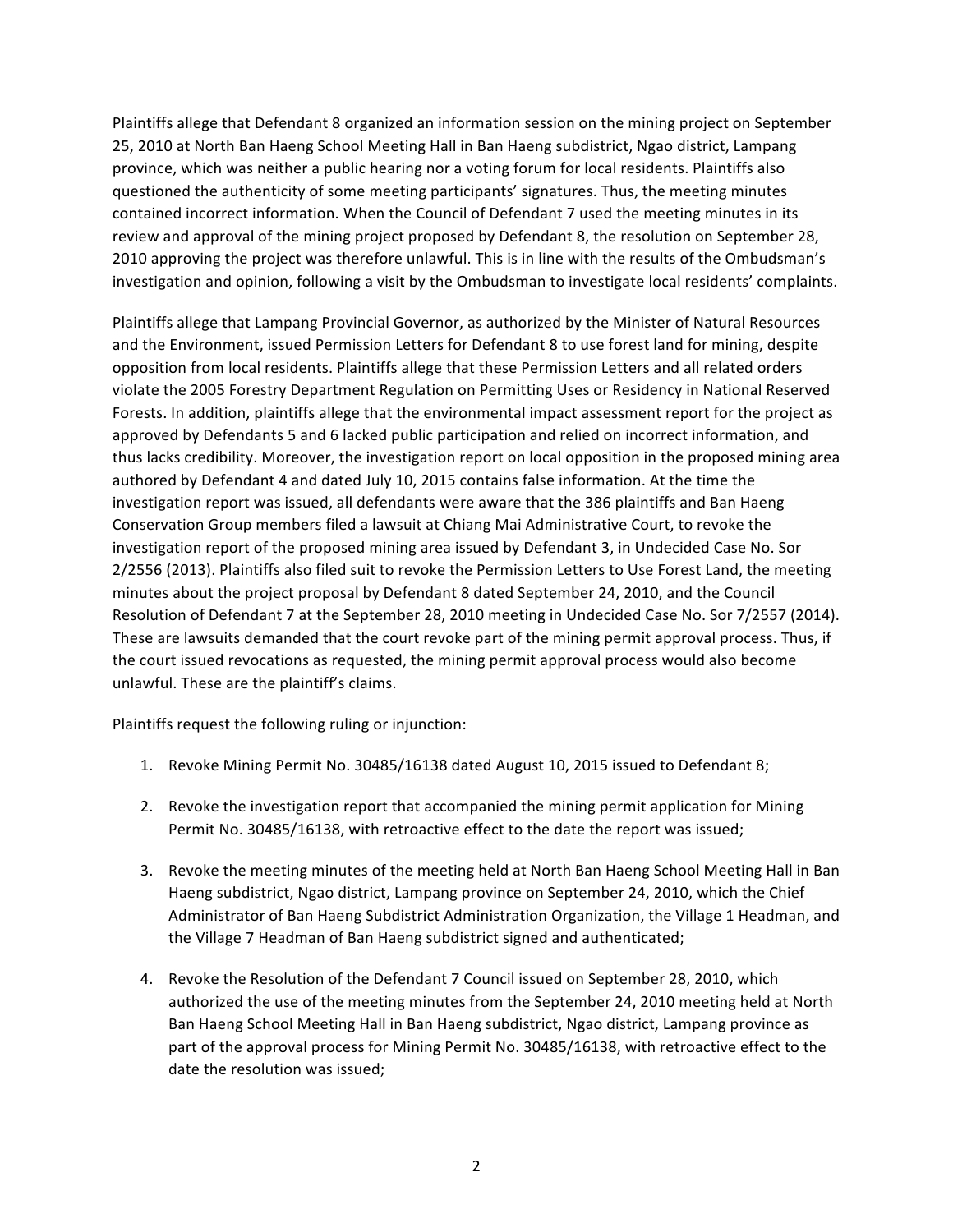- 5. Revoke the environmental impact assessment report approved by Defendants 5 and 6 on the coal mining project proposed by Defendant 8 in Mining Permit Application No. 4/2553 (2010), which is the same project proposed in Mining Permit Applications No. 5/2553, 6/2553, 7/2553, and 8/2553;
- 6. Declare unlawful the Permission Letters to use or reside in a national reserved forest for the purpose of operating a lignite coal mine as per Mining Permit Applications No. 5-7/2553, which was used to issue the Mining Permit No. 30485/16138 for Defendant 8, and also declare unlawful the Permission Order for forest clearing as per Mining Permit Applications No. 5/2553 and 6/2553;
- 7. Revoke the investigation report on local opposition in the proposed mining area dated July 20, 2015 and issued by Defendant 4; and
- 8. Order Defendants 1-7 to act in accordance with the Constitution and laws by providing the public with advance notice, appropriate and genuine dissemination of information, arrange for sufficient and meaningful public hearings, and implement environmental and heath impact assessments with public input before taking any official action on issuing the mining permit.

Because the Court found that any ruling in this case could affect the interests of Kiew Luang Co. Ltd., the Court ordered the company to be joined as Defendant 8.

The 386 plaintiffs filed their complaint on December 16, 2015, with a request for preliminary injunction. Plaintiffs asked the court to temporarily delay any actions related to the mining operation as permitted in the Mining Permit in dispute. The court reviewed the preliminary injunction request and issued a dismissal on January 26, 2016.

According to Defendants 1, 2, and 3, Defendant 8 submitted an application to operate a coal mine on 5 plots in Ban Haeng subdistrict, Ngao district, Lampang province. Defendant 3 received the application numbered 4/2553-8/2553 on January 20, 2010 for a total area of 488 acres (1,235.3975 rai). The area where Defendant 8 requested permission to mine was originally designated for mineral exploration, experiment, and academic study or research, under the Ministry of Industry's Ministerial Notice on Partial Designation of Land in Nan, Payao, Phrae, Lampang, Songkhla, and Pattani Provinces as Mineral Exploration, Experiment, and Academic Study or Research Zone dated November 25, 1988. However, the Ministry of Natural Resources and the Environment later issued a Ministerial Notice Revoking the Ministry of Industry's Ministerial Notice on Mineral Exploration, Experiment, and Academic Study or Research Zones dated June 20, 2008. In effect, 198 square kilometers (48,927 acres) in Ngao District lost its status as a Mineral Exploration, Experiment, and Academic Study or Research Zone. Therefore, a private entity could apply to operate a coal mine in this area.

The area in dispute was originally the site of underground coal exploration by the Department of Mineral Resources, the Electricity Generating Authority of Thailand, and the National Energy Authority. On January 20, 2010, Defendant 8 submitted Mining Permit Application No. 6/2663 to a Lampang Provincial Officer of Minerals for mining coal in an area of 87.5 acres (221.205 rai) in Ban Haeng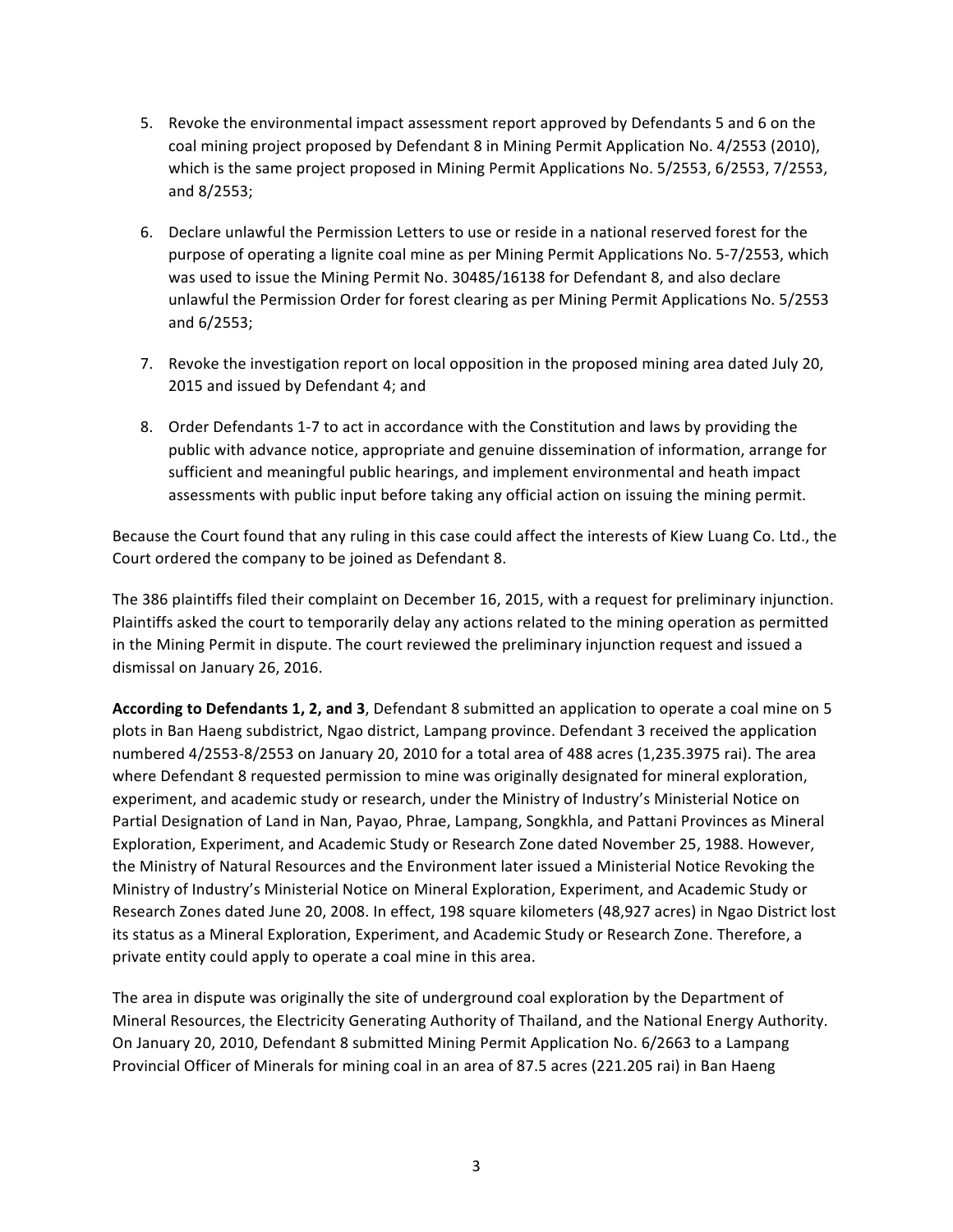subdistrict. Later, a representative of Defendant 8, Mr. Pradit Wangkamfu, led officers to inspect the site of Mining Permit Application No. 6/2553.

Officers measured site boundaries and completed Form 1 Site Inspection Report (the site inspection report that accompanied the mining permit application), dated April 20, 2010. The site inspection report can be summarized as follows:

The site topography is a plain, not within 50 meters of any highway. The site is located about 5 kilometers northeast of the Lampang-Payao Highway at Ngao district intersection. The site is located on Mae Jon Creek, which is a dry creek about 2 meters wide, about 450 meters long within the site, and 20 centimeters deep. Mae Jon Creek is dry except for rainy season and cannot be used for transportation. Residents use the creek only when it is not dry. In rainy season, the creek measures about 3 meters wide and 1 meter deep. The applicant seeks permission to obstruct the waterway due to an intersecting vein of mineral deposits. Water flow is used for irrigating approximately 79 acres (200 rai) of rice paddies and farmland located south and about 1 kilometer away from the site. The creek is not used for other industrial uses. The creek originates from mountains in the north and eventually flows into Ngao River. The proposed mining operation will not use water from this creek. The site has never been used for mining. The site overlaps in some parts with land that is without title but has been in possession of local residents for about 30 years. The mining permit applicant requested for site boundary measurements first and will negotiate agreements with landowners later. Land in possession by local residents could not be measured because landowners were not available to indicate boundary lines. The site overlaps with a public road connecting North Ban Haeng to Khun Haeng Village. The public road is approximately 5 meters wide and 400 meters long within the site. The site overlaps mixed deciduous forest land in deteriorated state, currently used as farmland by local residents without land title. The applicant requests permission to operate an open-pit mine, in conjunction with Mining Permit Applications No. 4/2553, 5/2553, 7/2553, and 8/2553, with Mining Boundary Posts No. 30483, 30484, 30486, and 30487, respectively. The applicant will indicate the distance between the mining operation and waterways and highways in a project site map, to be submitted at later date. After inspection, officers concluded that waterways and public roads can be moved due to the plain topography, which is suitable for open-pit mining and the type of mineral to be mined.

Officers conducted additional investigation, according to the supplemental investigation report that accompanied the mining permit application. The investigation report can be summarized as follows:

The proposed mining site abuts the site of Mining Permit Application No. 5/2553 at Mining Boundary Post No. 30484 on the north and Mining Permit Application No. 7/2553 at Mining Boundary Post No. 30486 on the south, both belonging to Defendant 8. The proposed mining site is also adjacent to a community forest. Small animals such as birds and reptiles reside on the project site and nearby. Mae Jon Creek is located on the site. Surrounding land uses are agricultural and livestock production, which existed before the mining permit application was submitted. There are no temples, religious institutions, schools, government offices, or archaeological sites located around the proposed mining site. The mining operation will be clearly visible from the public road. The air quality is currently normal at the proposed project site and nearby areas. Mining may result in damages to local land uses, such as agriculture, foraging, and livestock production, but the impact will be minimal. The site is located in Watershed Zone 5.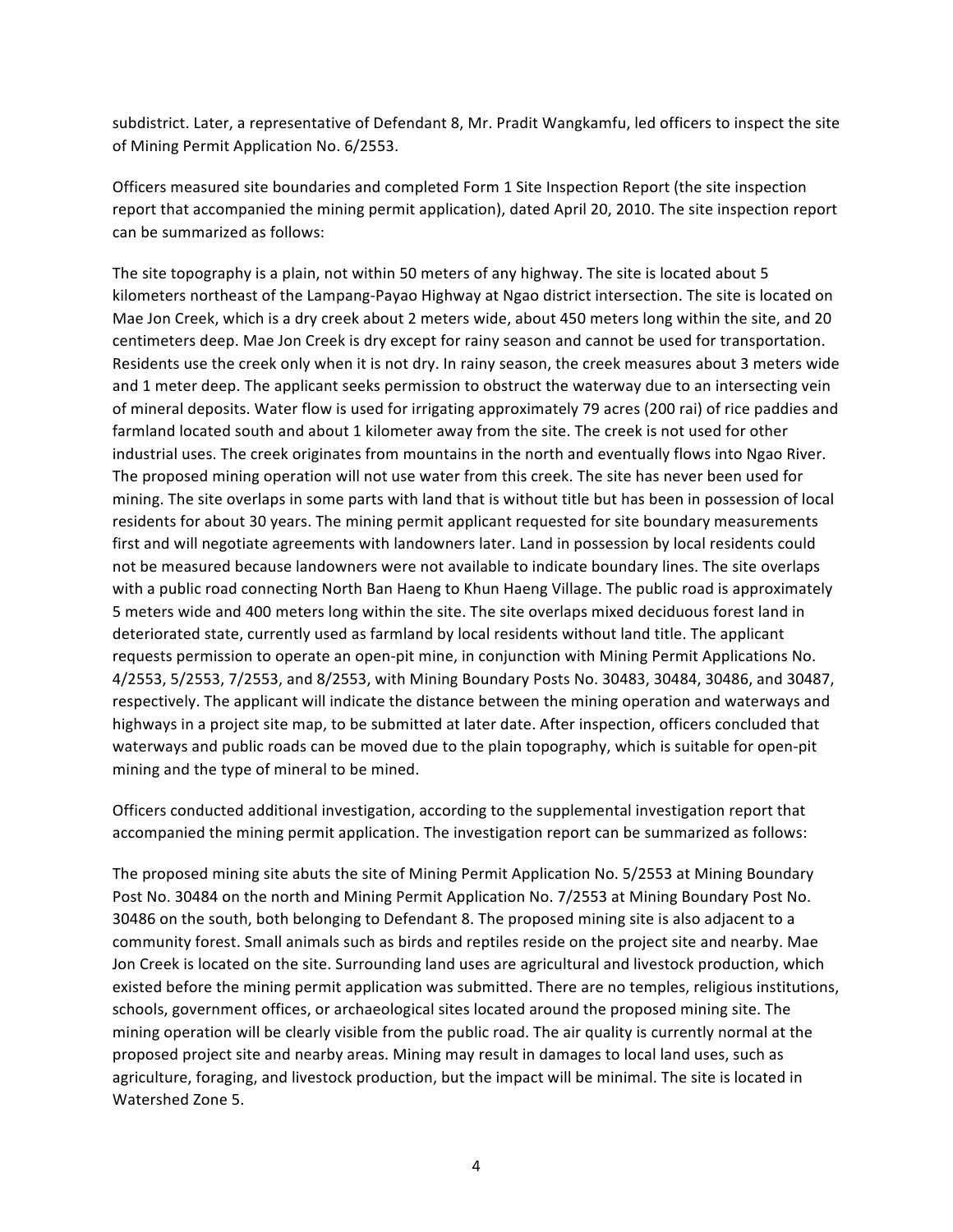Later, officers surveyed boundaries of farmland and land in possession of local residents to exclude from the area in Mining Permit Application No. 6/2553. Officers conducted the boundary survey on February 15-19, 2012 and issued a supplemental investigation report for Mining Permit Application No. 6/2553 dated February 19, 2012, which can be summarized as follows:

The site topography is a plain, not within 50 meters of any highway. The site is located about 5 kilometers northeast of the Lampang-Payao Highway at Ngao district intersection. The site is located on Mae Jon Creek, which is a dry creek about 2 meters wide, about 450 meters long within the site, and 20 centimeters deep. Mae Jon Creek is dry except for rainy season and cannot be used for transportation. Residents use the creek only when it is not dry. In rainy season, the creek measures about 3 meters wide and 1 meter deep. The applicant seeks permission to obstruct the waterway due to an intersecting vein of mineral deposits. Water flow is used for irrigating approximately 79 acres (200 rai) of rice paddies and farmland located south and about 1 kilometer away from the site. The creek is not used for other industrial uses. The creek originates from mountains in the north and eventually flows into Ngao River. The proposed mining operation will not use water from this creek. The site has never been used for mining. The site overlaps forest land and public land reallocated for agricultural use. The site overlaps with a public road connecting North Ban Haeng to Khun Haeng Village. The public road is approximately 5 meters wide and 620 meters long within the site. The site overlaps mixed deciduous forest land in deteriorated state, currently used as farmland by local residents without land title. The applicant requests permission to operate an open-pit mine, in conjunction with Mining Permit Applications No. 4/2553, 5/2553, 7/2553, and 8/2553. The applicant will indicate the distance between the mining operation and waterways and highways in a project site map, to be submitted at later date. Inspection officers concluded that waterways and public roads can be moved due to the plain topography, which is suitable for open-pit mining and the type of mineral to be mined.

Officers conducted additional investigation and noted additional information on site topography, in Section 1 of the above investigation report. The information is summarized as follows:

The proposed mining site abuts the site of Mining Permit Application No. 5/2553 on the north and Mining Permit Application No. 7/2553 on the south, both belonging to the applicant. The proposed mining site also abuts a community forest on the south. In the east and west, the site abuts land belonging to the applicant. Small animals such as birds and reptiles reside on the project site and nearby. Mae Jon Creek is located on the site. Surrounding land uses are agricultural and residential. But residential land is located over 100 meters from the project site, numbering about 80 households. Before the mining permit application was submitted, land uses were agricultural and livestock production. Surrounding the proposed mining site are Ban Haeng Temple, located 1,950 meters from the site and North Ban Haeng School, located 1,500 meters from the site. There are government offices or archaeological sites located around the proposed mining site. The mining operation will be clearly visible from the public road. The air quality is currently normal at the proposed project site and nearby areas. Mining may result in damages to local land uses, such as agriculture, foraging, and livestock production, but the impact will be minimal. The site is located in Watershed Zone 5.

Later, Defendant 8 requested to exclude 0.602 acres (1 rai 2 ngan 2 tarang wah) because the land overlapped with public land reallocated for agricultural use. The remaining site of 87.884 acres (219 rai 2 ngan 84 tarang wah) comprises 15 acres (40 rai 56 tarang wah) of forest land according to Section 4 of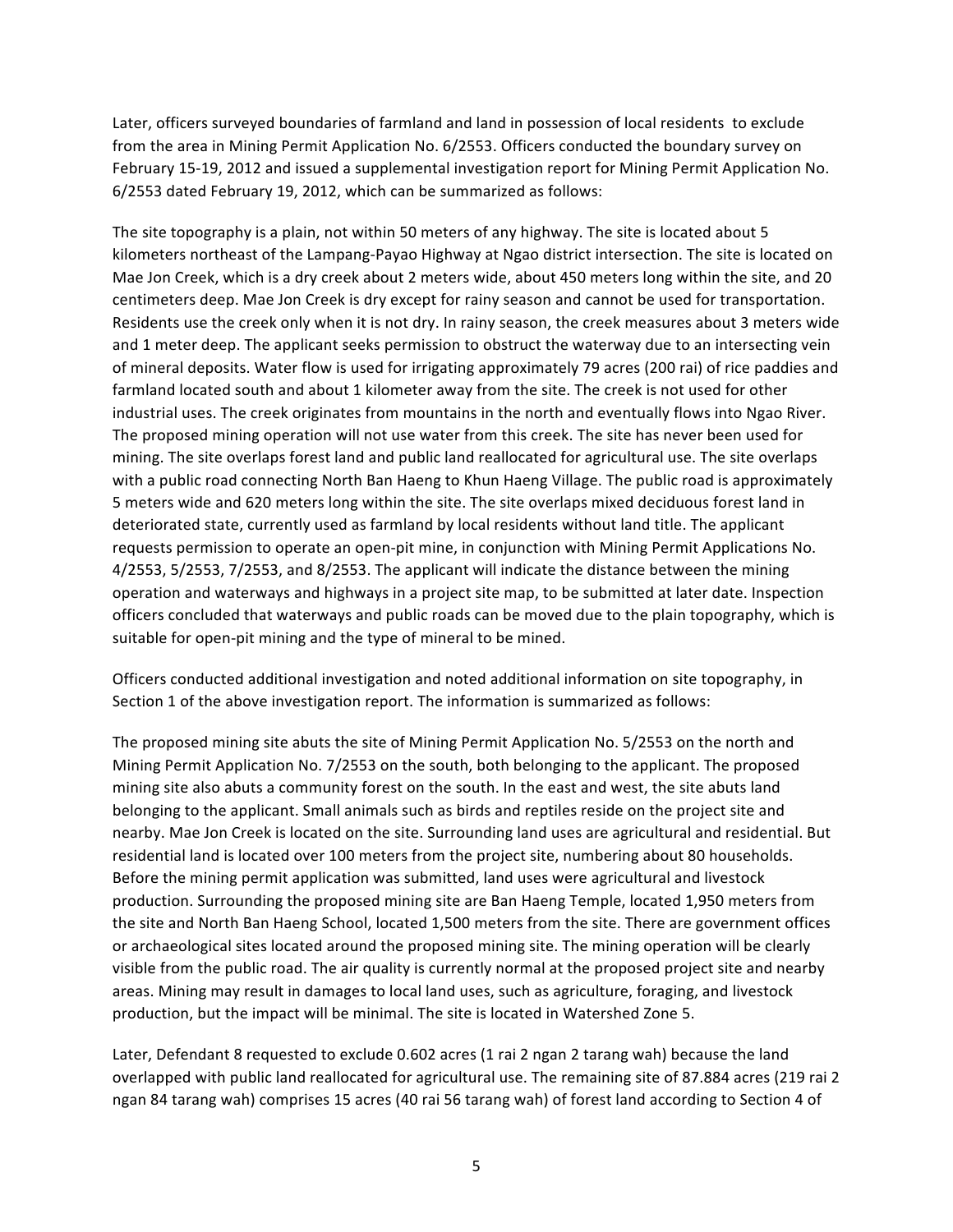the 1941 Forestry Act, 33 acres (82 rai 66 tarang wah) of permanent forests according to the Cabinet Order, and 38 acres (98 rai 3 ngan 64 tarang wah) of Mae Ngao Left National Reserved Forest. According to the Department of Forestry Letter No. Tor Sor 1602.3/787 dated January 17, 2014, the Department of Forestry granted permission to use the Cabinet Order forest zone and the national reserved forest land, and did not dispute the proposed use of forest land. In addition, Lampang Provincial Office permitted Defendant 8 to enter and use the aforementioned forests. Defendant 8 hired consultants to conduct an environmental impact assessment (EIA) according to the Enhancement and Conservation of National Environmental Quality Act. Defendant 5 approved the environmental impact assessment report for this mining permit application, according to Office of Natural Resources and Environmental Policy and Planning Letter No. Tor Sor 1009.2/13669, dated November 15, 2013 and Mining Permit Application No. 6/2553 (2010). 

On September 24, 2010, Defendant 8 held a public meeting in Village 1 and Village 7 of Ban Haeng subdistrict, which are located in the proposed mining site, to provide information on the project and answer any questions from residents. On September 28, 2010, the Council for Defendant 7 voted on a resolution, approving Mining Permit Applications No. 4-8/2553 submitted by Defendant 8. Lampang Provincial Office of Industry posted a notice for any landowners or relevant parties to submit petitions and corresponding evidence to the Lampang Provincial Office of Industry within 20 days.

The 7th Regional Office of Fine Arts in Nan conducted an archaeological survey. The Office issued Letter No. Wor Tor 0421/2061 dated December 28, 2010 that no archaeological remains were found on the proposed project site. However, a historic moat was found in a nearby area, 400 meters south of the site of Mining Permit Application No. 6/2553. According to recommended practices of the Department of Fine Arts, the mining site should be adjusted to preserve the nation's cultural heritage. If additional archeological remains are found in the future within the project site, the 7th Regional Office of Fine Arts in Nan requested to be notified, for the purpose of conducting additional surveys and preserving national heritage. Lampang Provincial Office of Industry forwarded the letter to Defendant 8. Defendant 8 then issued Letter No. 1/2554 dated February 16, 2011. Defendant 8 indicated that the company will implement the recommendations of the 7th Regional Office of Fine Arts in Nan by adjusting the project site and assigning a zone not permitted for mining or any mining operation, to be shown on the project site map. Defendant 8 also indicated that the company will allocate a Green Zone for planting trees, to match the surrounding land use of the community forest, and also to serve as a buffer for dust, noise and other impacts. The company would implement these measures as soon as the Mining Permit was issued. 

Lampang Provincial Office of Industry issued a letter to the 7th Regional Office of Fine Arts in Nan that the project site map would be required to locate the mining area at least 500 meters away from the historic moat. The 7th Regional Office of Fine Arts in Nan issued a response in Letter No. Wor Tor 0421/698 dated April 25, 2011, that the Office inspected the area and found that the buffer has been placed. Thus, the 7th Regional Office of Fine Arts in Nan would not oppose the issuance of a mining permit to Defendant 8.

Defendant 3 presented the mining permit application to the Lampang Provincial Governor. The Governor presented the application for Defendant 2 to review and present for further review to the Minerals Act Committee, which approved and presented the application to Defendant 1. Later,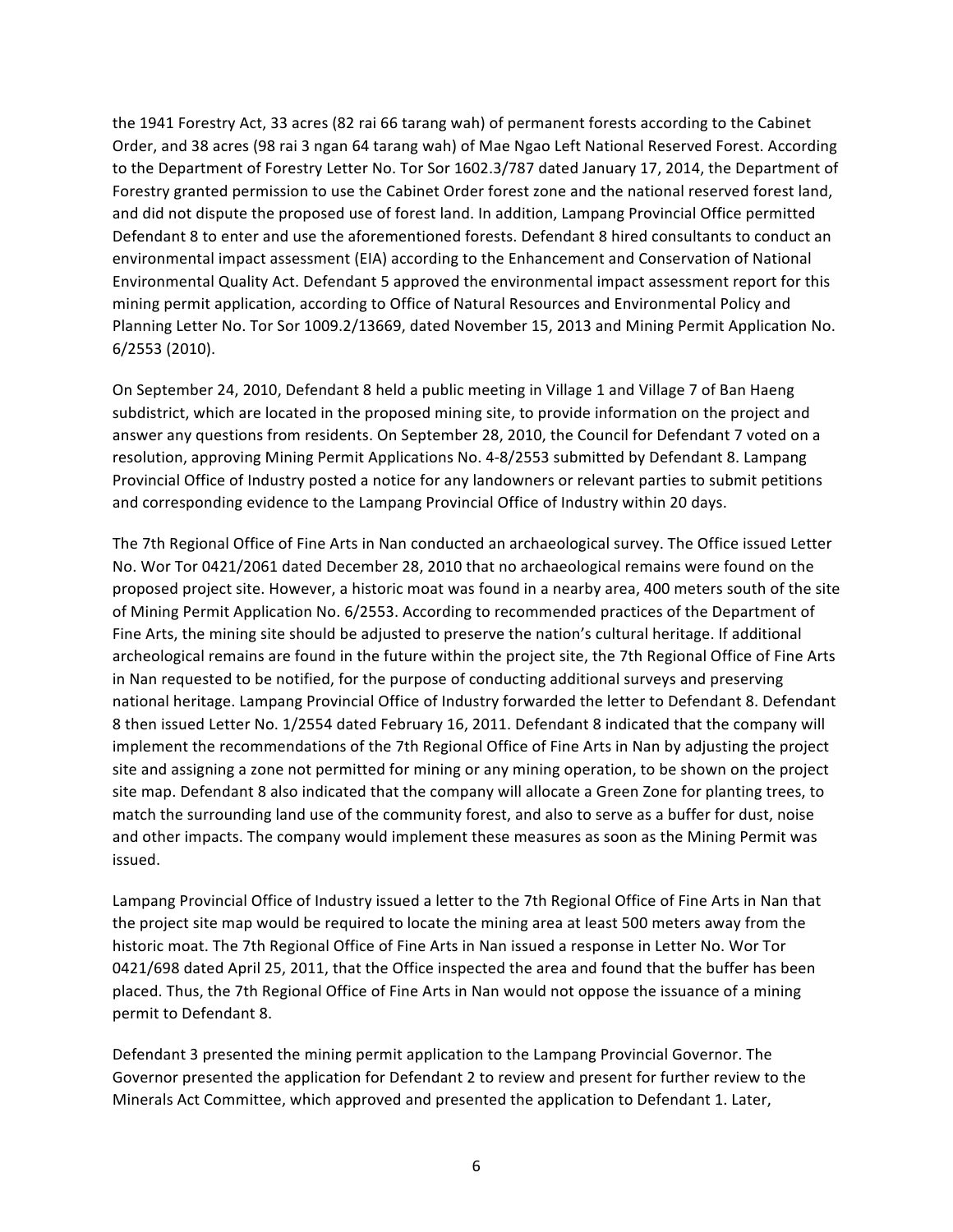Defendant 1 approved Mining Permit Application No. 6/2553 for Permit No. 30485/16138, granted to Defendant 8 for a duration of 10 years from August 10, 2015 to August 9, 2025.

On the issue of local opposition and complaints about the project form local residents, there are local residents who support and oppose the project. Residents oppose the project on two grounds: (1) The project site overlaps with farmland used by local residents. On this issue, Lampang Provincial Office issued Order No. 2561/2555 dated September 28, 2012 to establish a committee to investigate the issue. Although the area in Mining Permit Application No. 6/2553 and Permit No. 30485/16138 is forest land, Defendant 8 has paid compensation to local residents who encroached on the forest area and used it for farming. (2) The location of public roads and waterways on the project site. The Court looks to official surveys of the project site, as well as inquiries with local government leaders and maps issued by the Royal Thai Survey Department of the Armed Forces, which government agencies rely on for accuracy. In Mining Permit Application No. 6/2553, the site overlaps with a public road connecting North Ban Haeng to Ban Kun Haeng Village, and overlaps Mae Jon Creek. However, the mining project site map and the environmental impact assessment (EIA) report have designated a no-mining zone for the public road connecting North Ban Haeng to Ban Kun Haeng Village and for Mae Jon Creek, including a buffer of 50 meters on each side of the creek, for a total width of 100 meters all along the creek. Thus, there will be no impact on public roads and waterways.

As for the meeting minutes from September 24, 2013 and the certified report of the meeting dated July 10, 2013, they were only used to collect public opinion as part of the permit review process by Defendant 7. The meeting was not a public hearing. The Council of Defendant 7 issued a resolution approving the project on September 28, 2013. The approval followed procedures according to Section 14(3) of the 2008 (4<sup>th</sup> Revision) of the 2004 Department of Primary Industries and Mines Regulations on Mining Permit Applications, Permit Issuances, Permit Renewals and Permit Transfers. The area in Mining Permit Application No. 6/2553 is entirely forest land. Defendant 8 followed procedures to obtain lawful use of the land. According to Section 8(5) of the 2005 Forestry Department Regulation on Permitting Uses or Residency in National Reserved Forests, the applicant must obtain approval from a Subdistrict Administration Organization Council or Subdistrict Administration Organization where the forest is located. Once the Council of Defendant 7 voted to approve forest use by Defendant 8 for the purpose of mining, Lampang Provincial Governor could then permit Defendant 8 to enter and use the forest area for mining.

According to the 2007 Constitution of the Kingdom of Thailand, persons have the right to receive information, an explanation and rationale from government agencies before agencies may permit or implement any project or activity that may impact environmental quality, health, quality of life, or any other significant interests belonging to the person or the local community. However, the investigation report is a process to define land boundaries of a mining permit application and to obtain preliminary facts about the area proposed for mining. This investigation is the beginning, not the final step in the permit review process by Defendant 1.

As for public hearing procedures and public participation, they must meet specific legal requirements for mining permit issuances. (1) Post notice for stakeholders to contest, according to Section 49 of the 1967 Minerals Act. Here, Lampang Provincial Office of Industry posted notice of the mining permit application for landowners or relevant parties to petition the Lampang Provincial Office of Industry within 20 days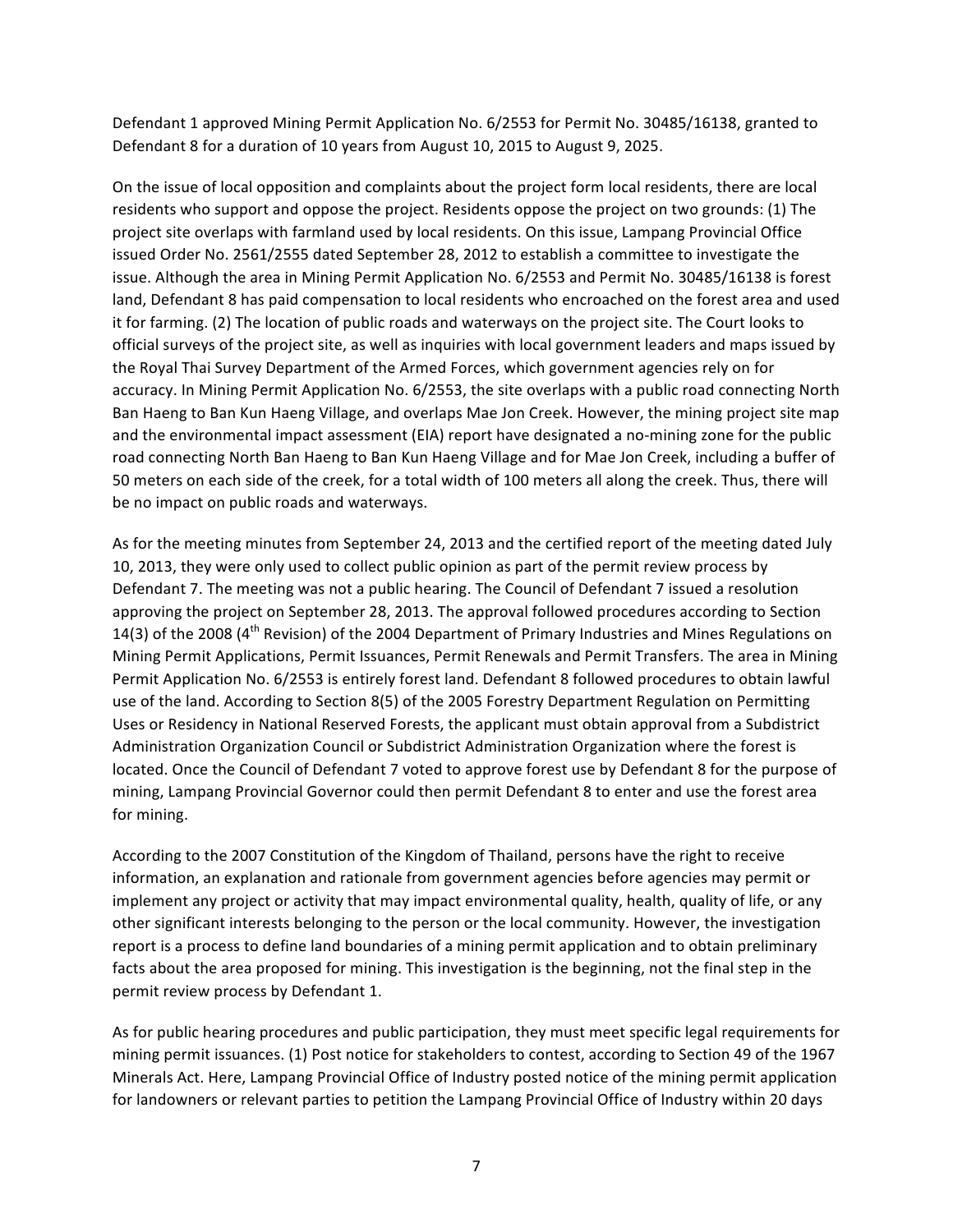along with corresponding evidence. (2) Organize a public hearing to gather and use public input in the review process by the local government. Here, a public meeting was organized to explain the project and answer questions on September 24, 2010 at the area of the mining permit application, in Village 1 and Village 7 of Ban Haeng subdistrict. (3) Request approval from the local government where the mining permit application is located. Here, Defendant 7 reviewed and voted to approve Mining Permit Application No. 6/2553 on September 28, 2010. When the mining permit approval was issued, the 2007 Constitution of the Kingdom of Thailand was revoked and no longer in effect. Thus, the mining permit review process is deemed to have met public participation and public input requirements according to law. 

The land area in the mining permit application is forest land, which belongs to the state and thus not subject to any person's claim of ownership or possessory rights. To enter the area for use or residence, one must receive permission according to the Forestry Act. Citizens who claim possessory rights based on the Constitution or international treaties also have the duty to obey relevant laws. It was lawful for officers to enter and survey boundaries of the land in Mining Permit Applications No. 4-8/2553 as submitted by Defendant 8, even though prior to entering the land the officers did not notify citizens who claim land rights in the area. The officers' entry was lawful because these citizens held the status of trespassers and acted unlawfully. If officers issued prior notice, it would have been equivalent to granting rights to those who violate the law. The mining operation by Defendant 8 is subject to monitoring and control according to laws, including the Minerals Act, the Enhancement and Conservation of National Environmental Quality Act, and other relevant laws. Moreover, mining operations must also meet the criteria, procedures and conditions set forth in the project plan, as well as environmental protection and mitigation measures in the environmental impact assessment (EIA) report.

**Defendant 4 claims** that this complaint has the same content and demands for relief as other cases under review by Chiang Mai Administrative Court: Undecided Case No. Sor 2/2556 between Miss Waewrin Buangoen as Plaintiff 1 and 445 other plaintiffs vs. the Department of Primary Industries and Mines as Defendant 1 and 4 other defendants, and Undecided Case No. Sor 13/2557 between Ms. Sommai Harntecha as Plaintiff 1 and 439 other plaintiffs v. Director General of the Forestry Department as Defendant 1 and 8 other defendants. Defendant 4 claims that this complaint is barred as a duplicate complaint. In addition, Defendant 4 claims the mining operation in the disputed permit has not begun and therefore has not caused any impact. In addition, Defendant 4 claims that the 386 plaintiffs have filed this complaint in bad faith because of continued negotiations for unlawful gains and the use of violence. Thus, Defendant 4 claims that plaintiffs lack the right to sue.

As Ban Haeng Subdistrict Headman, Defendant 4 claims he has acted according to his legal duties in truthfully verifying information and providing information about the land conditions of the permit application. As for the permit approval granted to Defendant 8, that is the discretion of Defendant 1. The area in the mining permit application is mountainous and deteriorated from encroachments by people who practice slash and burn agriculture. Deforestation and manmade forest fires have created drought conditions, not suitable for farming. As for the meeting photographs as attached to the complaint in documents and material evidence, they were not produced through the meeting which lasted more than 3 hours. The photographs were edited to misrepresent the facts, and should be excluded as false evidence.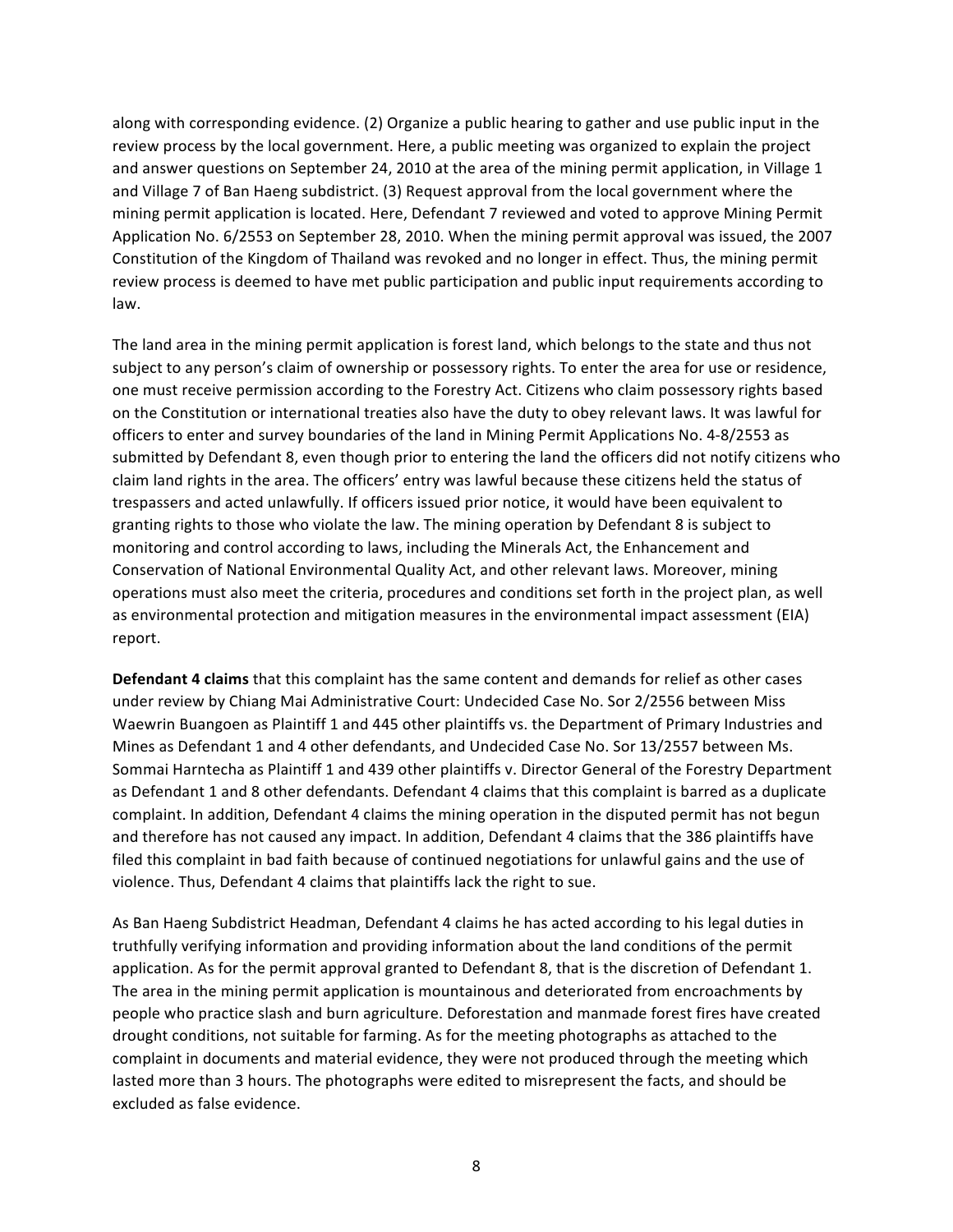**Defendants 5 and 6 claim** that Defendant 8 submitted the environmental impact assessment report for the coal mining project according to Mining Permit Application No. 4/2553, which shares the same project plan as Mining Permit Application No. 5/2553, No. 6/2553, No. 7/2553, and No. 8/2553. A.B.E.N. Engineering Consultants Co. Ltd. produced the report for Defendant 6 to review on June 19, 2513.

Defendant 5 assigned an expert environmental officer, an employee of Defendant 6, to inspect the project site on August 15, 2013. The officer found that most of the land is deteriorated forest with basin topography. Mae Haeng Creek is located approximately 0.5 kilometers west of the mining permit site boundary. Mae Jon Creek flows through the center of the project site. Mae Muang Creek and Mae Muang Reservoir are located southeast and east of the project site. Based on visual observation, the soil condition is sandy loam. The project site is located in Mae Ngao Left National Reserved Forest, according to Ministerial Order No. 518 (1972), issued under the 1964 National Reserved Forests Act. The Forestry Department had excluded some areas and transferred them to the Agricultural Land Reform Office (ALRO) to allocate for farm use, according to the 1997 Decree Designating Land in Wang Kaew Subdistrict, Toong Hua Subdistrict, Wang Nuea Subdistrict, Wua Tong Subdistrict, Wang Sai Kam Subdistrict, Wang Tai Subdistrict and Rong Koh Subdistrict in Wang Nuea District, Pong Tao Subdistrict, Na Gae Subdistrict, Ban Haeng Subdistrict, Ban On Subdistrict, Luang Nuea Subdistrict, Luang Tai Subdistrict and Ban Pong Subdistrict in Ngao District, and Ban Sadej Subdistrict in Muang Lampang District, Lampang Province as Land Reform Zones, and according to the 2009 Decree Designating Land in Ban Rong Subdistrict, Pong Tao Subdistrict, Ban Haeng Subdistrict, Na Gae Subdistrict, Luang Nuea Subdistrict, Luang Tai Subdistrict and Mae Teep Subdistrict in Ngao District, Lampang Province as Land Reform Zones. The project site is located between 0.5-1.5 kilometers away from the community. So far, there is not one resident who can provide proof of residency or possession with land use prior to the national reserved forest declaration of the project site. In addition, according to the 1997 Capacity Survey Report of Coal Minerals in Ngao Basin, Lampang Province by the Department of Mineral Resources, the report clearly indicates that the project site is a healthy forest only in the location where the Forestry Department planted a plot of teak trees in 1977. Other economically-valuable trees and the surrounding tropical rain forest have almost all disappeared. Thus, the encroachment of national reserved forest was not a consequence of coal exploration. Rather, the forest encroachment originated from people's trespass.

The public participation process in environmental impact assessment is different than the public participation process in permitting uses of national reserved forests according to the 2005 Forestry Department Regulation on Permitting Uses or Residency in National Reserved Forests and the public participation process in mining permit reviews according to 2008 ( $4<sup>th</sup>$  Revision) of the 2004 Department of Primary Industries and Mines Regulations on Mining Permit Applications, Permit Issuances, Permit Renewals and Permit Transfers. The purpose of public participation in environmental impact assessment is to enable the environmental impact analyst and the proposed project owner to consider the potential impact on the public. Public opinion is used in determining environmental protection and mitigation measures. Public opinion is also used in determining environmental impact monitoring measures, to control and prevent impacts from the project and other activities, to achieve minimal adverse impacts within an acceptable limit. However, as stakeholders, the general public includes both those who reside within the project location and those who reside further away from the project. Thus, stakeholders are categorized to prioritize those who live within the project location because they receive direct impact. When the number of stakeholders exceed 100 people and public opinion is required on many subjects,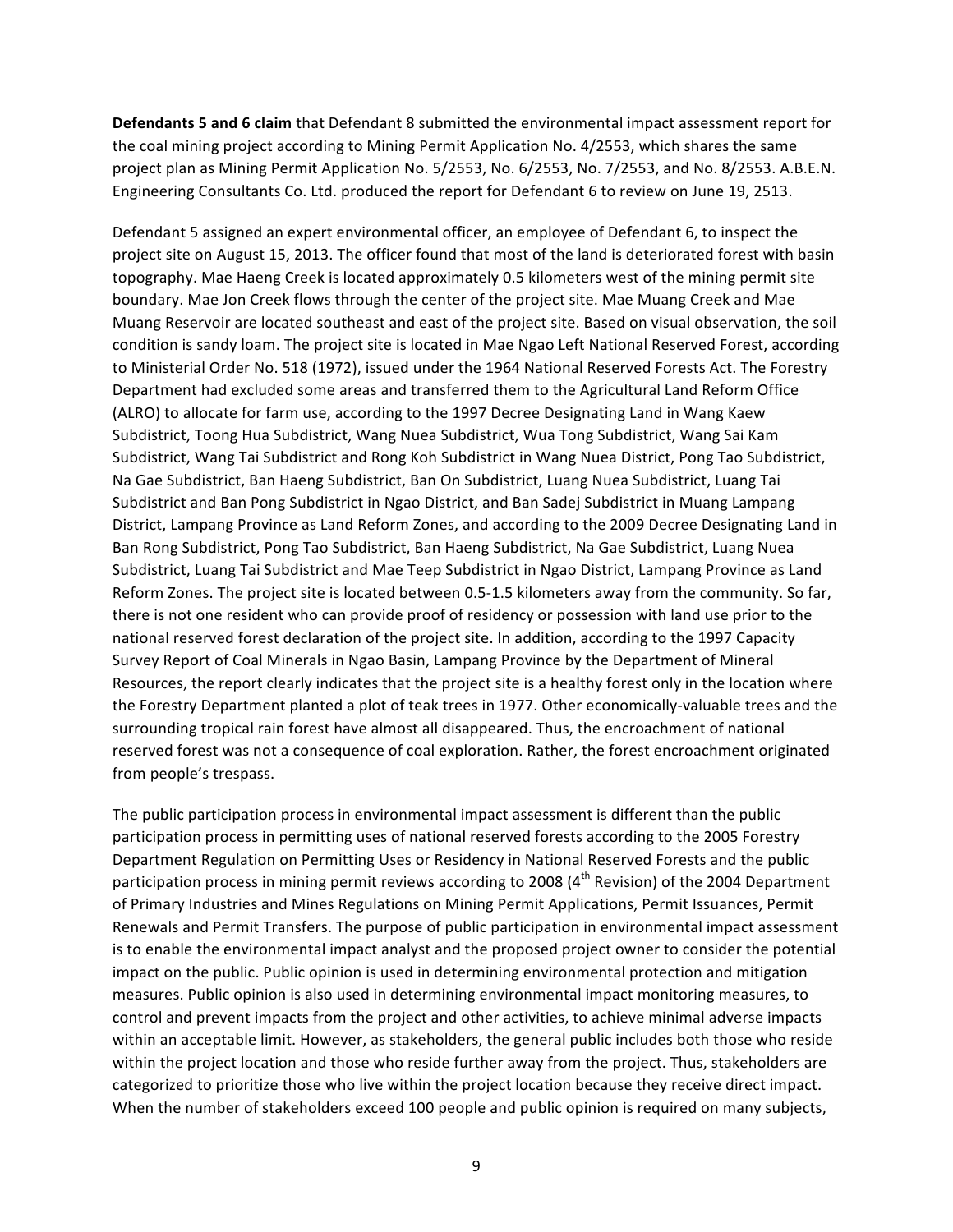the environmental impact analyst may rely on the opinion from a sample group instead of directly collecting input from the public at large, which tends to be problematic in many ways. For example: finding a location, the diversity of opinions, the length of the public meeting to provide everyone with the opportunity to fully express their views, which may prevent the meeting from achieving a resolution. The environmental impact analyst may rely on sampling as a method to collect public opinion. Namely, conducting individual interviews; inviting public opinion by mail, by phone or fax, by information technology networks; providing the public the opportunity to receive information from and provide input to the government agency in charge of the project; engaging in conversations or consultations including public hearings, public debate, information exchange, workshops, or focus group meetings with relevant parties or stakeholders.

Defendant 6 issued guidelines for public participation and the evaluation of social aspects in environmental impact assessment, both for the initial environmental examination (IEE) and the general environmental impact assessment (EIA). The analyst must collect public opinion at least 2 times: once when the project begins and another time during the preparation of environmental protection and mitigation measures. The analyst must review public opinion from the second hearing together with public opinion from the first hearing.

Plaintiffs allege that Defendant 6 did not provide the public or the 386 plaintiffs with the opportunity to participate in the project's environmental impact assessment. But in fact, officials of Defendant 6 inspected the project location on August 15, 2013 and presented an initial evaluation for Defendant 5 to review at meeting no. 21/2556 on August 20, 2013. In addition, Defendant 6 acted within its legal duty, and the actions were only internal administrative procedures before Defendant 5 issued an administrative order with an opinion on the project in dispute. Defendant 6 did not act in any way that can be characterized as an administrative act.

In line with the Supreme Administrative Court order no. 97/2554 (2011) and the Supreme Administrative Court decision in Decided Case No. Or 37/2553 (2010), the 386 plaintiffs do not fall within the meaning of persons who are injured or face the threat of unavoidable injury from the actions or omissions of Defendant 6, according to Section 42 Paragraph 1 of the 1999 Act on Establishment of Administrative Courts and Administrative Court Procedures. Defendant 6 did not neglect its legal duty and did not have the authority to approve the environmental impact assessment report of the project in dispute. Furthermore, the Court does not have the authority to invalidate the approval by Defendant 8 of the environmental impact assessment report, as the 386 plaintiffs requested, according to Section 72 of the Act.

Twice, Defendant 6 presented the environmental impact assessment report of the disputed project to Defendant 5 for review. First, at meeting no. 21/2556 on August 20, 2013, during which Defendant 5 reviewed and voted to deny approval and requested Defendant 8 to revise the report on 15 specific issues. Second, at meeting no. 28/2556 on October 22, 2013, during which Defendant 5 approved the report based on additional revisions in response to the earlier input from Defendant 5.

During the project's preparation phase, Defendant 5 approved the following environmental protection and mitigation measures on air quality and noise in residential areas near the project: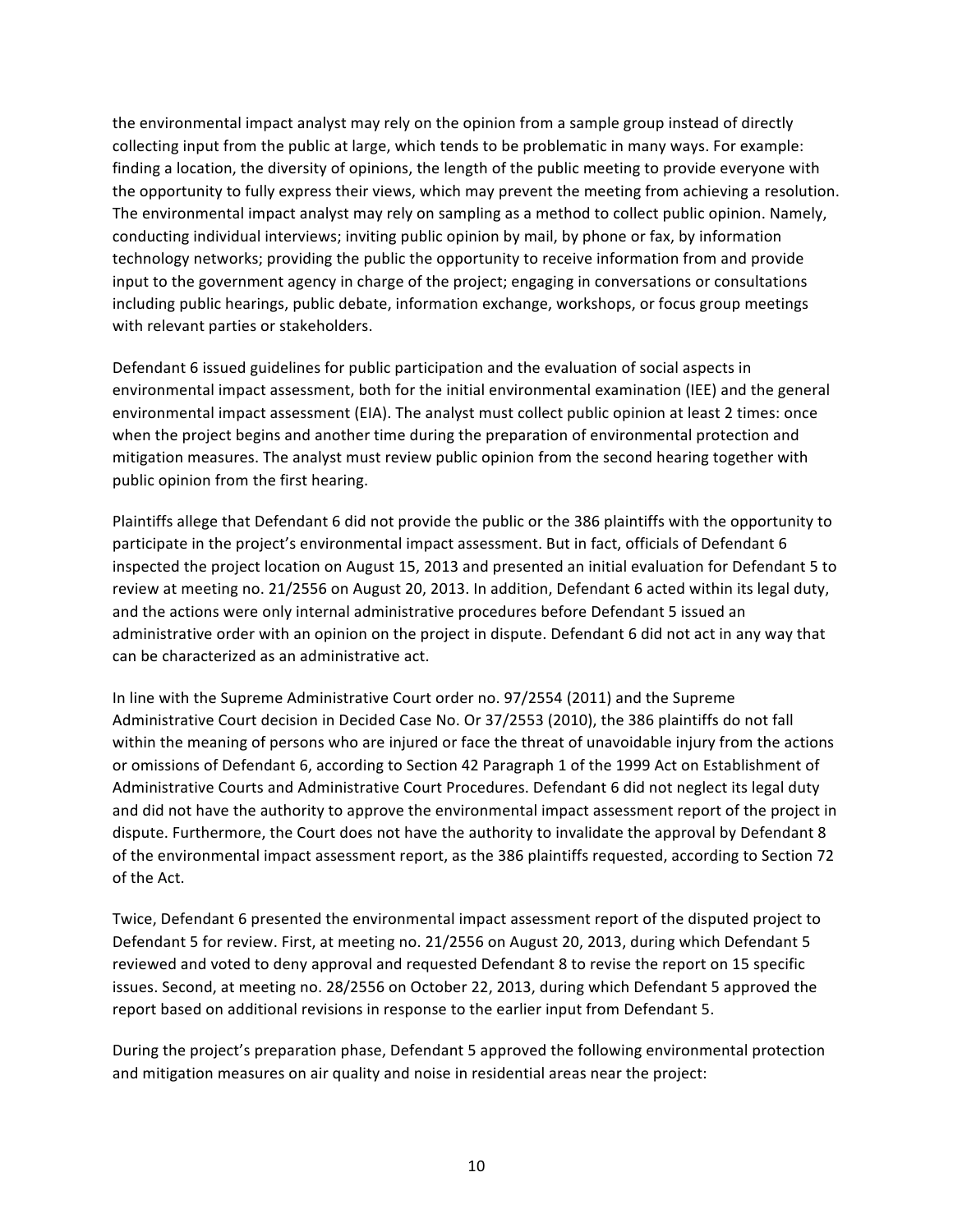- $(1)$  Improve surface quality of the mineral transport route and maintain it as a tight-packed gravel road. Also, improve road surface quality before the mining operation begins, maintain road surface quality in good condition for the duration of the mining permit, and spray water on the transport route within the project site 2-3 times daily.
- (2) Limit maximum driving speed of vehicles within the project site to 30 kilometers per hour for the duration of project preparation phase.
- (3) All vehicles, machinery, and equipment releasing exhaust or dust must undergo appropriate vehicle, machinery or equipment inspection at least once per month, for the duration of the project preparation phase.
- (4) Set up a permanent 24-hour air quality monitoring station and a display board showing the air quality monitoring results, namely: total suspended particulate, PM 10, sulfur dioxide, and nitrogen dioxide. The display board will be located at Village 7 Headman's Office in Ban Haeng subdistrict, or in another location approved by the Public Relations Committee. The display board must be set up before the mining operation begins and must be maintained in good condition for the duration of the mining permit.
- (5) From project preparation phase to project operation phase, plant additional fast-growing trees, such as Pradipat Pines. The height of tree saplings to be planted must be at least 2 meters high. Trees must be planted around the topsoil piling site in 2 concentric rows, and the distance between trees must be 2 x 2 meters apart.
- (6) Install a thermometer at the coal storage pile and arrange for an employee to record the temperature to prevent coals from spontaneous combustion. The installation must be completed before the mining operation begins and must be maintained in good working condition for the duration of the mining permit.
- (7) Limit the driving speed of vehicles carrying construction equipment, vehicles transporting workers and vehicles used in mining preparations in areas where the vehicles pass through residential areas located in the south, namely, South Ban Haeng Village and North Ban Haeng Village. The maximum speed limit shall be 30 kilometers per hour for the duration of mining preparations.
- (8) Conduct activities during the mining preparation phase between 08:00 and 18:00 hours only. Refrain from causing noise at nighttime, and refrain from transport activities for the duration of the mining preparation phase.

During the project's implementation phase, Defendant 5 approved the following measures:

(1) Coal storage piles may not last longer than 7 days, to prevent excessive exposure of coal to open air and to reduce the spontaneous combustion rate.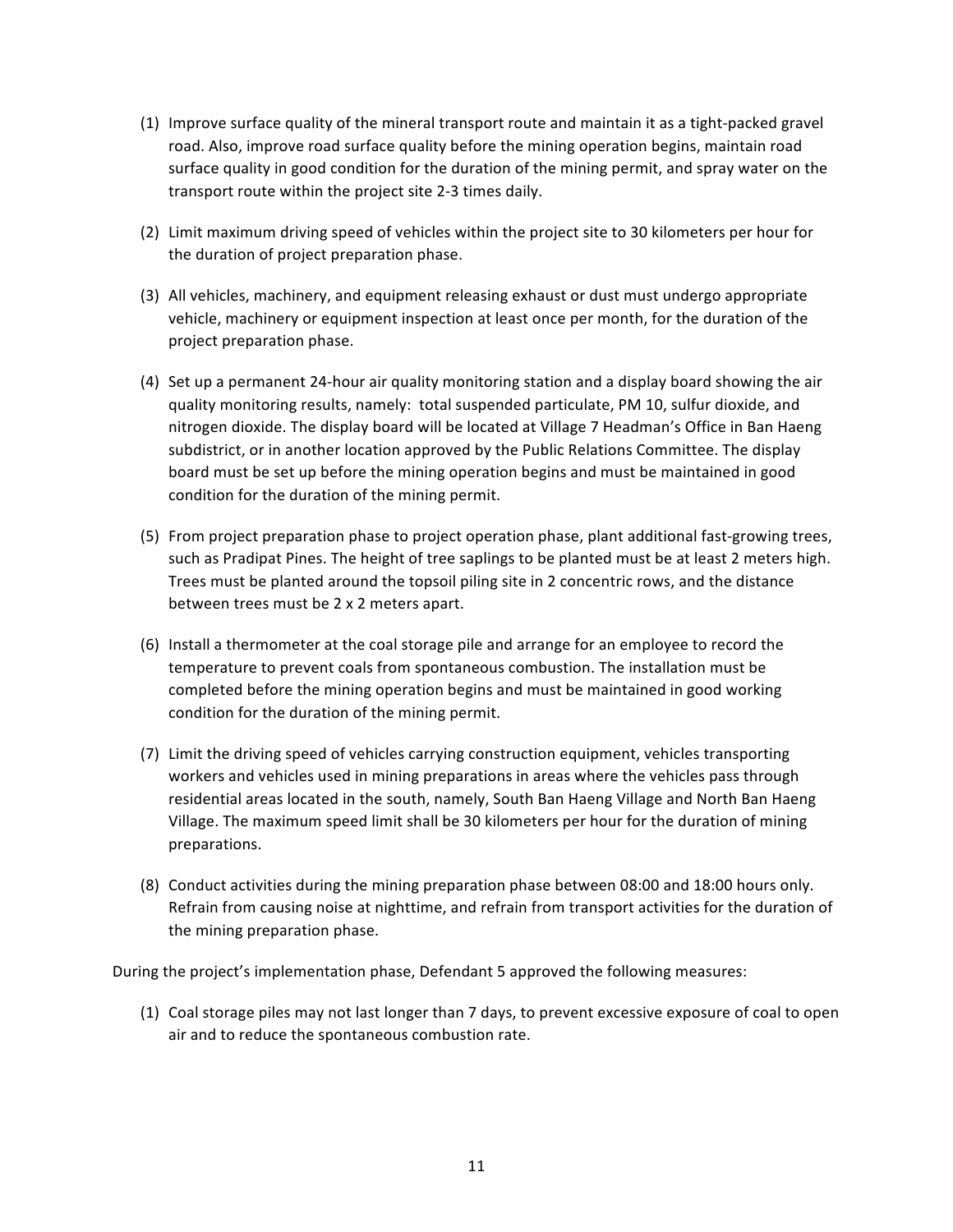- (2) The surface of coal storage piles must be crushed and packed tight. If spontaneous combustion occurs, employees with firefighting expertise and training must extinguish the fire immediately, for the duration of the project's implementation and for the duration of the mining permit.
- (3) Dumping of soil from surface mining is prohibited. Topsoil from the old mining site reconditioning shall be stored at a topsoil storage area to prevent natural occurrence of dust for the duration of the mining operation and the duration of the mining permit.
- (4) Mineral transport through residential areas in the south is prohibited. Mineral transport must use the northwestern transport route for the duration of the mining operation.
- (5) Activities that cause dust dispersal must stop whenever high winds occur on the mining surface, for the duration of the mining operation.
- (6) Repair mineral transport routes within the project site to maintain conditions of a packed dirt road. Maintain mineral transport routes within the project site in good condition for the duration of the mining operation and the duration of the mining permit.
- (7) Conduct monthly engine inspections of vehicles, machinery and mining equipment that release exhaust or dust, appropriate to each vehicle, machinery and equipment, for the duration of the mining operation and the duration of the mining permit.
- (8) Spray water at least 3-4 times daily, or as appropriate according to weather conditions, on the mining surface, on roads within the project site, and on mineral transport routes before merging with Highway No. 1 at the project entrance-exit, for the duration of the mining permit.
- (9) Limit the maximum weight of cargo and maximum speed of vehicles transporting minerals according to government regulations. On roads within the project site and on northwestern roads outside the project site before merging with Highway No. 1, the maximum speed limit shall be 30 kilometers per hour and mineral transporting vehicles must have secure tarp covering, for the duration of the mining permit.
- (10) Install cover for the mineral storage tank and mineral crusher at the mineral processing plant, and install a water spraying system around the location of dust dispersal, for the duration of the mining operation and for the duration of the permit. Another method may be used as appropriate to control dust dispersal, if it is able to control dust dispersal from the mineral processing plant within the standard.
- (11) Conduct regular monthly inspections of the air quality monitoring station and the display board for the duration of the mining permit, to ensure that they are in good working condition.
- (12) Prevent spontaneous combustion of coals in the storage pile or in dirt that is excavated and reburied, for the duration of the mining operation and the duration of the mining permit. The mining surface must not be contaminated with coal. If spontaneous combustion occurs, water must be sprayed to extinguish the fire with haste. In areas where coal surfaces but has not yet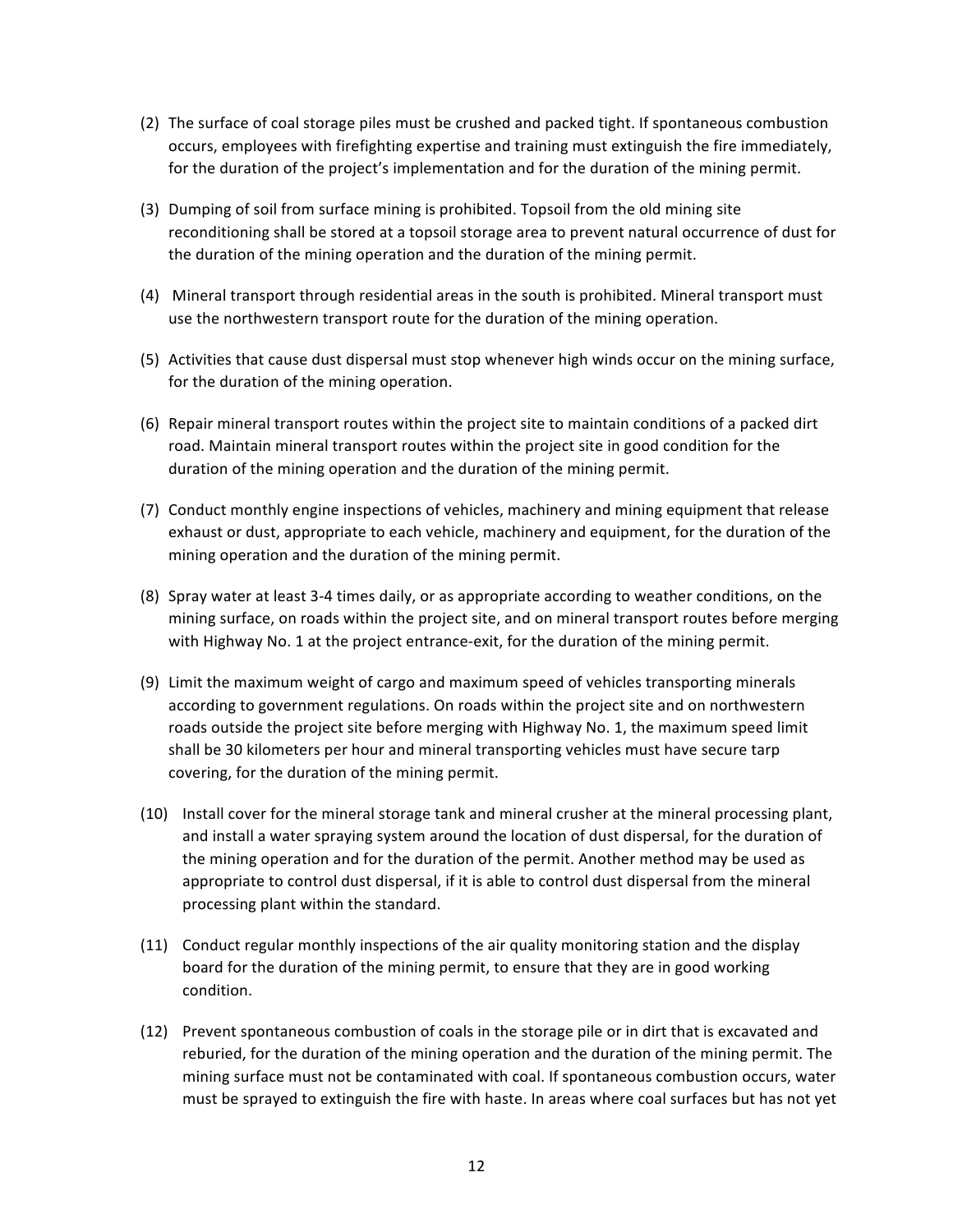been excavated, dirt must be used to cover the coal surface to prevent exposure to oxygen in the atmosphere.

- (13) The coal storage pile must be turned regularly to release heat which may cause spontaneous combustion, and tarp shall be used to cover the coal storage pile to reduce dust dispersal and air exposure, for the duration of the mining operation and the duration of the mining permit.
- (14) Conduct monthly inspection of the thermometer at the coal storage area, to ensure that it is in good working condition, for the duration of the mining operation and the duration of the mining permit.
- (15) Conduct mining activities between 08:00 and 18:00 hours. For the duration of the mining operation and the duration of the mining permit, mineral transport activities and noisy activities are prohibited at night, which is the time when local residents rest.
- (16) Inspect machinery equipment of the mineral processing plant and always maintain them in good working condition to reduce noise problems, for the duration of the mining operation and the duration of the mining permit.
- $(17)$  Open the mine according to the map indicated in the project site plan, to reduce rapid topographical changes that may affect the visual landscape of the project area. Designate a buffer zone, including a zone where no mining activity will occur, and plant trees in the buffer zone, for the duration of the mining operation and the duration of the mining permit.
- (18) Remove all built structures all equipment from the project site when the mining permit expires. Fill pits with dirt and readjust the area to blend in with its surroundings, including planting grass as ground cover. On the stepped mining surface, fill with topsoil and plant grass and small vegetation as ground cover, to expedite the adaptation process and return to natural conditions. In addition, plant trees to replace lost species when the mining permit expires and for the duration of the rehabilitation period.

The following air and noise quality monitoring measures were also approved:

- (1) Install a temporary air quality monitoring station to detect levels of total suspended particles (TSP), PM10, sulfur dioxide  $(SO<sub>2</sub>)$  and nitrogen dioxide  $(NO<sub>2</sub>)$  at the project office, Ban Haeng Temple, North Ban Haeng Village, and South Ban Haeng School. Also, install a temporary noise and wind speed monitoring station at the project site. Twice each year, measure the maximum sound level (Lmax) and the 24-hour average sound level (Leq) at the project office, Ban Haeng Temple, North Ban Haeng Village, and South Ban Haeng School.
- (2) Install a permanent air quality monitoring station to detect continuous 24-hour levels of total suspended particles (TSP), PM10, sulfur dioxide  $(SO<sub>2</sub>)$  and nitrogen dioxide  $(NO<sub>2</sub>)$  at North Ban Haeng Village.

On hydrological, surface water and groundwater conditions, the authorized environmental impact analyst conducted a study of natural waterways that are located near the project site and of significance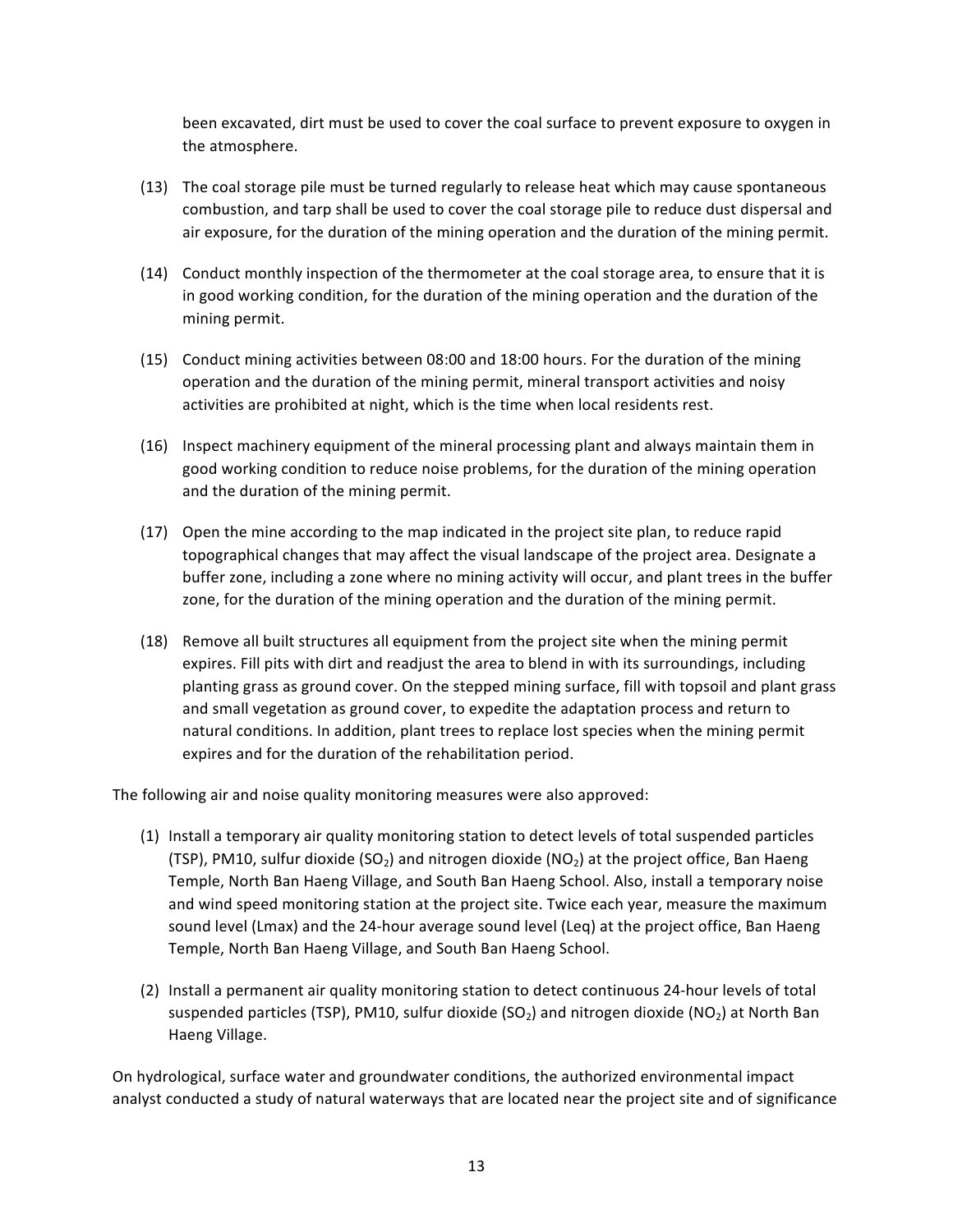to the local community. A field survey was conducted of 4 nearby waterways: Mae Jon Creek, Mae Muang Creek, Mae Haeng Creek, and Mae Muang Reservoir. The survey found:

- (1) Mae Jon Creek comprises 3 tributaries that merge in the middle of the project site. The creek is about 0.5-1.0 meter wide, about 0.5 meter deep and flows from northeast to southwest. The creek merges with Mae Haeng Creek. Water level is high only in rainy season. In drought season, the creek is so shallow that the creek bottom is visible in certain parts. People use the creek only for agriculture.
- (2) Mae Muang Creek is 1.5 meters wide, about 1.0 meter deep and flows from east to southwest. Water level is high only in rainy season. In drought season, the creek is so shallow that the creek bottom is visible in certain parts.
- (3) Mae Haeng Creek is about 0.5-1.0 meter wide, about 0.5 meter deep, and is located about 0.5 kilometers west of the mining permit boundary. This creek flows from north to south, with intermittent flow throughout the year. In periods without rain, the creek will dry up in certain parts. People use the creek for agriculture.
- (4) Mae Muang Reservoir was built by the Department of Irrigation to store water for people to use in rice farming and freshwater aquaculture. The reservoir area is about 118.6 acres (300 rai). The floodgate is located at the bottom of the reservoir.

Defendant 5 approved the following environmental quality protection and mitigation measures for the project preparation phase:

- (1) Designate an area for topographical readjustment as appropriate to accommodate activities according to the mining site plan. Designate a no-mining zone of 15 meters around the project area, and a buffer zone of 50 meters around the no-mining zone measuring from Mae Jon Creek which flows across the middle of the project site and from the road that cuts through the project site as designated. These measures must be complete before beginning the mining operation.
- (2) Maintain the original landscape in areas where there are no mining or related activities, in the no-mining zone of 15 meters around the project area, and in the buffer zone of 50 meters around the no-mining zone measuring from Mae Jon Creek which flows across the middle of the project site and from the road that cuts through the project site. In particular, maintain the original landscape in the no-mining zone to the south and east of the project site. In addition, plant additional trees to establish the buffer zone. These measures must be implemented when the mining operation begins and for the duration of the mining permit.
- (3) Set up a sign to indicate the project boundaries and boundaries of the mining activity, for displaying project boundaries and for easy inspection. This sign must be set up before the mining operation begins, and must be inspected and maintained in good condition for the duration of the mining permit.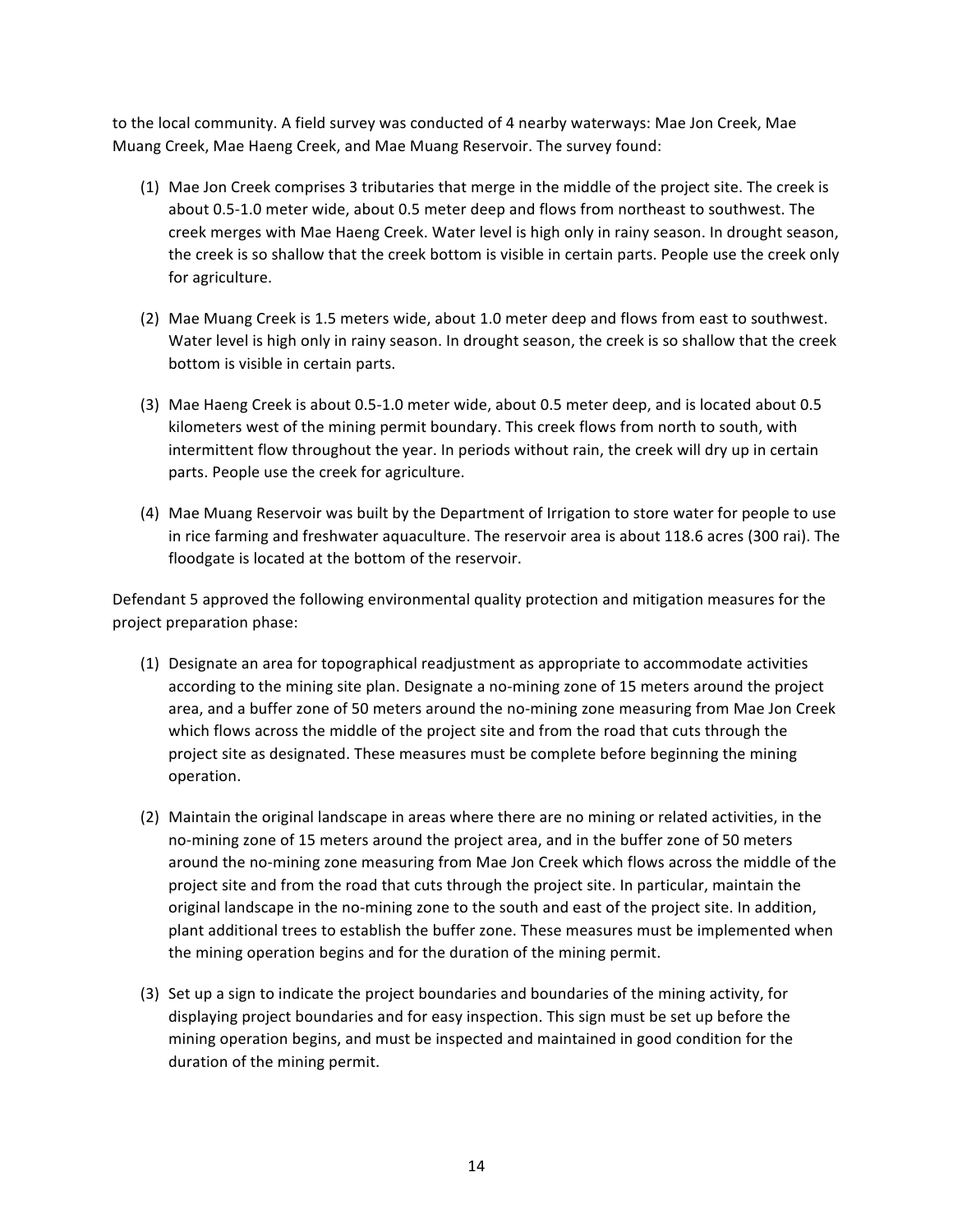- (4) Create a sign to display information about the project, namely: mining permit number, area, duration of mining activities, and main responsible person. This sign must be located at the front of the project site or in an area that is visible by the general public. This must be completed before the mining operation begins and must be inspected, repaired and maintained in good condition for the duration of the mining permit.
- (5) Build sedimentation ponds. Ponds 1-4 must be 0.4 acre (1 rai) each and 6 meters deep. Ponds 5-7 must be 2 acres (5 rai) each and 6 meters deep. Ponds must be built before the mining operation begins and must be maintained in good condition for the duration of the mining permit.
- (6) Set up groundwater monitoring stations and a display board showing groundwater quality monitoring results in pH value, total suspended solids, total dissolved solids, hardness and opacity. The display board must be located at the office of Village 7 Headman in Ban Haeng subdistrict, or the office of another official as approved by the Public Relations Committee. This must be completed before the mining operation begins and must be maintained in good condition for the duration of the mining permit.
- (7) Dig drainage trenches and build retaining walls around the project, around the no-mining zone at 50 meters from the road that cuts through the project and from Mae Jon Creek, around built structures, around the mineral storage area, around the mining area, and around the dirt storage area. In addition, sedimentation ponds must be of sufficient capacity and must be dredge and maintained in good condition and must be able to receive sediment effectively for the duration of the mining permit. Water from sedimentation ponds may be used to spray mineral transport routes and within the mineral processing plant. These measures must be completed before the mining operation begins and must be maintained in good condition for the duration of the mining permit.
- (8) Set up an automatic water quality monitoring station to detect pH levels at the sump. This must be completed before the mining operation begins and must be maintained in good condition for the duration of the mining permit.
- (9) Set up an underground drainage pipe while taking into consideration the width and depth of Mae Jon Creek. The drainage pipe placement must reference guidance from the Department of Rural Highways. In addition, a buffer on either side of the bridge must be built and maintained in good condition for the duration of the mining permit. If found to be in disrepair, mineral transport must halt until the bridge is repaired to original working conditions. This must be completed before the mining operation begins and must be maintained in good condition for the duration of the mining permit.
- (10) Dig groundwater monitoring wells to monitor groundwater contamination around the project site. This must be completed before the mining operation begins and must be maintained in good condition for the duration of the mining permit.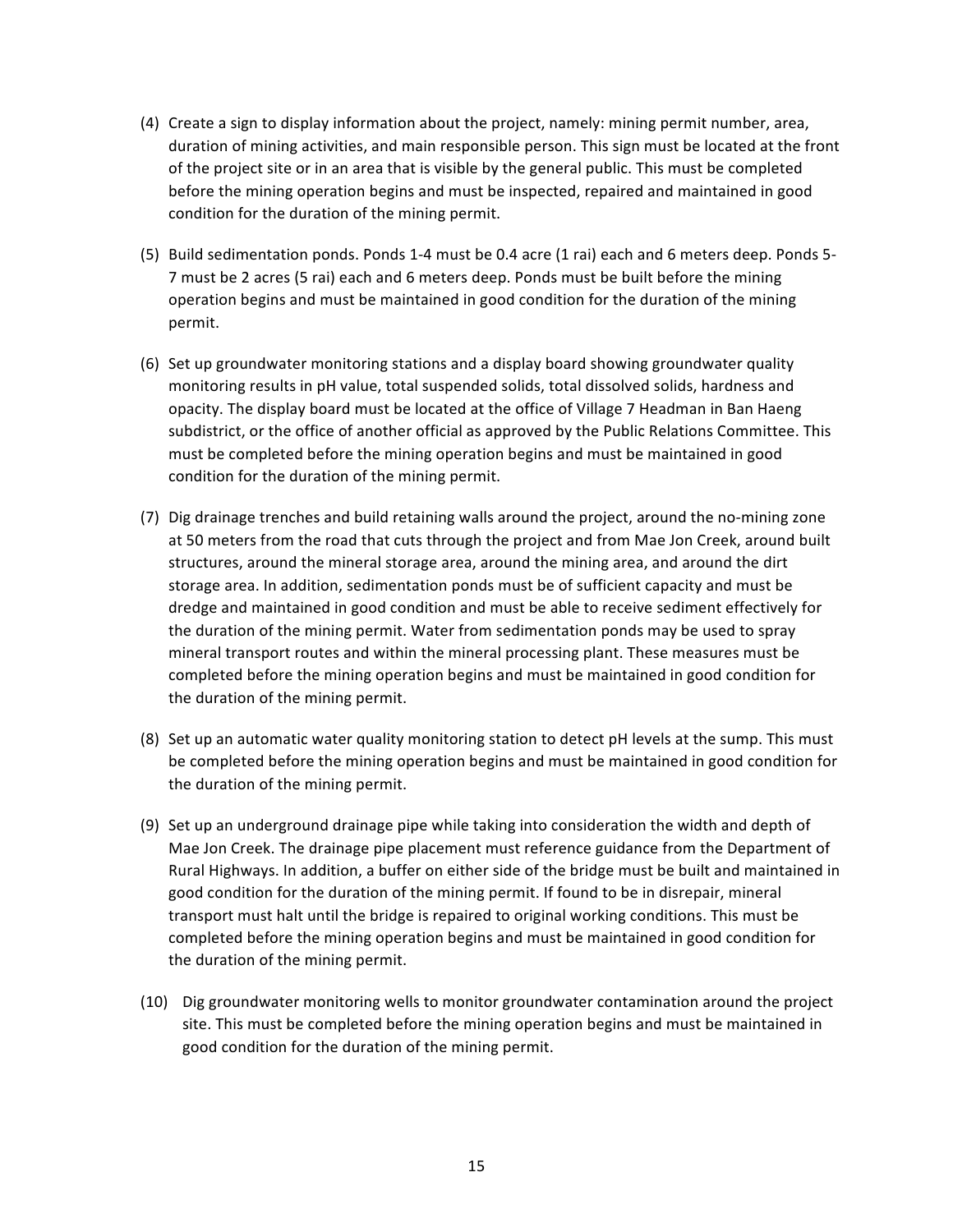- $(11)$  Set up a stockpiling area for topsoil, which must be packed down every 2 meters in height. This must be completed before the mining operation begins and must be maintained in good condition for the duration of the mining permit.
- (12) Set up a mineral storage area of 3 acres (8 rai) and no more than 5 meters high. This must be completed before the mining operation begins and must be maintained in good condition for the duration of the mining permit.
- (13) Plant ground cover and fast-growing trees on the retaining walls around the project site. Planting must be in 1 row with 2 meters in between each tree, to prevent erosion. This must be completed before the mining operation begins and must be maintained in good condition for the duration of the mining permit.
- (14) Use topsoil excavated from the project preparation phase to build retaining walls around the project, to improve mineral transport routes, and to rehabilitate the landscape. This must be completed before the mining operation begins and must be maintained in good condition for the duration of the mining permit.
- (15) For the duration of the project preparation phase and the duration of the mining permit, topsoil and waste dirt or sand may not be brought outside the project site to prevent impacts from heavy metals such as mercury, arsenic, etc.
- (16) Use high density polyethylene (HDPE) as lining for the topsoil storage area and storage areas to prevent acidic contamination in the soil and groundwater. This must be completed before the mining operation begins and must be maintained in good condition for the duration of the mining permit.
- (17) Before laying down high density polyethylene (HDPE), a drainage pipe system must be installed to collect drainage that may result from leachate from the topsoil storage pile or leaks in the HDPE. Drainage must be channeled to and collected at the sump. This must be completed before the mining operation begins and must be maintained in good condition for the duration of the mining permit.
- (18) Monitor levels of heavy metals such as arsenic, mercury, cadmium and lead in the soil layer and rock layers in the project area and nearby areas before the mining operation begins. This must be completed before the mining operation begins.

For the project implementation phase, the following environmental quality protection and mitigation measures were approved:

(1) In areas where there are no mining or relevant activities, maintain the original landscape and plant additional trees to establish a buffer zone for the duration of the mining operation and the duration of the mining permit.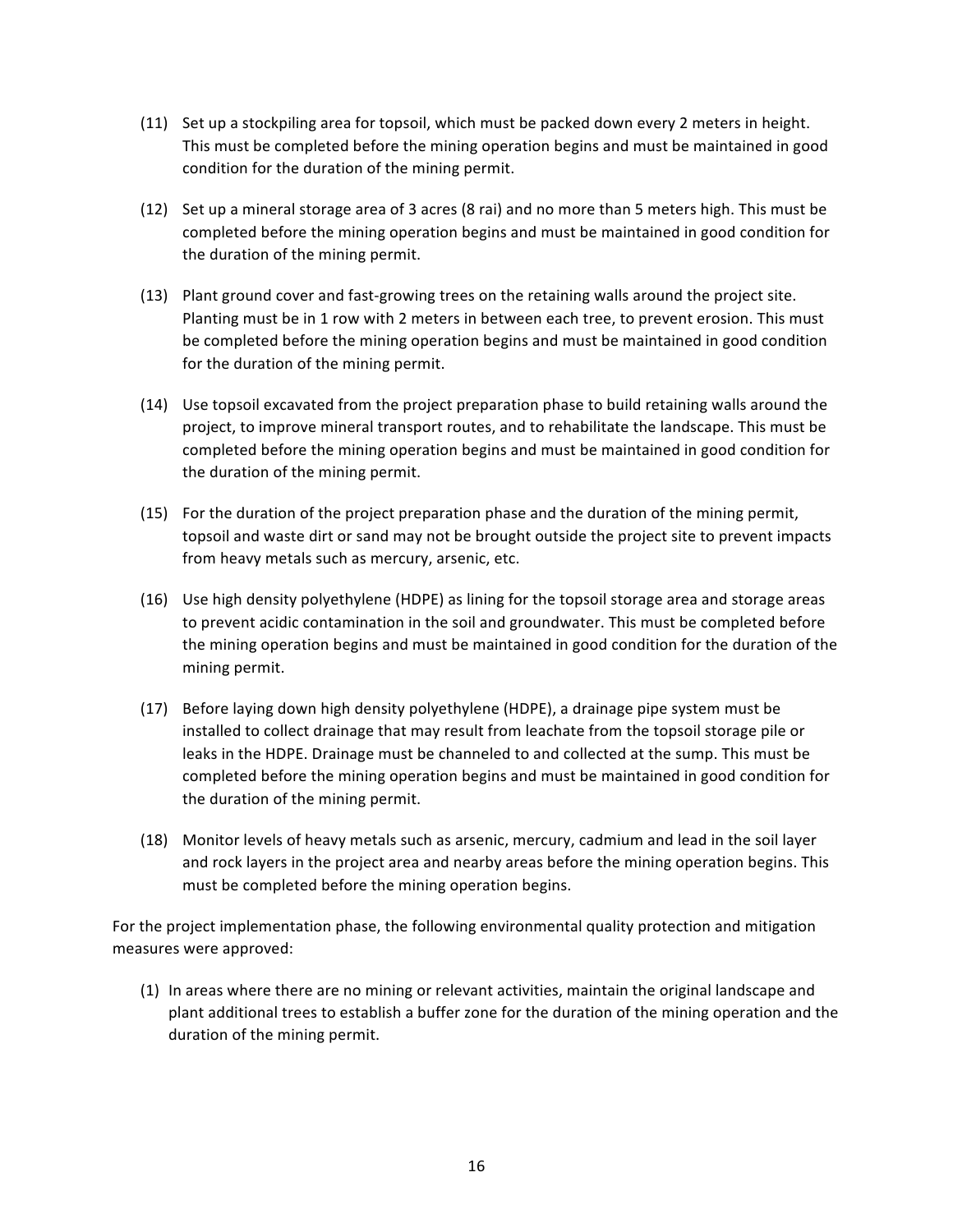- (2) When opening the surface, adhere strictly to the project site plan and maintain stepped sides as indicated, or according to the mining plan as approved by the Department of Primary Industries and Mines, for the duration of the mining operation and the duration of the mining permit.
- (3) When expanding the mining surface, adhere to the production limits of each mining phase to reduce rapid changes in the landscape, for the duration of the mining operation and the duration of the mining permit.
- (4) Rehabilitate the project site after mining according to the plans presented in the Environmental Impact Assessment Report. Present annual progress reports to Defendant 6 and the Department of Primary Industries and Mines, beginning with the next project phase, for the duration of the mining operation and the duration of the mining permit.
- (5) Dig a drainage trench for safe drainage to the sump, located in front of the mine in an area where runoff is found, to prevent erosion of the mining surface, for the duration of the mining operation and the duration of the mining permit, or if it is found that sediments comprise 1/3 of the sedimentation pond.
- (6) A project engineer shall inspect the mining surface daily to check for fractures and shall record findings as part of a report on landscape changes. When a fracture is found, it must be recorded so that caution will be exercised when mining. These measures shall be implemented for the duration of the mining operation and the duration of the mining permit.
- (7) An extensometer shall be used to inspect the extent of fractures found, and weekly reports shall be submitted to the Lampang Provincial Office of Industry once a month, for the duration of the mining operation and the duration of the mining permit.
- (8) The project's drainage trenches and sedimentation ponds shall be dredged regularly, or whenever sediment is found to comprise  $1/3$  of the sedimentation pond or drainage trench, and sedimentation ponds and drainage trenches shall always be maintained in good condition, for the duration of the mining operation and the duration of the mining permit. In addition, runoff collected from the drainage trenches shall be reused within the project site.
- (9) Sediment collected from dredging shall be used to repair retaining walls or used in rehabilitating previously mined areas to plant trees, for the duration of the mining operation and the duration of the mining permit.
- (10) Regularly inspect the stability of retaining walls around the project site, particularly the retaining wall that is parallel to Mae Jon Creek, to prevent runoff from leaving the project site, for the duration of the mining operation and the duration of the mining permit.
- (11) Before using runoff in the mining pit for agriculture, water and sediment quality testing must be conducted. The following must be tested for water quality: pH, total suspended solids, total dissolved solids, hardness, opacity, iron, mercury, arsenic, sulfate, manganese, and zinc. The following must be tested for sediment quality: lead, cadmium, arsenic, and mercury. If any is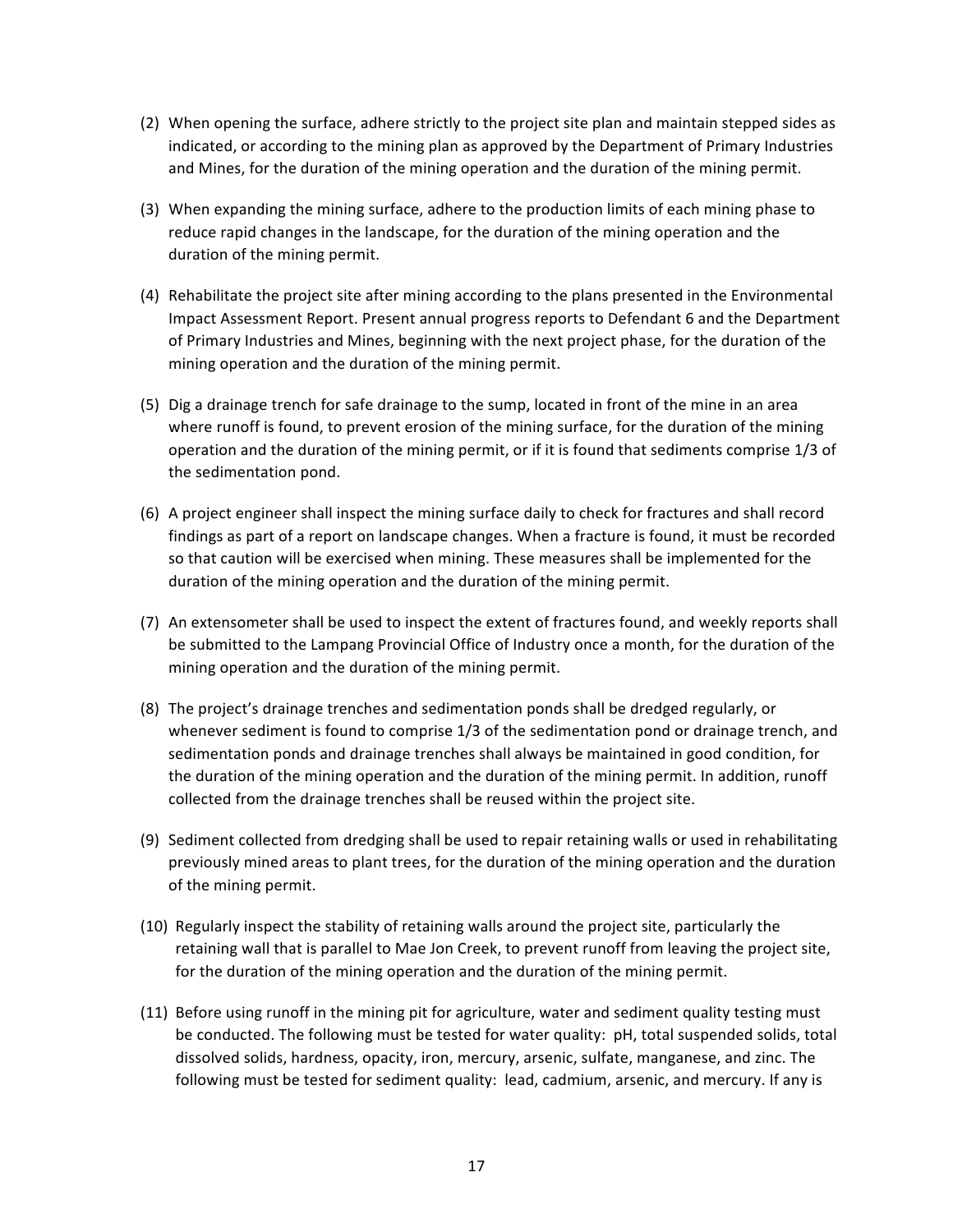found to exceed standard limits, a sign shall be posted in the last year of the mining operation, warning people to refrain from using the water.

- (12) Once a month, inspect groundwater monitoring stations and maintain the display board to be in good working condition, for the duration of the mining permit.
- (13) Once a month, inspect the groundwater monitoring station near the sump to ensure that it is in good working condition, for the duration of the mining permit.
- (14) For contaminated groundwater, pump from monitoring wells to the sump for treatment, for the duration of the mining permit.
- (15) Excavated topsoil shall be used to fill mining pits, repair transport routes, build retaining walls, and rehabilitate the landscape to reduce impact to soil conditions and soil erosion, for the duration of the mining operation and the duration of the mining permit.
- (16) Plant ground cover and fast-growing trees on the retaining walls around the project to reduce soil erosion, in one row with a distance between each tree of 2 meters, for the duration of the mining operation and the duration of the mining permit.
- (17) In areas with no mining or relevant activities, maintain the original landscape for the duration of the mining operation and the duration of the mining permit.
- (18) Any excavated topsoil and waste dirt and sand from mining that remains after being used to repair the landscape and transport routes within the mine shall be stored in designated storage piles for soil for each layer. Ground cover and trees shall be planted on retaining walls around the storage pile immediately. The distance between each tree shall be 2 by 2 meters, for the duration of the mining operation and the duration of the mining permit.
- (19) Excavated topsoil and waste dirt and sand shall not be removed from the project site, to prevent impacts from heavy metals such as mercury, arsenic, for the duration of the mining operation and the duration of the mining permit.
- (20) Build sedimentation ponds to collect runoff from soil storage piles to prevent runoff from leaving the project site, for the duration of the mining operation and the duration of the mining permit.
- (21) Two areas will be designated for topsoil stockpiling for the project, and storage will be according to designated procedures.
- (22) Backhoe trucks and workers will collect any topsoil that falls into Mae Jon Creek, for the duration of the mining permit.
- (23) An emergency response plan shall be established in the case that topsoil mixed with coal falls into Mae Jon Creek, and emergency response training shall be conducted once a year as determined, for the duration of the mining permit.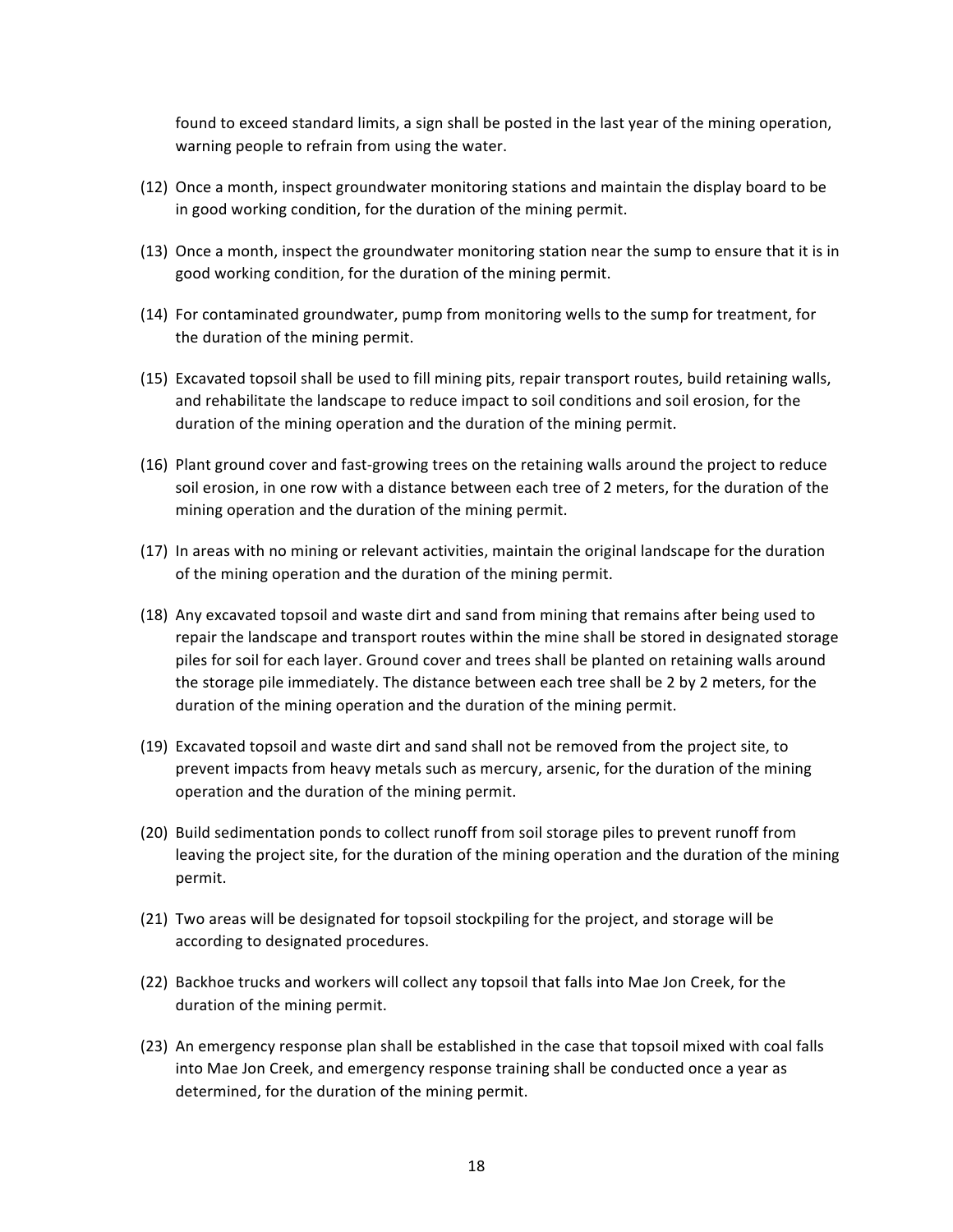- (24) High-density polyethylene (HDPE) shall be maintained in good working condition. If HDPE is damaged, repair must be done quickly to maintain good working condition, for the duration of the mining operation and the duration of the mining permit.
- (25) The use of topsoil to fill in mining pits shall be according to assigned procedures.

The following environmental impact monitoring measures were assigned:

- (1) Establish temporary monitoring stations to detect levels of pH, total suspected solids, total dissolved solids, hardness, opacity, iron, mercury, arsenic, sulfate, manganese, and zinc at the following locations: Mae Muang Reservoir, Mae Muang Creek where it flows close to the project site, Mae Jon Creek before entering the project site, Mae Jon Creek where it merges with Mae Haeng Creek, Mae Haeng Creek before flowing near the project site, the project's mining pit, the sump. Monitoring shall be done twice a year, and for three continuous years after the mining permit expires. Also, establish a permanent monitoring station for pH levels at the sump, for daily inspection and daily recording of monitoring results.
- (2) Establish temporary monitoring stations to detect levels of pH, total suspected solids, total dissolved solids, hardness, opacity, iron, mercury, arsenic, and sulfate at the groundwater wells of North Ban Haeng Village Number 1 (Moo 1) and North Ban Haeng Village Number 7 (Moo 7). Monitoring shall be done twice a year. Also, establish permanent monitoring stations to detect pH levels at the monitoring wells within the project site and in North Ban Haeng Village, for daily inspection and daily recording of monitoring results.
- (3) Test for lead, cadmium, arsenic, and mercury levels at the mining pit in the last year of the mining operation.

On the issue of biological resources, the authorized environmental impact analyst reviewed results of the Forest Survey (Por Sor 22) and conducted a field survey. They found that most of the project area contains deteriorated forest conditions according to Department of Forestry criteria. Nearby forests are naturally mixed deciduous forests with imperfect reproduction and stunted growths. Because forests have been cleared for agricultural use, the land lacked fertility, causing the forest ecology to change completely. No remaining condition of a national reserved forest could be seen. In the surveyed area, there was very little biological diversity of wildlife, insufficient to provide a habitat or sustenance for larger species of wildlife such as gaur, banteng, and sambar deer; mid-sized species of wildlife such as muntjac and wild boar; rare species; threatened species; or native wildlife species. Therefore, the impact of project development activities is low, both in the preparation and the implementation phases. Although project activities will impact the habitat and feeding grounds of some wildlife species such as birds, reptiles and amphibians, these animals are able to either survive in the changed environment or adapt well to the disturbed conditions.

On the issue of land use, the authorized environmental impact analyst conducted a field survey in April 2013. Information analysis was also based on 1:50,000-scale topographic maps by the Royal Thai Survey Department of the Armed Forces and satellite images from Google Earth (April 2013). Land use analysis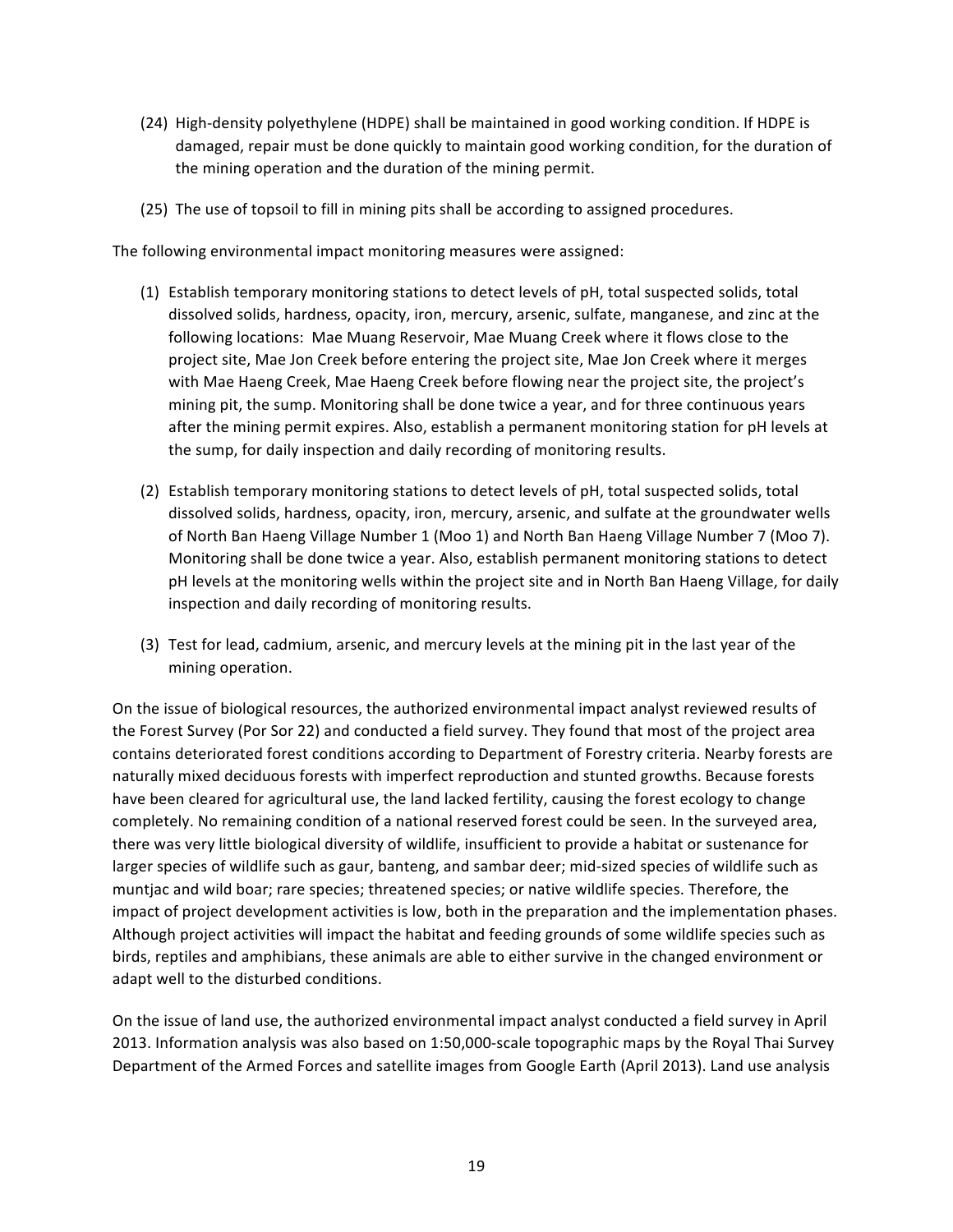was conducted at 1-kilometer radius and 3-kilometer radius around the project site, with the following findings:

(1) At 1-kilometer radius around the project site, land use is mostly agricultural, such as tapioca and corn fields. Deteriorated forests and abandoned land are staggered among agricultural fields. Local transportation routes were also found, namely the road that links Ban Khun Haeng Village with North Ban Haeng Village and the road between Mae Muang Reservoir and North Ban Haeng Village. 

In addition, within the 1-kilometer radius, Mae Haeng Creek was observed approximately 0.5 kilometer west of the project site. Also, Mae Jon Creek flows through the middle of the project site, and a Yao ethnic minority community is located approximately 0.5 kilometer southeast of the project site. North Ban Haeng Village is located approximately 1 kilometer south of the project site.

Within the 1-kilometer radius, land use can be categorized as follows:

- (a) Forest land, about 558 acres (1,412 rai)
- (b) Agricultural and abandoned land, about  $1,216$  acres  $(3,075 \text{ rai})$
- (c) Mining area within the project, about 353 acres (892 rai)
- (d) Residential area, about 7 acres (18 rai)
- (e) Other land uses, about 194 acres (490 rai)
- (2) Within the 3-kilometer radius, land use can be categorized as follows:
	- (a) Forest land, about  $1,810$  acres  $(4,578 \text{ rai})$
	- (b) Agricultural and abandoned land, about 3,900 acres (9,863 rai)
	- (c) No mining area within the 3-kilometer radius other than the project
	- (d) Residential area is the location of South Ban Haeng Village, located about 1.5 kilometers from the project site, in an area of about 278 acres (703 rai)
	- (e) Other land use is the location of Mae Muang Reservoir, located about 2 kilometers east of the project site, in an area of about  $661$  acres  $(1,672 \text{ rai})$

Defendant 5 approved the following general measures for environmental protection and mitigation:

(1) Assign a focal point for receiving public complaints arising from mining and relevant activities. The mining permit holder must provide fair resolution and assistance. A Public Relations Committee shall conduct inspections from the mine's opening until the mining permit expires.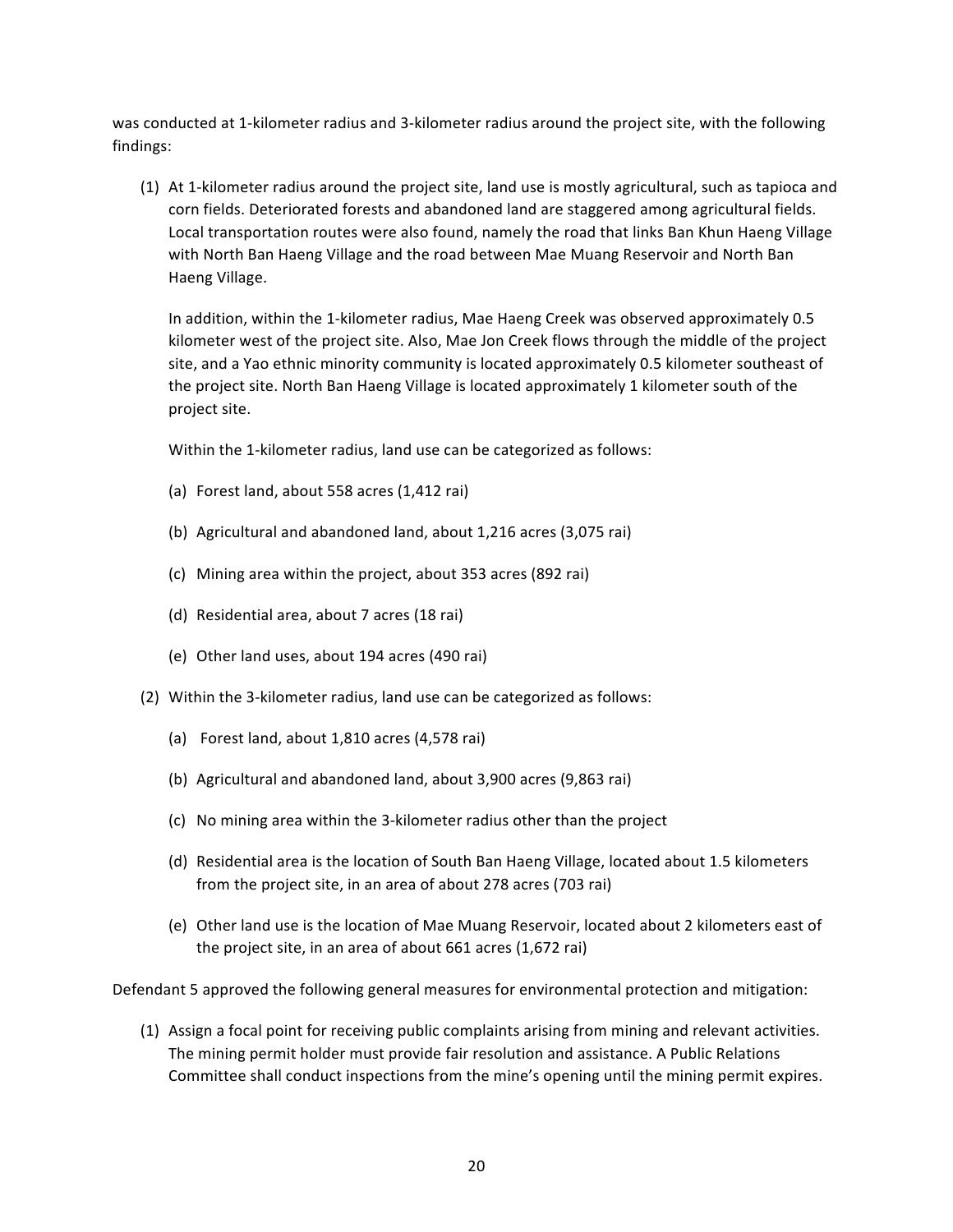- (2) When nearby residents file complaints about nuisance from the project or damage to public property, and after the Department of Primary Industries and Mines or Defendant 6 finds that the mining permit holder has not followed the indicated environmental protection and mitigation measures, the mining permit holder must cease mining operations and finish resolving the cause of the nuisance before the mining operation can resume. This shall apply from the mine's opening until the mining permit expires.
- (3) Rehabilitate mined areas and areas no longer in use within the project site according to the work plan. An annual progress report shall be filed to Defendant 6 and the Department of Primary Industries and Mines every year, from the mine's opening until the mining permit expires.
- (4) Upon receipt of the mining permit, a one-time detailed mineral exploration shall be conducted, to provide information necessary to plan the mining operation. The mining plan must receive approval from the Department of Primary Industries and Mines and Defendant 6. In addition, after receiving the mining permit, an additional soil analysis shall be conducted on groundwater permeability within the project site, to provide information for surface compaction work in the mining pit and on the topsoil storage pile within the project site.
- (5) During mining, if any ancient object or archaeological evidence is found, it must be reported to the Department of Fine Arts to request a field survey. The mining operation must cease during the field survey. If evidence proves that a historically-significant archaeological site exists, the mining permit holder must follow procedures issued by the relevant government agencies without objection, from the mine's opening until the mining permit expires.
- (6) A progress report on the implementation of environmental protection and mitigation measures shall be submitted to Defendant 6 and the Department of Primary Industries and Mines at least twice a year, from the mine's opening until the mining permit expires.

On the issue of transportation routes within the project site, entry into the mining permit area begins at Highway No. 1 (Lampang-Ngao), which is a paved four-lane road (bidirectional traffic, two lanes each). The route continues to the 788 Kilometer Post, where one turns right onto Road No. 1154 until one reaches the Luang Nuea Temple. Three hundred meters past the temple, one can find a traffic intersection in the north, with Ban Luang Nuea Withitanukul School on the righthand side. Continue straight on the paved road until a four-way intersection. Turn right (where the Pracharat Thammakun School is located on the left), and follow the paved road for about 8 kilometers past Don Chai Wittaya School. About 200 meters past the Im Jai Village gas station, turn left and continue straight past North Ban Haeng Village and South Ban Haeng Village. Continue north for about 2 kilometers and one will arrive at the project site. In this area, there are two routes that local residents use to travel between the two villages. One continues from North Ban Haeng Village northward and enters the national reserved forest. This is a gravel road about 10 meters wide and about 1 kilometer long. Another is in the east, past North Ban Haeng Village towards forest land and Mae Muang Reservoir. This is a gravel road, about 10 meters wide and about 1.5 kilometers long.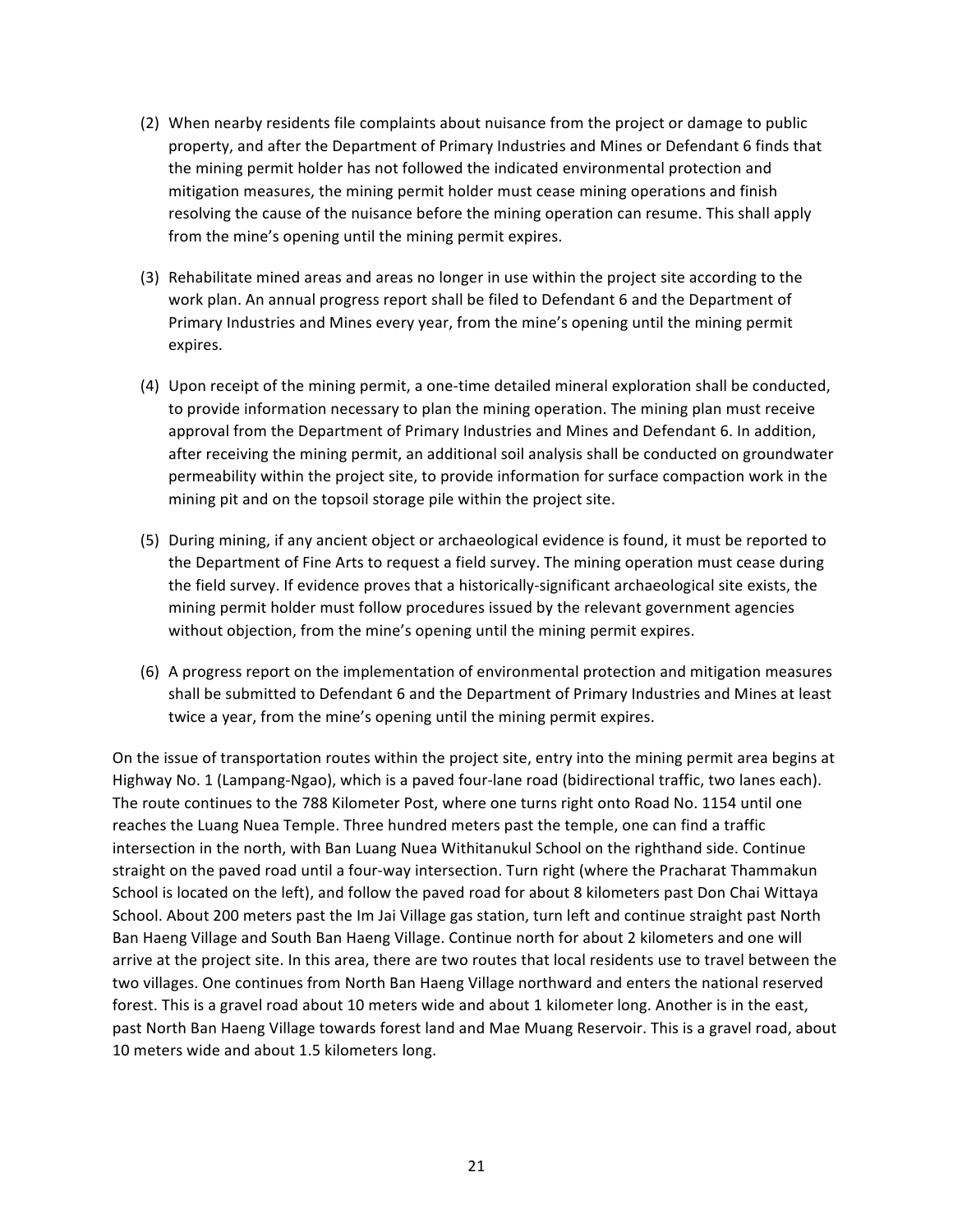In the mining preparation phase, the transport of machinery and equipment will use the same routes as the routes that the local communities normally use for transportation. Machinery and equipment transport will occur in short periods of time, so the impact is low.

In the mining operation phase, the project has an annual production capacity of about 1 million metric tons, with an average daily production capacity of about 3,300 metric tons based on an 8-hour work day and 300 work days per year. The mineral processing plant within the project site has a production capacity of 1,760 metric tons per day. If rear loader trucks with a 25-ton capacity per trip are used, approximately 70 trips per day will be necessary to transport coal out of the project site. To prevent impact to existing transportation routes and to prevent dust and noise from mineral transport on North Ban Haeng Village and South Ban Haeng Village which are located south of the project, the authorized environmental impact analyst assigned 2 new transportation routes for transporting coal outside the project site:

- (a) Mineral transport route 1 (near PT Gas Station), located northwest of the project site. This is a grave road, about 2-3 meters wide, about 7.7 kilometers long before the merge point with Highway No. 1. For approximately 1 kilometer between Highway No. 1 and the gravel road, the road will be steel-reinforced concrete. The total distance from the project site to Highway No. 1 is about 8.7 kilometers. The road that continues past the steel-reinforced concrete section is the route used to enter forest land and agricultural areas.
- (b) Mineral transport route 2 (near entry of Sopa Curry Shop), located northwest of the project site. This is a grave road, about 2-3 meters wide. Most of the road passes through forest land and agricultural land. Adjacent to the road are 1 home and 2 temporary shelters belong to farmers. The total distance is 7.8 kilometers.

Defendant 5 approved the following environmental protection and mitigation measures in the mining preparation phase:

- (1) Improve two public roads that cut through Mae Ngao Left National Reserved Forest, which will be used to transport minerals before merging with Highway No. 1. Namely, mineral transport route 1 near the PT Gas Station located northwest of the project site, about 10 kilometers long and mineral transport route 2 near the restaurant entrance, located northwest of the project site, about 8 kilometers long. The road improvements must be completed before the mining operation begins and the roads must be maintained in good condition for the duration of the mining permit.
- (2) Post road safety signs to warn people of truck traffic, and post speed limit signs on the mineral transport routes for 500 meters before merging with Highway No. 1. The distance between speed limit signs must be 50, 100 and 200 meters. This must be completed before mining begins and must be maintained in good condition for the duration of the mining permit.
- (3) Post warning signs at the entry-exit of truck traffic and post speed limit signs in areas that intersect the two routes within the project site, to warn people using the roads of truck traffic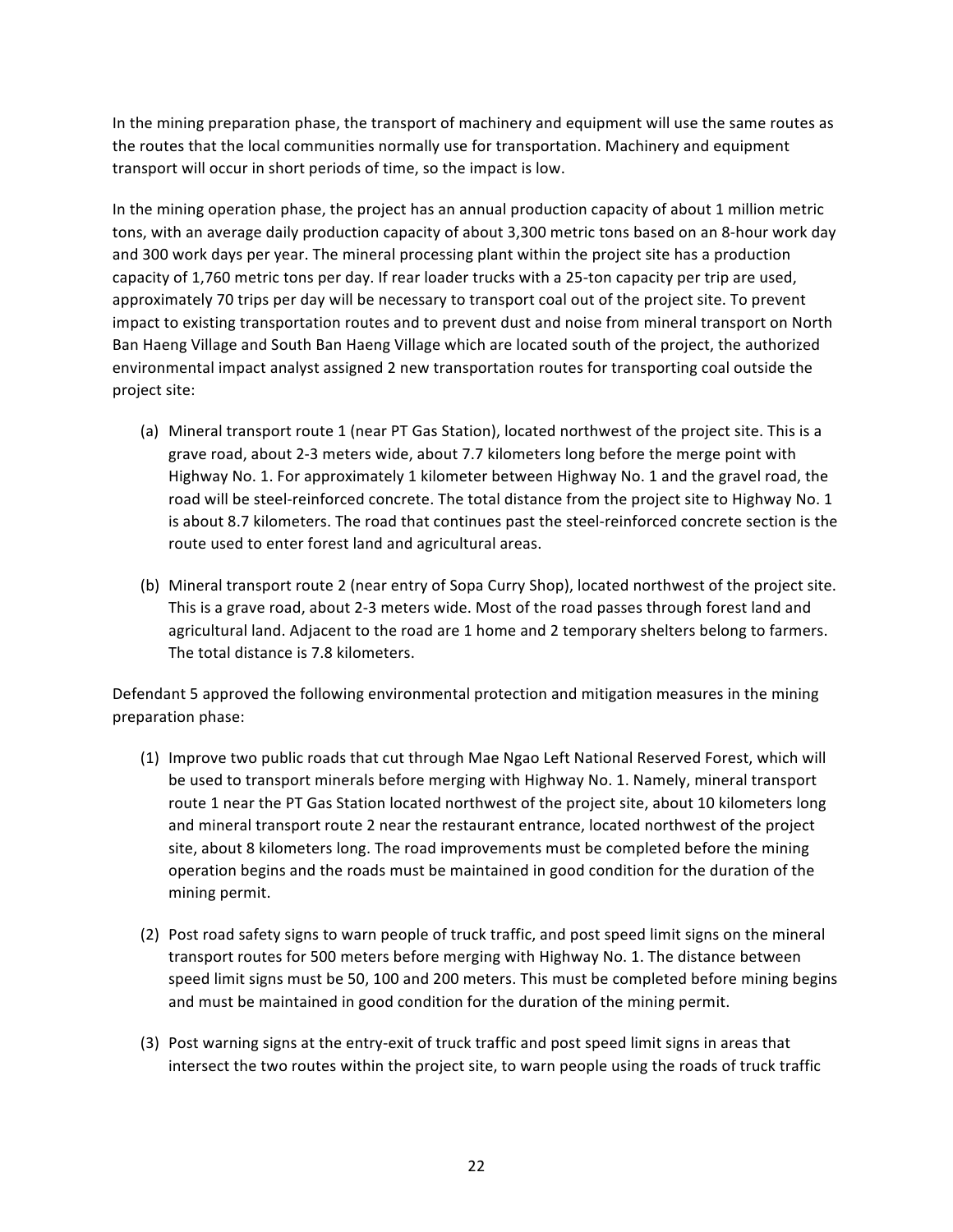and to warn employees to abide by speed limits. This must be completed before mining begins and must be maintained in good condition for the duration of the mining permit.

The following environmental protection and mitigation measures were approved for the mining operation phase:

- (1) Transport minerals out of the project site using Highway No. 1 by way of the northwestern roads. Mineral transport through residential areas in the south is prohibited for the duration of the mining operation and the duration of the mining permit.
- (2) Every load of minerals, topsoil and waste rock must be covered completely with tarp during transport. Also, the side and back covers of trucks must be properly closed. This is to prevent spillage of mineral or dust dispersal. Mineral transport trucks belonging to the project must display the project name and a phone number in a clear and visible manner so that other road users can file complaints, for the duration of the mining operation and the duration of the mining permit.
- (3) Roads must always be maintained in good working condition. Repair of road damage must occur promptly. Truck load weight limits and speed limits must be in accordance with government regulations, particularly for the sections of the road that cut into the project site. Roads outside the project to the northwest before entering Highway No. 1 must have a maximum speed limit of 30 kilometers per hour. This is to prevent damage to road conditions. Employees must also be told to take extra caution to prevent dust dispersal and road accidents, for the duration of the mining operation and the duration of the mining permit.
- (4) Inspect mineral transport trucks, such as brakes, electrical systems, motor engines, gears, etc. Maintain in safe and good working condition with inspections at least once a month, for the duration of the mining operation and the duration of the mining permit.
- (5) Maintain warning signs in good condition and repair promptly if damaged, for the duration of the mining operation and the duration of the mining permit.

On the issue of economic and social conditions, Ban Haeng subdistrict has an area of about 153.56 square kilometers (37,946 acres), divided into 8 villages. In 2013, the total population is 6,719 persons and 2,067 households. Most of the population earns an income from agriculture, followed by hired labor, sales, and government employment, in that order. The subdistrict has 1 elementary school (South Ban Haeng Village School at Village 2); 1 middle school (Ban Bor Hor School at Village 4); 3 childcare centers (South Ban Haeng, Ban Mae Ngon, and Ban Bor Hor villages); 5 Buddhist temples (Village 1-4 and Village 6); 1 monks' quarters (Village 8); and 2 Health Promotion Hospitals (Village 2 and Village 4).

Two roads provide entry into Ban Haeng subdistrict: the asphalt road from Village 6 of Luang Nuea subdistrict (Ban Toong Poe) through Ban Bor Hor (Moo 4), and the asphalt road from Ban Don Chai Village (Moo 4) of Luang Nuea subdistrict through Ban Haeng Villages 1, 3, 7, and 8. Within a 3-kilometer radius of the project are 3 communities: North Ban Haeng Village 1 and Village 7, South Ban Haeng Village 2, and Yao ethnic minority community Village 1.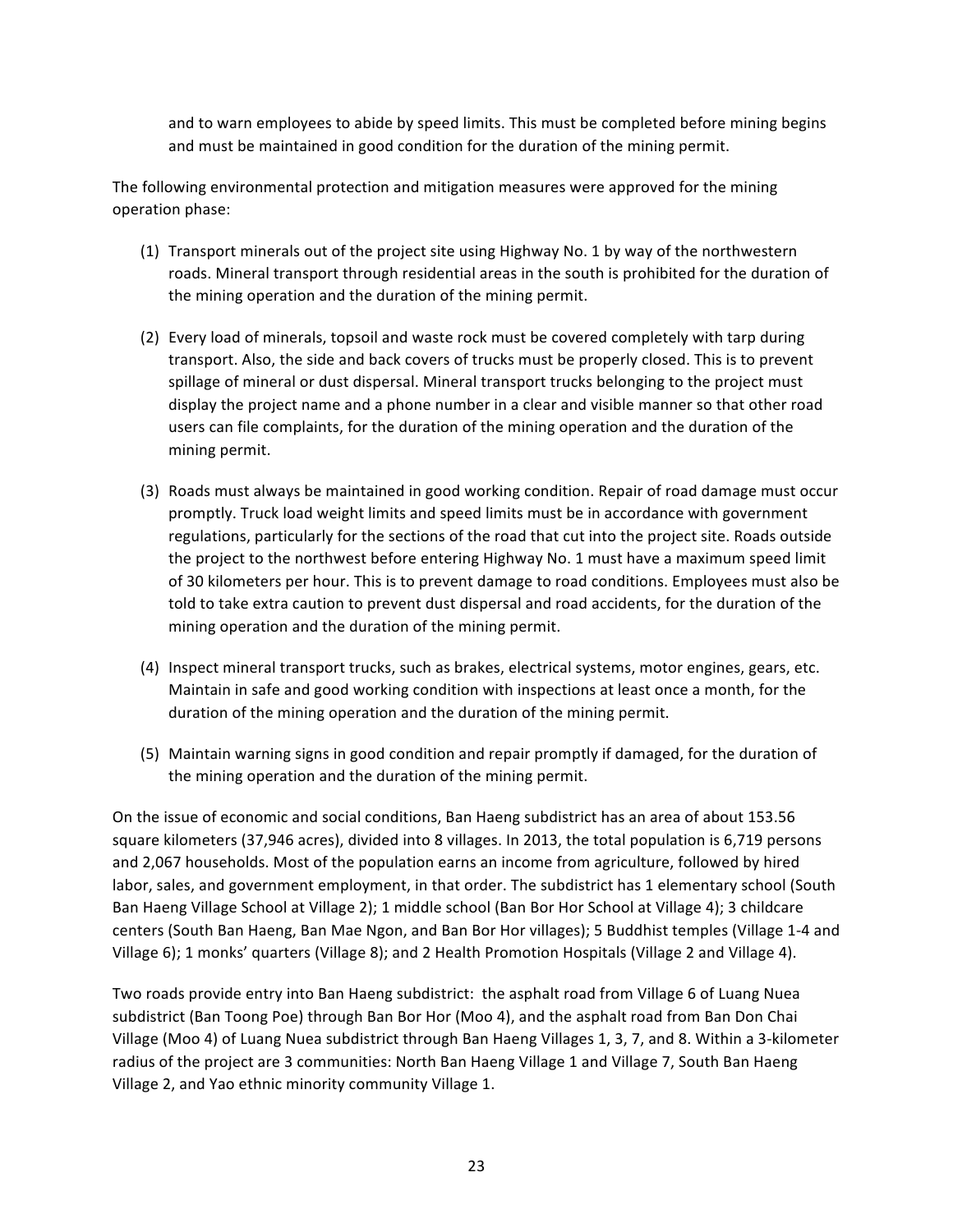The coal mining operation may change the structure of employment in the area. In particularly, those who are already in the hired labor sector will have an opportunity to work with the project. They will no longer need to migrate into the capitol for work and will earn a steady income. This will also provide capacity building and develop skilled labor, which can be adapted for further use in other jobs. In addition, the local government will earn increased revenue from 316,957,402 baht in mining royalties (about 10,565,247 USD), and the national government will receive over 50 million baht (about 1.6 million USD) in special revenue. Ban Haeng Subdistrict Administration Organization will earn revenue from mining royalties of 57,052,332 baht (USD) and from the project's income tax as estimated in the Revenue Code, which will be submitted as national revenue and, in turn, stimulate growth in consumer spending for the locality and for the overall national economy.

As for potential negative impacts, the project may cause people to worry about changing environmental conditions and health problems. Therefore, Defendant 5 approved the following environmental protection and mitigation measures for the project preparation phase:

- (1) Coordinate with the Department of Primary Industries and Mines and the Lampang Provincial Office to establish a multi-party Conflicts Review and Resolution Committee, consisting of Ngao District Chief as committee president, project representatives, leaders or representatives of local agencies in the project area, and representatives of those who oppose the project. The committee shall report to Defendant 6 once a year. This committee shall be established before the mine begins operation, and will remain in place for the duration of the mining permit.
- (2) Nominate representatives from the project, government agencies, and nearby communities to serve on the Public Relations Committee. This committee will be responsible for creating positive community relationships, publicizing the project, reviewing complaints, coordinating with local media, community leaders and residents around the project site, monitoring environmental impacts, and presenting an annual progress report to relevant agencies. This committee shall be established before the mine begins operation, and will remain in place for the duration of the mining permit.
- (3) Create a public relations plan and provide community assistance as indicated before the mine begins operation. The plan shall remain in place for the duration of the mining permit.
- (4) Create a communications plan about the mining project and report to the Village Headmen and Subdistrict Chief of Ban Haeng subdistrict. Reporting of the communications plan may be in the form of brochures at least twice a year, or a report to the community according to implementation timeframes. Information that must be communicated are:
	- (a) Beginning date of the mine's operation
	- (b) Details of the project
	- (c) Human resource needs
	- (d) Benefits to the community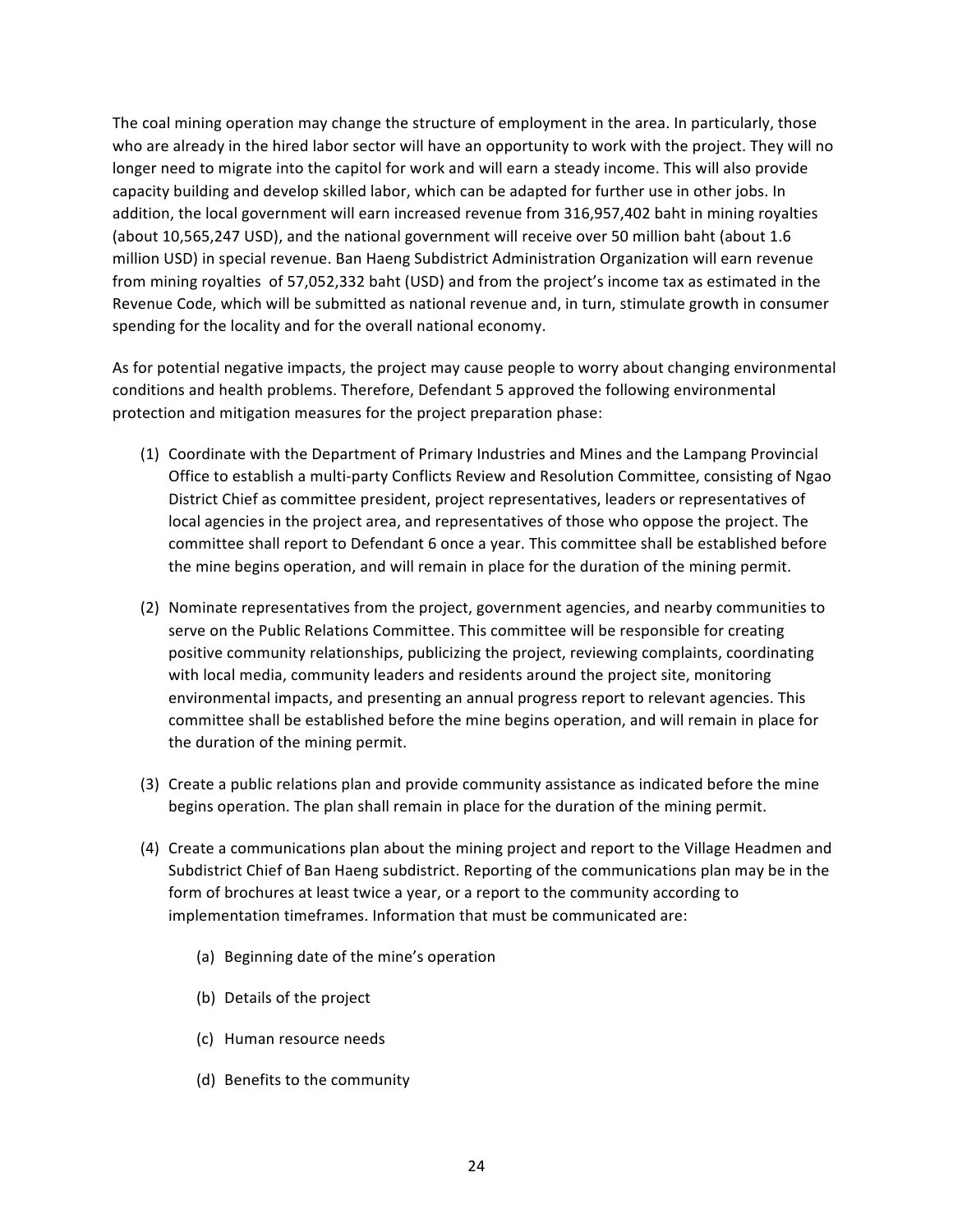- (e) Impacts to the environment and environmental protection and mitigation measures
- (f) Environmental impact monitoring measures

Communications on items  $4(a)$ -(f) must be completed before the mine begins operation, and shall remain in place for the duration of the mining permit.

- (5) Set up comment boxes to collect public opinion about the project before the mine begins operation. Comment boxes shall remain in place for the duration of the mining permit.
- (6) Establish a community development fund after the mining permit is approved. This must be completed before the mine begins operation, and must remain in place for the duration of the mining permit.
- (7) Consider hiring mostly local labor. This must be completed before the mine begins operation, and must remain in place for the duration of the mining permit.
- (8) Establish a fund for rehabilitation of mined land. This must be completed before the mine begins operation, and must remain in place for the duration of the mining permit.
- (9) Establish an insurance fund for environmental risks and community life quality improvement, after the mining permit is approved. This must be completed before the mine begins operation, and must remain in place for the duration of the mining permit.
- (10) Establish a ten-year fund for monitoring health conditions, from the mine's opening until the mining permit expires.

The following measures were approved for the project operation phase:

- $(1)$  Follow the public relations plan by communicating with the public through the Village Headmen and Subdistrict Chief in Ban Haeng Subdistrict Administration Organization. Produce project communication brochures at least twice a year, or submit a report on public relations about the mining project to the community for public communications according to strict criteria and timeline, for the duration of the mining operation and the duration of the mining permit.
- (2) For the duration of the mining operation and the duration of the mining permit, support activities that are implemented jointly with the community to develop positive relationships with people living in communities near the project.
- (3) Publish environmental quality monitoring results and maintain public communications boards about environmental quality, located in communities around the project, so that nearby communities are informed, for the duration of the mining operation and the duration of the mining permit.
- (4) If damage to nearby homes occurs from mining activities, the project must promptly resolve problems and provide appropriate and fair compensation, for the duration of the mining operation and the duration of the mining permit.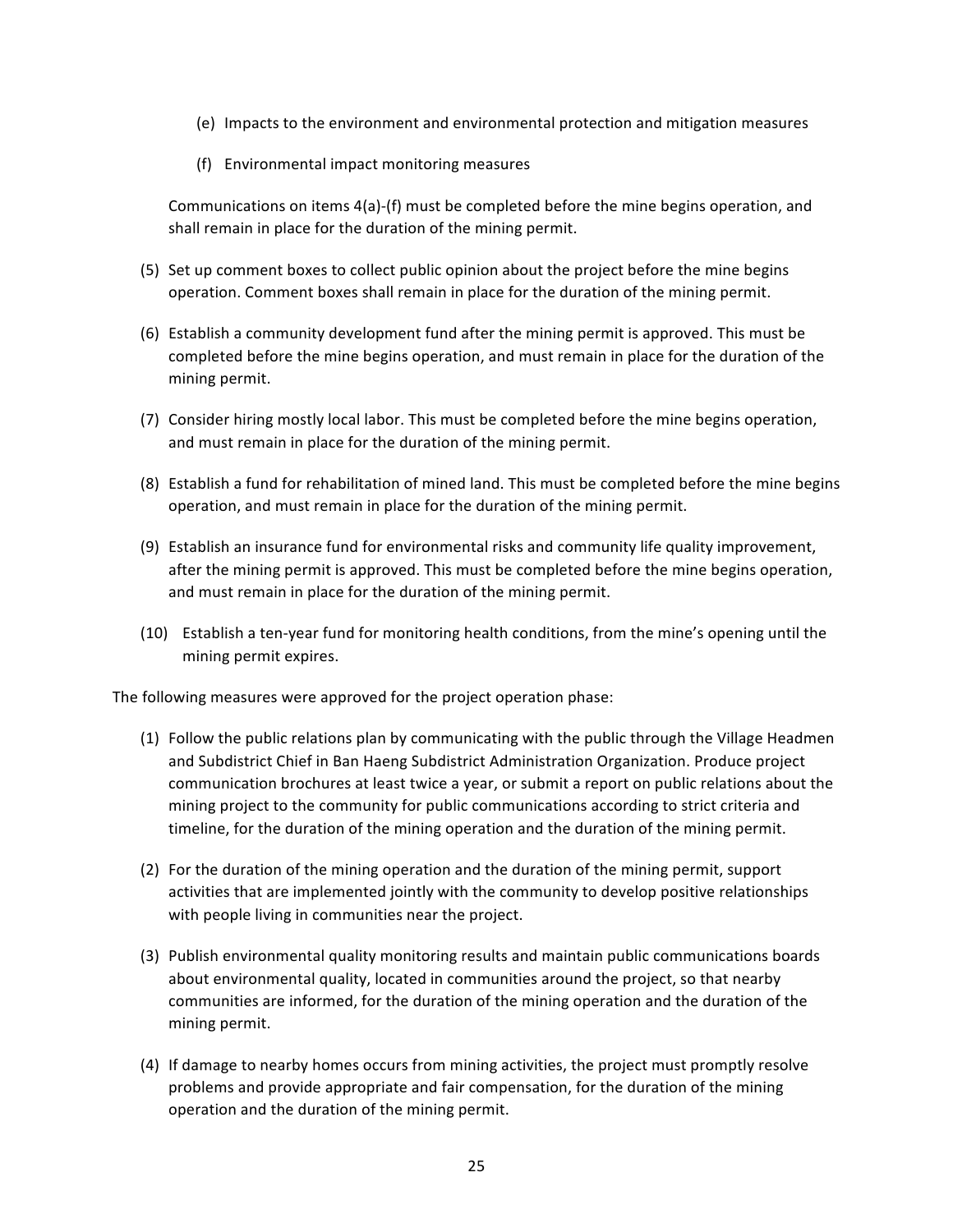- (5) Set up comment boxes to collect public opinion about the project. The comment boxes shall be at the offices of village headmen for Village 1, Village 7 of North Ban Haeng Village and at the project office, for the duration of the mining operation and the duration of the mining permit.
- $(6)$  For the duration of the mining operation and the duration of the mining permit, strictly adhere to environmental protection and mitigation measures and environmental monitoring measures, to reduce public concern about environmental impacts that may occur after the mining operation begins.
- (7) For the duration of the mining operation and the duration of the mining permit, strictly adhere to requirements of the fund for rehabilitation of mined land, the fund for health monitoring, the community development fund, and the insurance fund for environmental risks and community life quality improvement.
- (8) Welcome public opinion in various forms during village meetings or meetings at Ban Haeng Subdistrict Administration Organization, to be informed of problems that arise from mining, for the duration of the mining operation and the duration of the mining permit.
- (9) Establish positive relationships with local government officials and people in the community through regular visits with local agencies and local residents. Be ready to resolve problems or nuisances that may arise from the project, for the duration of the mining operation and the duration of the mining permit.
- (10) Publish a telephone number and address where people can contact about the project. Hire public relations officers in sufficient numbers for every village, to create a communication channel that will establish trust and positive relationships between the project and nearby communities, for the duration of the mining operation and the duration of the mining permit.
- (11) If community members raise concerns about the project's operation, the project must resolve those issues promptly, for the duration of the mining operation and the duration of the mining permit.
- (12) Increase public understanding among nearby residents, such as organizing public visits to the project site, for the duration of the mining operation and the duration of the mining permit.
- (13) Publish the project's progress through local media (community radio / community broadcast / public announcement towers), for the duration of the mining operation and the duration of the mining permit.
- (14) Provide information to the community, the subdistrict Health Promotion Hospitals, and the Provincial Office of Public Health at least twice a year, for the duration of the mining operation and the duration of the mining permit. Information shall consist of environmental impact monitoring results, and progress reports on environmental protection and mitigation measures that may affect the health of local residents.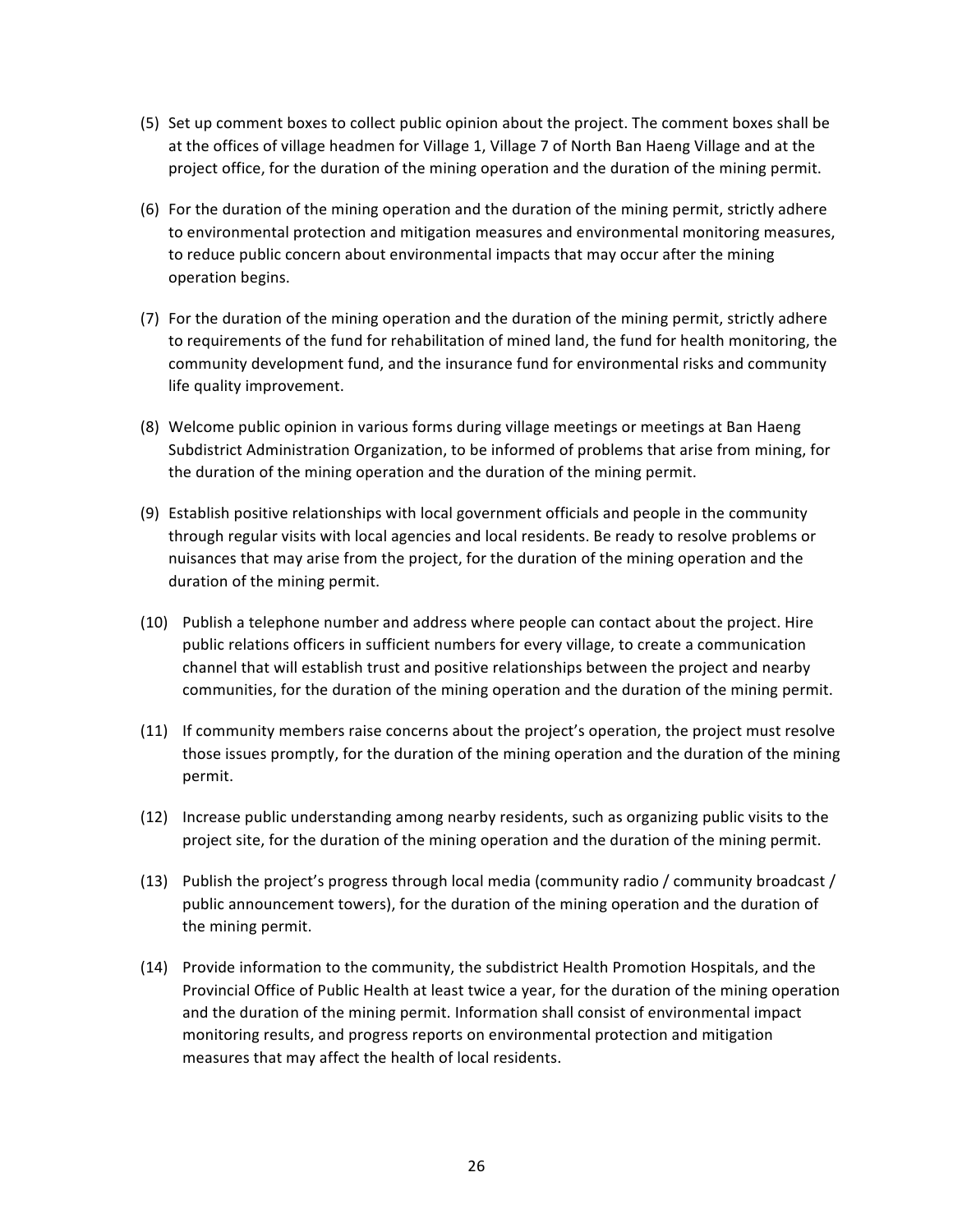- (15) Support health promotion activities and health monitoring activities of local residents, for the duration of the mining operation and the duration of the mining permit.
- (16) Survey public opinion twice a year about the project, problems arising from the project, and public concerns about mining, for the duration of the mining operation and the duration of the mining permit.

On the issue of public input in the environmental impact assessment process, Defendant 5 reviewed procedures for categorizing stakeholders in public opinion surveys and the implementation plan for organizing public hearings. Defendant 5 claims that the criteria and procedures set by Defendant 6 were met. The target population was designated as heads of households, married couples, or household members of ages 18 and older who have lived in the survey area for at least 1 year. Based on 2012 data collected from South Ban Haeng Health Promotion Hospital, the number of households in Village 1, Village 7, and Village 2 were 348, 247, and 196, respectively. The authorized environmental impact analyst used this data as the basis for conducting a sample population survey, determining the sampling methodology, and categorizing the sample survey population, as follows:

- (1) Purposive sampling of community leaders, choosing to survey Phra Kru Poonyarak, Head Monk of Ngao District, Abbot of Boon Yuen Temple, Village Headman of Village 7 Mr. Kriengsak Soikam, Assistant Village Headman of Village 2 Mr. Sanguan Yangkruea, Council Member of Defendant 7 Mr. Tongin Tongbai, and Council Member of Defendant 7 Mr. Kriengkrai Soikam.
- (2) A sample population within a 0.5-kilometer radius around the project site. According to criteria set by Defendant 6, if there are fewer than 50 households within 0.5 kilometer of the project, the survey shall be of the entire population. For the project in dispute, only 13 households were located within the 0.5-kilometer radius.
- $(3)$  A sample population within a 3-kilometer radius around the project site, using purposive sampling. The proportional sample size was calculated according to methodology by Taro Yamane (1973). In Village 1, the sample survey size was 116 households. In Village 7, the sample survey size was 83 households. And in Village 2, the sample survey size was 66 households. The survey also included 5 community leaders and all 3 households that are located along the roads to be used for transporting minerals from the project site.

Before the first public opinion survey was conducted, Defendant 8 sent employees to communicate with the public and increase public understanding in the survey area twice in 2012. During the first public communication, information was provided about the scope of the survey, preliminary details about the project location, potential positive and negative impacts from the project, the project's objective, and benefits that the local community will receive. During the second public communication, information was provided about environmental quality monitoring results, namely air quality, noise, hydrology and water quality, transportation, economics, social conditions, public health, and occupational health and safety. 

However, by that time, the Ban Haeng Conservation Group was established to oppose the project and block outsiders from entering the community to conduct public opinion surveys. For that reason, the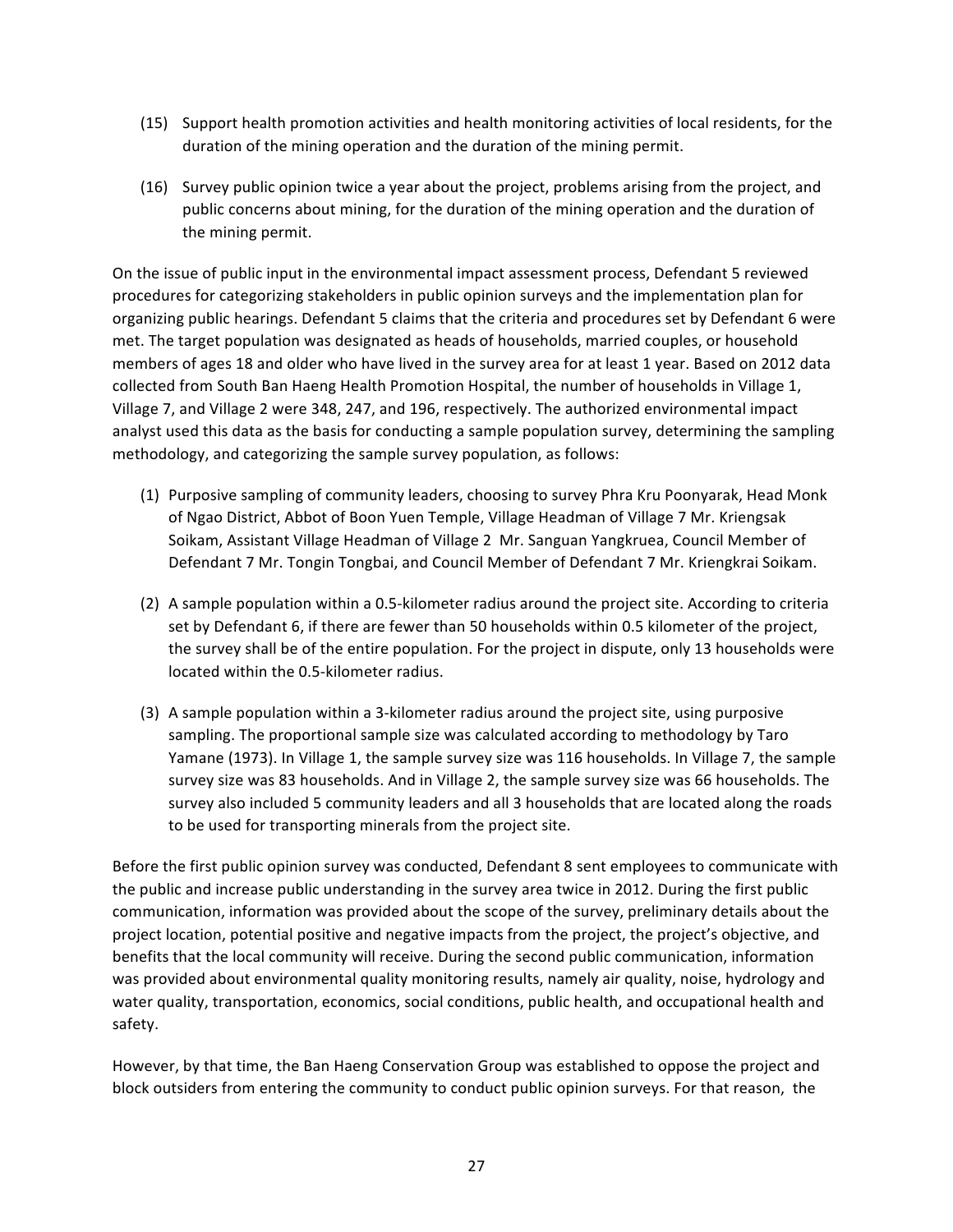authorized environmental impact analyst assigned representatives to conduct the survey in their place. The first public opinion survey was conducted on July 25-27, 2012. They interviewed a sample population size of 273 people. Results of the public opinion survey are as follows:

According to the sample group, the scope of the study should prioritize natural resources and the environment, namely air quality, noise disturbance, transportation, forest resources, historical sites and archaeological remains as most important. The sample group was concerned about impacts from mining, namely dust, noise disturbance, potential contamination of natural waterways, and potential damage of community transportation routes from mining.

The second public opinion survey was conducted on March 14-16, 2013. The authorized environmental impact analyst increased the survey population size from the first survey to 290 people, to match the small increase in the total population of the second survey area. Of the sample group, 140 people came from Village 1, 91 people came from Village 7, and 71 people came from Village 2. The survey group was categorized the same way as the first survey, except that there was an increase in the survey group of community leaders from 5 to 9 people. The additional survey population were Mr. Jessada Buangoen, Chief Executive of the Subdistrict Administration Organization Mr. Watcharin Chatachoti, Subdistrict Administration Organization Council Member Mr. Boonsanong Thepa, and Chief Administrator of the Subdistrict Administration Organization Mr. Wicharn Lamjuan. The total sample size for the second public opinion survey was 302 people. Results of the second public opinion survey closely resembled results of the first survey.

When the authorized environmental impact analyst completed the draft report, another public opinion survey was conducted. This time, the sample population size was increased from the second survey to 300 samples, to collect more comprehensive data. Of the sample population, 130 samples came from Village 1, 95 samples came from Village 7, and 75 samples came from Village 2. The sample population was categorized the same way as the second survey. However, the sample group for community leaders was increased from original 9 samples to 10 samples. The additional sample population was Mrs. Saengduan Ampoot, a teacher at Bang Haeng South School. The total sample population size for the third public opinion survey was 313 samples. According to the survey results, most people agreed with the environmental protection and mitigation measures set to address various issues.

However, because Defendant 5 issued a resolution from meeting no. 21/2556 on August 20, 2013, denying approval of the project report by Defendant 8. The resolution cited results in the report showing that people in the area had ideological conflicts. Defendant 5 requested the authorized environmental impact analyst to review the procedures used to collect public opinion. Defendant 5 asked that someone with an education background in social science conduct an in-depth study of the sample population who refused to participate in the public opinion survey, to find out their reasons and use those objections as a basis for determining appropriate measures for public participation in the environmental impact assessment process by Defendant 6.

The authorized environmental impact analyst assigned a freelance academic with expertise in social science to review those issues. It was found that the sample population who refused to participate consisted of 73 households in Village 1, 66 households in Village 7, and 33 households in Village 2, or a total of 172 households in the 3 villages. Of those households, 33 were leaders of the opposition, and 4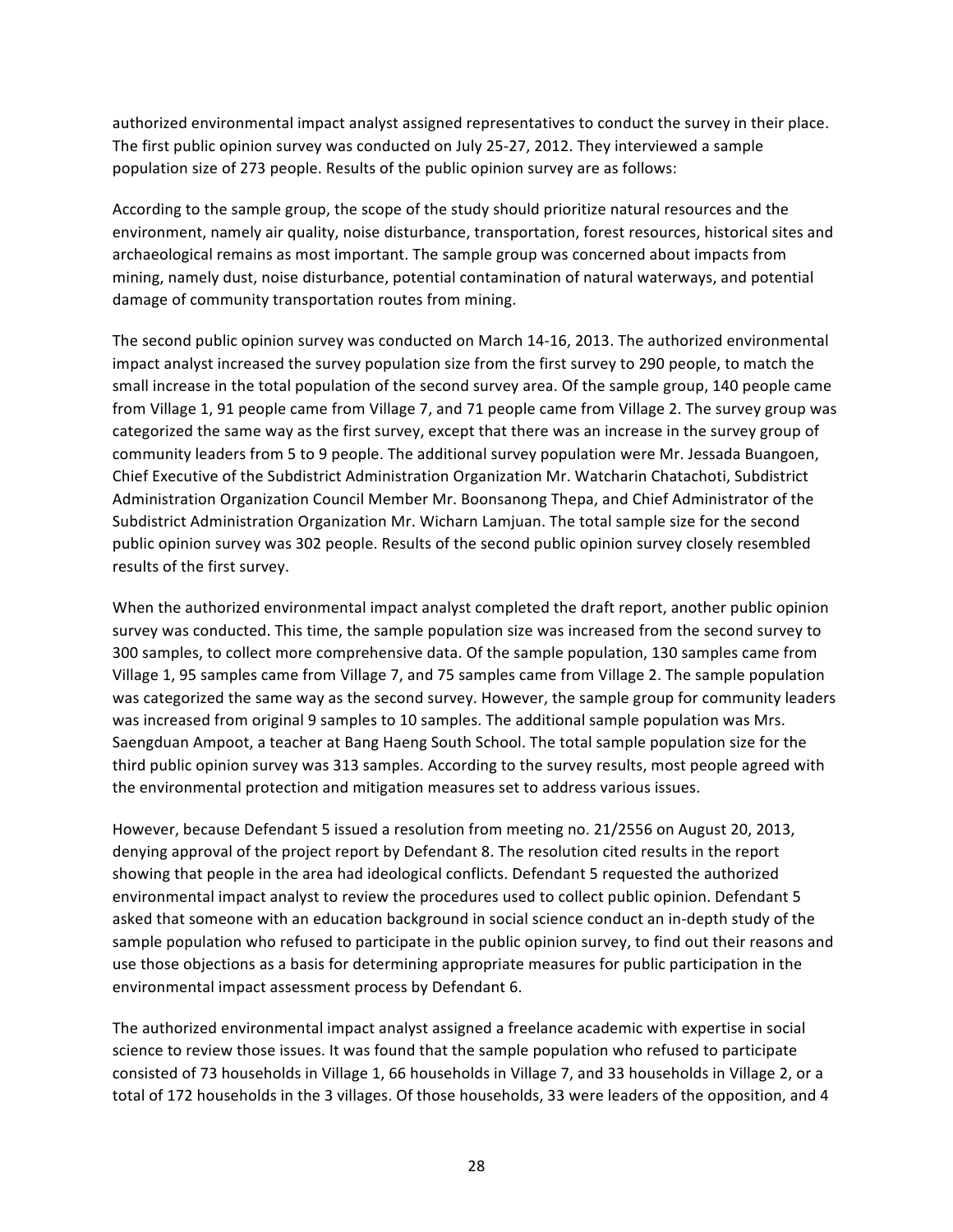households were community leaders. The authorized environmental impact analyst then conducted an in-depth study of the people who refused to participate in the first and later public opinion surveys. The methodology used was in-depth social science analysis. The study was conducted between September 10, 2013 and October 10, 2013. The study divided the survey population into 3 groups: 4 households that were community leaders, 29 households that were leaders of the project's opposition, and 149 households from the general population who did not participate in previous surveys. The study results can be summarized as follows:

- (a) Among the surveyed community leaders surveyed, the main reason for refusing to collaboration with the survey is fear. They fear that the project may cause health impacts similar to the coal mine in Mae Moh district. They perceived that the project was not honest in community outreach. At first, people were told that the area would be used to plant trees to produce paper pulp. For these reasons, they opposed the mining permit.
- (b) Among the surveyed leaders of the project's opposition, most declined to give their opinion. Only 10 sample households provided their reasons for opposing the project. Of the 10 samples, 5 expressed concern that the project would cause health and environmental impacts, same as the coal mine in Mae Moh district. They feared that they would have to relocate and find new farmland. They worried that the compensation for their land would not be a fair price. In addition, all members of the sample households opposed the mining permit.
- (c) Among the surveyed general population who did not participate in previous surveys, 72 of the 149 sample households gave interviews. They feared that the project would cause health and environmental impacts, same as the coal mine in Mae Moh district. They also feared that they would have to relocate and find new farmland. Of those who were interviewed, 44 of 149 samples worried about unfair compensation for their land value. Of those who were interviewed, 33 of 149 samples claimed that unfair land sales occurred. And 124 of 149 samples expressed clear opposition against mining. 25 of 149 samples expressed no opinion, citing fear of danger and declined to align themselves with either side of the ongoing conflict.

The 386 plaintiffs claim that there are more transportation routes than indicated in the report  $-$  routes that local residents use to reach farmland and the forest to forage for household consumption and income generation. The fact is that the area had been subject to trespass and forest clearing, to the point of becoming deteriorated forests. In addition, the 386 plaintiffs could not cite any evidence. The additional transportation routes that plaintiffs claim may have been unauthorized walking paths or seasonal paths to transport agricultural harvests back to local communities. These paths never received explicit grants of use by those who have rights to possession and rights to land use in the area. Nor have these paths been implicitly converted into public land. Thus, these transportation routes are not public property belonging to the people, as defined by Section 1304(2) of the Civil and Commercial Code, as suggested by Supreme Court Decisions No. 2647-2648/2531 (1988).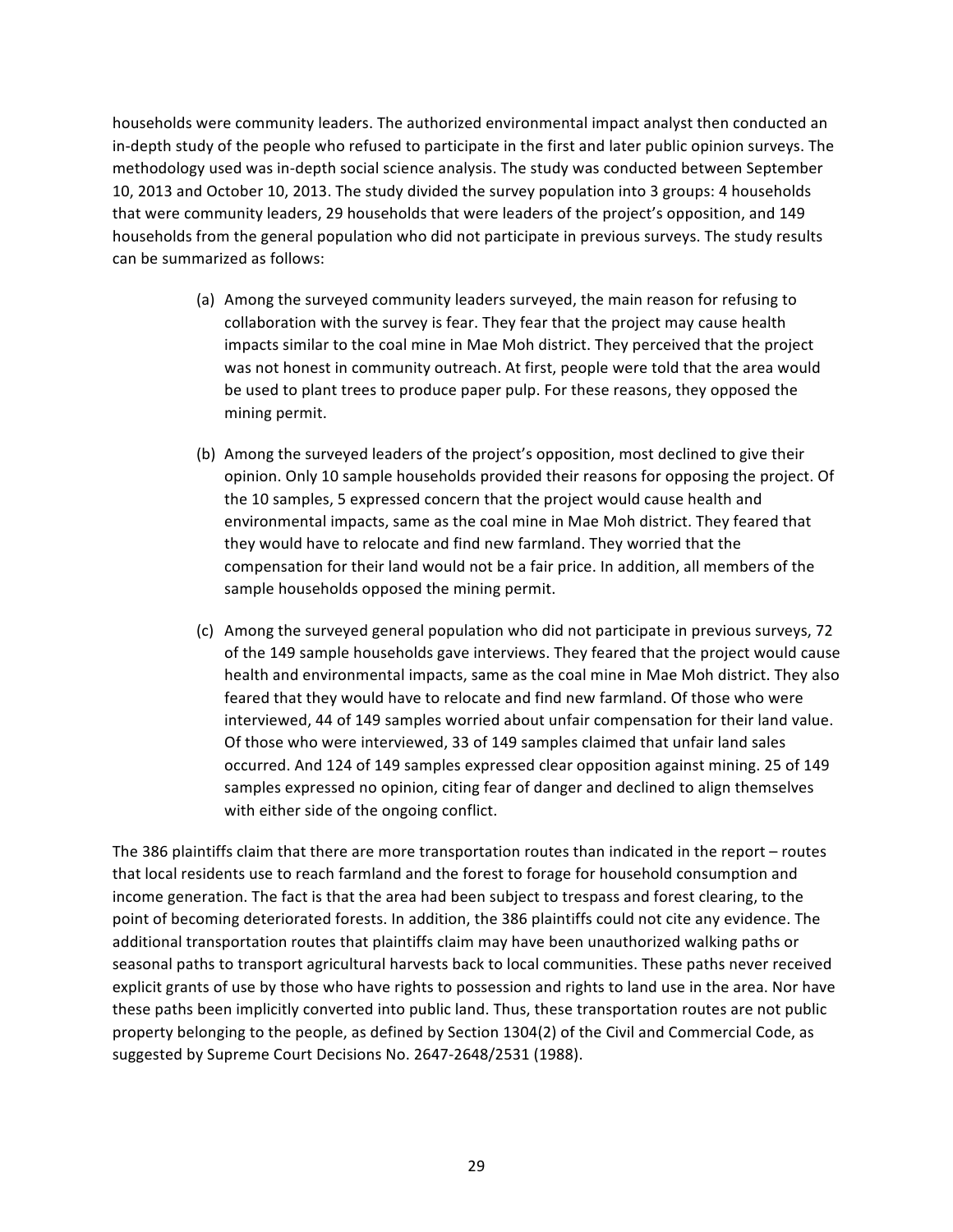As for the claim that the environmental impact assessment report of the disputed project contains false data, this is what the 386 plaintiffs feel and believe. It is only an empty claim, without weight and without credibility. Plaintiffs also claim that the project in dispute is a project or activity that may cause severe impact to the community and is therefore subject to Article 66 and Article 67 Paragraph 2 of the 2007 Constitution. According to Appendix 2.3 of the 2010 Ministry of Natural Resources and Environmental Notification on the Type, Size, and Procedures for Projects or Activities that May Cause Severe Environmental, Natural Resources, or Health Impact to Communities which Government Agencies, State Enterprises, or Private Parties Must Conduct an Environmental Impact Assessment, dated August 31, 2013, the only coal mining projects that fall within the intent of Article 67 Paragraph 2 of the 2007 Constitution are coal mining projects that use motor vehicles to transport at least 200,000 tons/month or 2,400,000 tons/year of coal out of the project site. The project in dispute has a mineral processing plant on-site within the mining permit area, which can process approximately 1,760 metric tons/day of coal. The processed coal will be transported out of the project site by 25-ton trucks, about 70 trips per day. Considering that there are 30 days per month, the total amount of coal being transported by motor vehicle out of the project site is only 52,500 metric tons/month. Thus, this project is not required to conduct an environmental impact assessment report on potentially severe impacts to the community.

Furthermore, Plaintiffs 43, 183, 280, 297, and 336 already received compensation from the fact that Defendant 8 requested permission from the Agricultural Land Reform Office to use the land that these plaintiffs were granted permission to use. Thus, Plaintiffs 43, 183, 280, 297, and 336 are not injured parties or facing unavoidable harm or injury, within the definition of Section 42 Paragraph 1 of the 1999 Act on Establishment of Administrative Courts and Administrative Court Procedures. These plaintiffs are also not permitted to request the Court to issue an injunction compelling Defendant 5 to revoke the environmental impact assessment report of the disputed project, according to Section 72 Paragraph 1(1) of the same Act.

## **Defendant 7** did not submit a timely reply to the Court.

According to the reply submitted by Defendant 8, Defendant 8 originally received permission from the Department of Forestry to enter and use land in a national reserved forest to implement an integrated agriculture project (forest farming) since 2008. Defendant 8 implemented the project in 3 plots at Ban Haeng subdistrict, Ngao district, Lampang province. The area for plot 1 was 148 acres (375 rai), plot 2 was 73 acres (185 rai), and plot 3 was 229 acres (580 rai). The total area was 450 acres (1,140 rai). The project duration is from 2008 to 2023. Defendant 8 planted fast-growing trees, native forest species, eucalyptus trees (paper trees), and rubber trees for the whole area, interspersed with crop species, household vegetables, and other plants, rotating species by the season continuously up until today. Originally, the area was a deteriorated forest without any large tress (barren mountain). Later, Defendant 8 learned that the Department of Mineral Fuels, Ministry of Energy had conducted a mineral exploration and survey of the Ngao basin and found three coal deposits in North Ban Haeng, South Ban Haeng, and Ban Bor Hor villages. As a result, on January 20, 2010, Defendant 8 submitted mining permit applications for 5 plots in Ban Haeng subdistrict, as indicated in mining permit applications no. 4/2553,  $5/2553$ ,  $6/2553$ ,  $7/2553$ , and  $8/2553$ . After reviewing mineral and geological conditions, the Region 3, Chiang Mai Office of Primary Industries and Mines found that the mining permit applications fall within the area determined to have capacity as coal deposits. Thus, Defendant 3 accepted the mining permit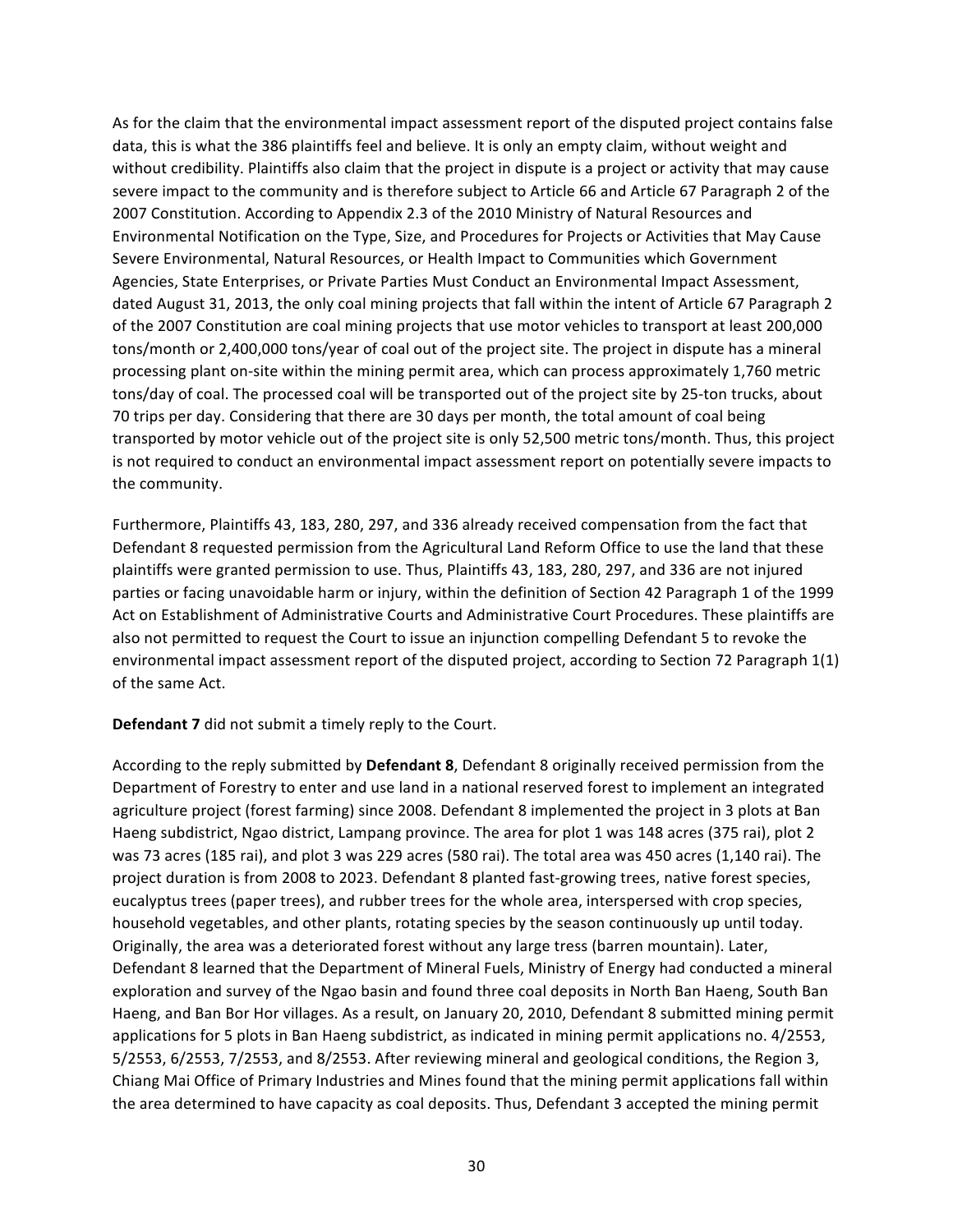applications and proceeded according to the 1967 Minerals Act. According to Defendant 8, the complaint filed by the 386 plaintiffs is a lawsuit filed in bad faith, exercising legal rights in a way that damages Defendant 8.

On April 26, 2016, the 386 plaintiffs filed request for a preliminary injunction, to halt any activity related to the dispute mining permit. The Court reviewed the request and dismissed the request on June 6, 2016. 

On August 15, 2017, the 386 plaintiffs filed a petition to provide information. Contents of the petition are essentially identical to this complaint.

The 386 plaintiffs denied the claims of Defendants 1-6 and Defendant 8. According to the plaintiffs, even though the status was revoked as an area for mineral exploration, experiment, and academic study or research in Ngao district, Lampang province, Defendant 8 could not use that opportunity as justification for a coal mining permit application that is in violation of legally required procedures. Defendant 8 must arrange for public hearings and collaborative management between the project owner and Ban Haeng residents, who are directly impacted by the project. Defendant 8 brought government officials and Defendant 3 to conduct an inspection for the mining permit application without informing residents and allow them to participate in the inspection. Facts show that Mae Jon Creek is not the only creek that exists in the mining permit application area. There are various other creeks – such as Sai King Creek, Lam Moo Cree, Huay Hoong Creek, Lom Ton Creek, Hong Creek, Pong Creek, and Kam Kia Creek – that merge into Mae Haeng Creek and Mae Jon Creek providing water for residents to use in agriculture and livestock production. Jon Creek is not a dry creek because it has continuous flow during rainy season.

As for the alleged deteriorated forest, local residents actually rely on that land consistently for farming rice and other crops. The trees are not stunted. Many plant species thrive in the area, including trees, vegetables and fruit species that grow in between various areas and are clearly visible, for example, bamboo and mushroom. In addition, wildlife in these forests are not limited to only small animals or reptiles. There have been sightings of gaurs in the deeper parts of the forest, daily sightings of wild boars, and occasional sightings of sambar deer. In 2015, there were sightings of rare wildlife species such as muntjac, Schomburgk's deer, and serows. In addition, a large flock of about 30 peacocks come feed near the residential areas of Ban Haeng community. On surrounding farmland, it is also common to spot herons, woodpeckers, mynas, bats, gibbons, moles, palm civets, mountain crabs, and rabbits.

North Ban Haeng School is located in area surrounding the mining permit application location. The school has been converted into North Ban Haeng Childcare Center, providing preschool education. There is also a Yao ethnic minority village less than 0.5 kilometer away from Mining Permit Application No. 8/2553. The residential area of Ban Haeng community is about 7 acres (18 rai), consisting of Village 1 and Village 7 with as many as over 500 households. Moreover, there is Ban Haeng Temple, one spirit tower, Bong Creek Cave, and an ancient mound.

Plaintiffs allege that the Forestry Department reviewed only one side of the story, in its consideration and approval for Defendant 8 to use the national reserved forest. The Forestry Department did not conduct an inquiry with local residents. The 386 plaintiffs and other residents in the area also contested the meeting minutes of the information meeting on the mining permit application by Defendant 8,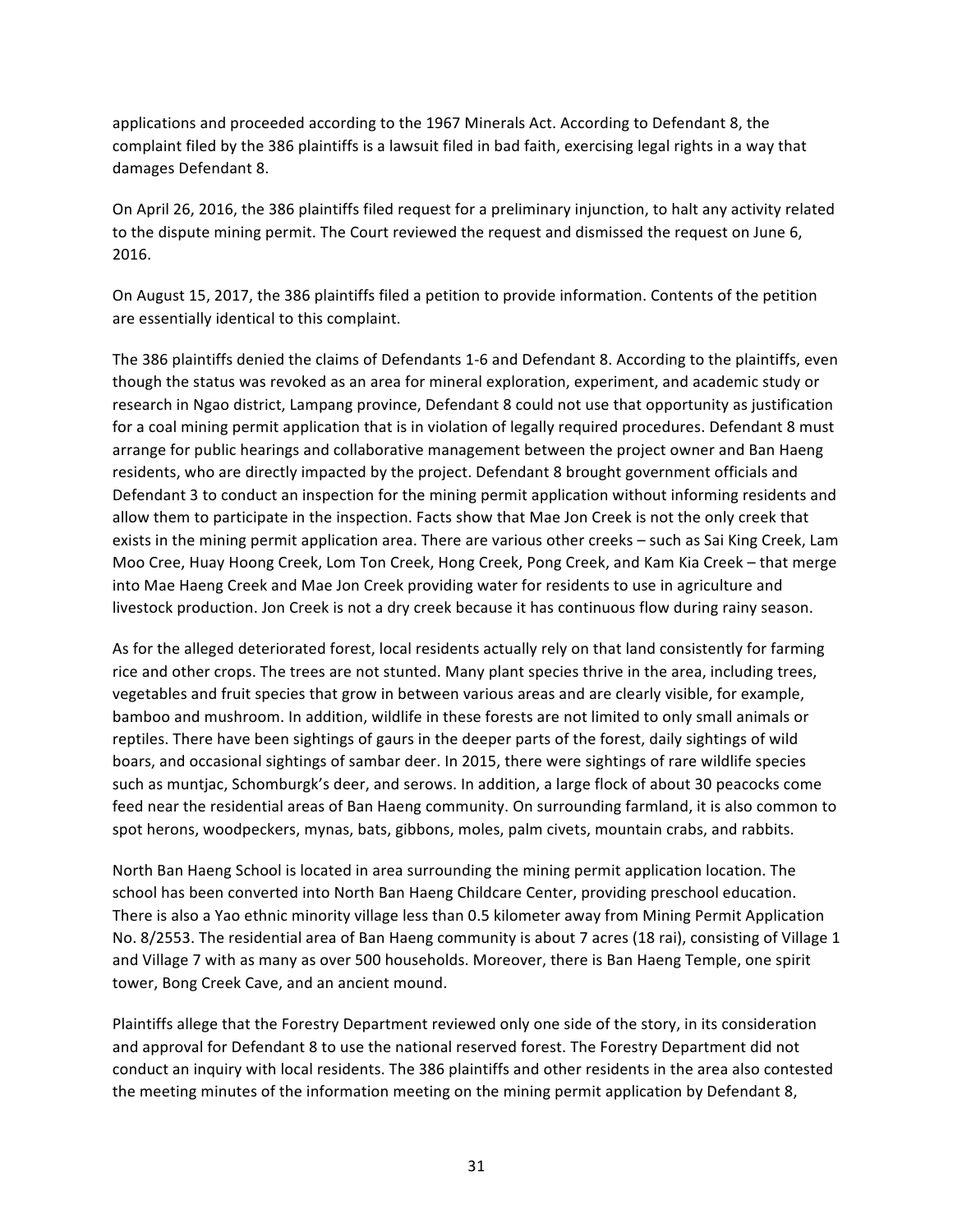according to the photographic and audio recording evidence from the public hearing on September 24, 2010. Plaintiffs claim that this evidence is more credible than the documentary evidence used in the mining permit application.

As for the meeting of Defendant 7 Council on September 28, 2010, plaintiffs claim that the minutes were unlawfully used as part of the approval for Defendant 8 to use the national reserved forest for mining. Later, Defendant 7 issued a resolution on May 30, 2016 to revoke the September 28, 2010 resolution.

On the issue of compensation, plaintiffs claim that it was not issued with continuity or regularity. Only people who supported the project received compensation. Many people who opposed the project did not receive any compensation. In addition, programs promoting income generation in the community were discontinued.

On the issue of farming in forest areas, plaintiffs claim that it was not trespass. Plaintiffs claim that it was public land that belonged to Ban Haeng community.

If the mining operation were to occur, various environmental impacts would certainly ensue. Defendant 1 indicated that no mining activity will occur on the public road from North Ban Haeng Village to Ban Khun Haeng Village and in Mae Jon Creek, with a buffer zone of 50 meters on either side or a total of 100 meters. However, Mae Jon Creek flows through the vein of mineral deposits. No government agency will be able to enter the area and determine for sure whether Defendant 8 has refrained from excavating in the no-mining areas. Moreover, mining causes impact to waterways, noise pollution, air pollution, and increases the risk of accidents on the transportation routes.

Plaintiffs claim that the cause of action arose when the 2007 Constitution was in effect and, therefore, must rely on the 2007 Constitution in the court's ruling.

Ban Haeng Conservation Group was established to manage, protect, conserve, restore and promote local community wisdom, art and culture. The group has no intent to cause any violence.

The first and second meetings by Defendant 5 were limited in time and provided the opportunity for only Defendant 8 to speak. Thus, the meeting did not result in complete review of the facts. Plaintiffs produced a document to contest the inspection report that Defendant 8 submitted along with the mining permit application. Plaintiffs' document was a chart contesting the information on topography and land conditions of the proposed mining area, both in the national reserved forest and the agricultural land reform zone.

On the issue of land designated for agricultural land reform, the Supreme Administrative Court had issued a decision in Decided Case No. Or 331/2560 (2007) that land uses in the agricultural land reform zone must follow the intent of the Agricultural Land Reform Act, even when the land may have capacity for other uses beyond agriculture. The Agricultural Land Reform Office does not have the authority to grant permission for other uses. Thus, it is clear that Defendant 8 does not have the authority to operate a mine on land designated for agricultural land reform.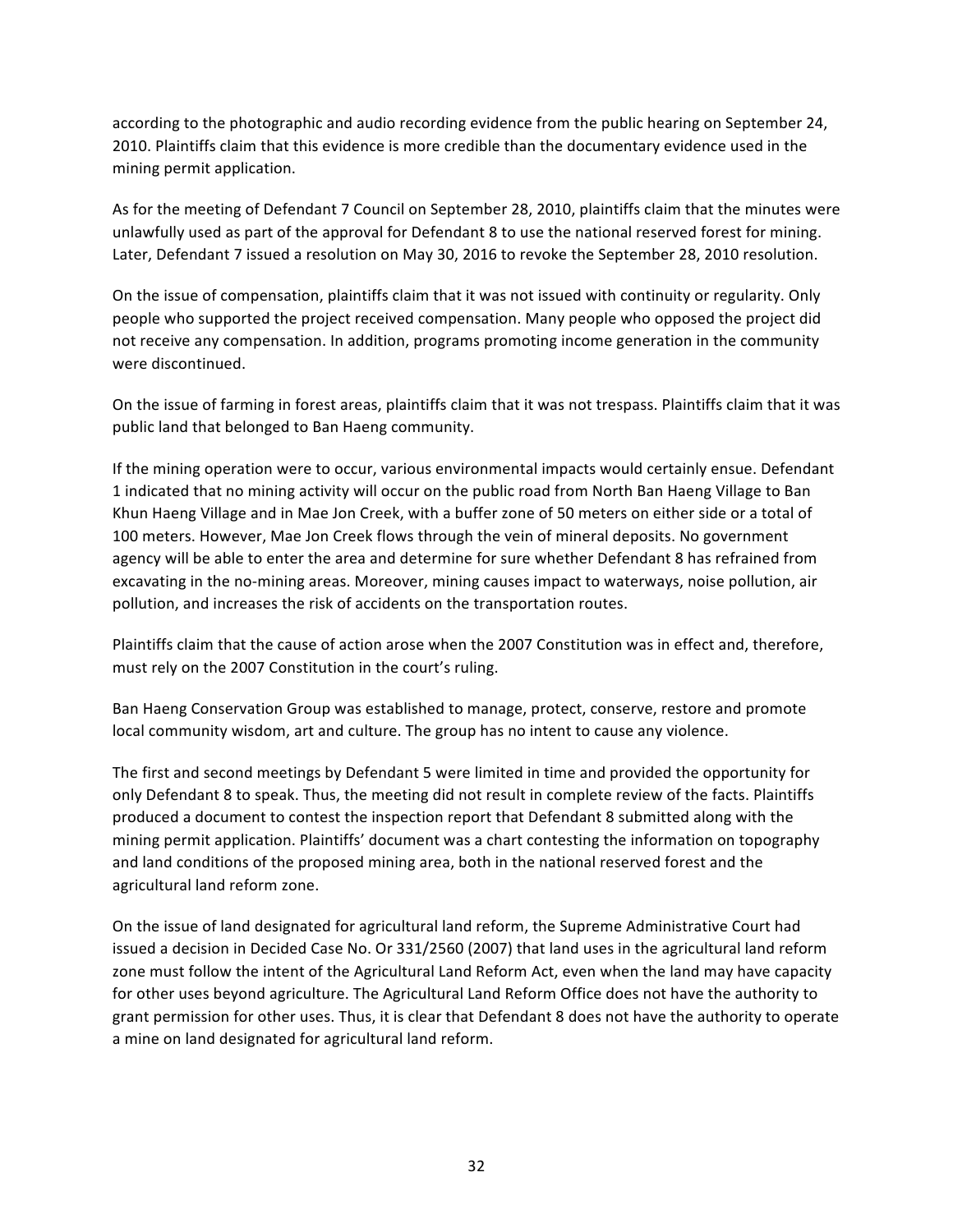The 386 plaintiffs filed a petition on September 4, 2017 to submit a book excerpt entitled Rights and Liberties under the 1997 Constitution. The Court included the excerpt as part of the case files, and sent copies to Defendants 1-6 and Defendant 8.

In the supplemental briefs by Defendants 1, 2, and 3, they claim that the inspection report for the mining permit application is an internal administrative procedure, without any requirement to provide for participation from the public or other parties. In addition, the mining permit in dispute requires Defendant 8 to operate the mine according to the Minerals Act, which includes strict requirements on operations control and severe penalties. Defendant 8 must also adhere to the various measures indicated in the environmental impact assessment report, which has already set comprehensive control measures to address the various impacts of concern for the 386 plaintiffs. Furthermore, many government agencies will be monitoring the mining operation of Defendant 8 to ensure compliance. Here, the facts of the mining permit review process indicate that Defendant 8 received authorization from relevant government agencies to use the land according to Section 50 of the 1967 Minerals Act. Therefore, the approval of the mining permit for Defendant 8 was lawful according to relevant laws and regulations.

Defendant 4 did not provide a timely supplemental brief.

In the supplemental briefs by Defendants 5 and 6, they claim that environmental impact assessment reports according to the Enhancement and Conservation of National Environmental Quality Act must be conducted by authorized analysts and must meet requirements in procedure and form. The assessment must also be reviewed and must receive initial approval from qualified experts employed by Defendant 6. In practice, the committee of Defendant 5 is only responsible for topics within their field of expertise, thus limiting the scope of review by the committee of Defendant 5. The length of time for each review process cannot be used as an indicator of the level of thoroughness in each review process. When the 386 plaintiffs filed their petition to revoke the approval of the environmental impact assessment report of the disputed project, the review process had already concluded. Therefore, it was not within the authority of Defendant 5 to summon the 386 plaintiffs to provide testimony or additional input.

As for the Supreme Administrative Court decision in Undecided Case No. Or 33/2557 and Decided Case No. Or 331/2560 which revoked the 1998 Agricultural Land Reform Committee's Regulation on Permitting Natural Resource Use in Agricultural Land Reform Zones for Uses According to Other Laws, facts show that the court decision had been published in the Royal Thai Government Gazette on August 4, 2017. Thus, the court decision had no effect on the permission to use land in the agricultural land reform zone and the report approval by Defendant 5, which occurred before the Supreme Administrative Court's decision.

As for the allegation by the 386 plaintiffs that Council of Defendant 7 issued a resolution on May 30, 2016 to revoke a prior resolution from September 28, 2010 which approved the mining operation for Defendant 8, facts show that members of the Council of Defendant 7 had a conflict of interest in voting for this resolution. It is claimed that this is such a severe violation of the impartiality principle that the meeting to issue this resolution must be voided, as if it never occurred. And even if the meeting resolution were valid, the resolution could have no retroactive effect. At the time when Defendant 5 reviewed and approved the environmental impact assessment report of the project in dispute, the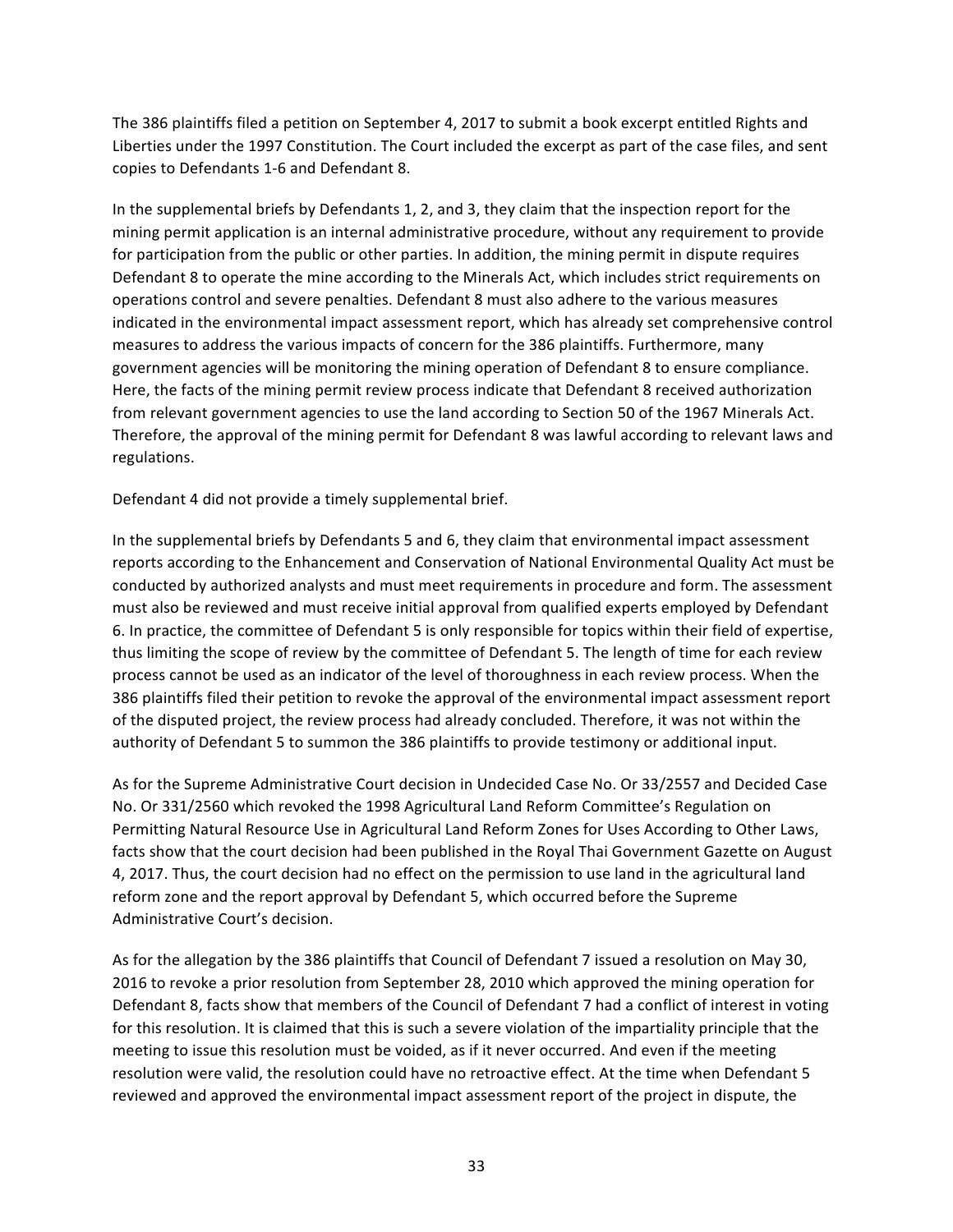Orders issued by the Forestry Department and the Agricultural Land Reform Office permitting Defendant 8 to use forest land and agricultural reform land were still in effect. Moreover, the review process by Defendant 5 is an exercise of administrative discretion, under rule of law. In addition, Defendant 5 conducted a comprehensive review of the project report by Defendant 8 and, therefore, did not act unlawfully. 

Defendant 8 provided a supplemental brief, essentially stating that the company applied for the mining permit according to legally required procedures. As for public concerns that the coal mine would cause problems similar to the coal mine in Mae Moh district, Defendant 8 had a more advanced set of prevention plans and procedures. Defendant 8 risked legal consequences for noncompliance, which would not be economically beneficial to Defendant 8.

On January 9, 2019, the 386 plaintiffs submitted a written testimony to the court, which was essentially identical to the complaint, the reply brief, and other documents that plaintiffs had already submitted to the court.

The Court heard this case by reviewing the factual summary by the judge in charge of this case, written and oral testimony by the 386 plaintiffs, written testimony by Defendants 5 and 6, and the statement by the judge rapporteur.

The Court reviewed all documents in this case, as well as relevant laws and regulations.

The Court admits the following facts: Defendant 8 originally received permission to use Mae Ngao Left National Reserved Forest located in Ban Haeng subdistrict, Ngao district, Lampang province, for integrated agriculture (forest farming). Later, on January 20, 2010, Defendant 8 submitted a mining permit application to mine 5 plots of this forest area for lignite coal. Defendant 3 reviewed the application and, after finding supporting evidence that the area has capacity for lignite coal mining, Defendant 3 accepted mining permit applications no. 4/2553-8/2553. On April 20, 2010, representatives of Defendant 8 brought government officials and local government leaders to jointly inspect the land boundaries and issue an inspection report for mining permit applications no. 4/2553-8/2553, including maps showing the proposed project site and nearby mines. Later, on May 26, 2010, Defendant 3 posted a notice of the mining permit application by Defendant 8 along with a map of the application areas, for landowners and stakeholders to contest within 20 days from the date of the notice. The notice was posted at the Lampang Provincial Office of Industry, Ngao District Office, Ban Haeng Subdistrict Chief's Office, and Ban Haeng Subdistrict Administrative Organization. After the notice, residents of Village 1 and Village 7 filed documents in opposition. The Ngao District Chief organized a public hearing to provide information on the mining permit application by Defendant 8 on September 24, 2010 at North Ban Haeng School Meeting Hall. Residents of Village 1 and Village 7 of Ban Haeng subdistrict, representatives of relevant agencies, and representatives of Defendant 8 attended the meeting. Later, the Council of Defendant 7 met for the first time in Term 4 on September 28, 2010 and reviewed the report of this public hearing and other information. The Council issued a resolution approving mining permit applications no. 4/2553-8/2553 by Defendant 8. As for Mining Permit Application No. 6/2553, the original area was 118 acres (295 rai 2 ngan 2 tarang wah). On February 15-19, 2012, Defendant 8 requested to conduct boundary surveys to exclude farmland or land currently in possession by others from the mining permit application. The remaining area of this mining permit application was reduced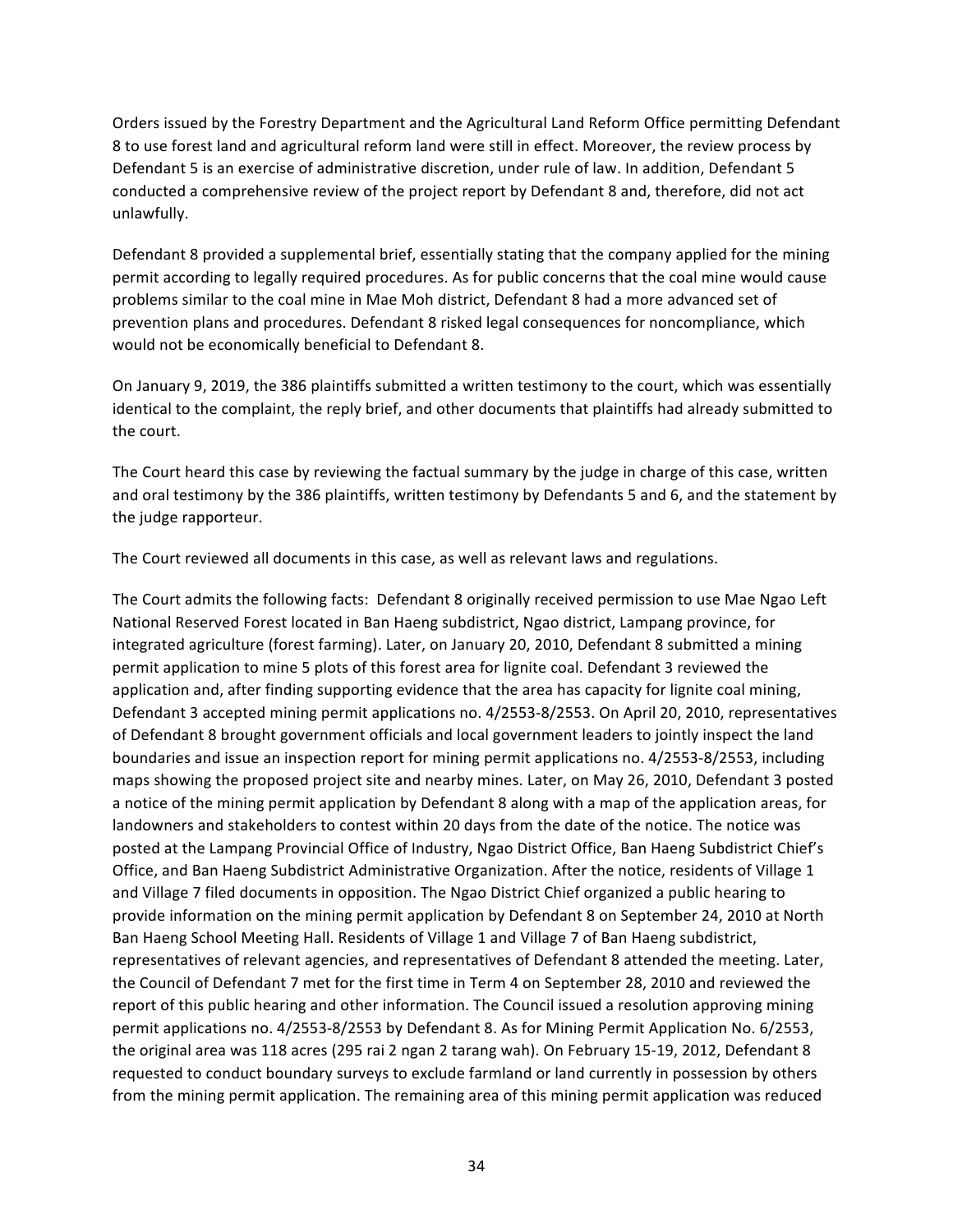to 88.5 acres (221 rai 86 tarang wah). On February 19, 2012, representatives of Defendant 8 brought government officials and local government leaders to conduct the boundary survey.

An inspection report of the boundary survey was included with the mining permit application, which can be summarized as follows: The site topography is a plain, not within 50 meters of any highway. The site is located about 5 kilometers northeast of the Lampang-Payao Highway at Ngao district intersection. The site is located on Mae Jon Creek, which is a dry creek about 2 meters wide, about 450 meters long within the site, and 20 centimeters deep. Mae Jon Creek is dry except for rainy season and cannot be used for transportation. Residents use the creek only when it is not dry. In rainy season, the creek measures about 3 meters wide and 1 meter deep. The applicant seeks permission to obstruct the waterway due to an intersecting vein of mineral deposits. Water flow is used for irrigating approximately 79 acres (200 rai) of rice paddies and farmland located south and about 1 kilometer away from the site. The creek is not used for other industrial uses. The creek originates from mountains in the north and eventually flows into Ngao River. The proposed mining operation will not use water from this creek. The site has never been used for mining. The site overlaps with land designed for agricultural land reform and forest land. The site also overlaps with the public road connecting North Ban Haeng village to Khun Haeng village, which is about 5 meters wide and 620 meters long within the project site. The site overlaps mixed deciduous forest land in deteriorated state, currently used as farmland by local residents without land title. The applicant requests permission to operate an open-pit mine, in conjunction with Mining Permit Applications No. 4/2553, 5/2553, 7/2553, and 8/2553. The applicant will indicate the distance between the mining operation and waterways and highways in a project site map, to be submitted at later date. After inspection, officers concluded that waterways and public roads can be moved due to the plain topography, which is suitable for open-pit mining and the type of mineral to be mined.

In addition, section 1 of the inspection report that was submitted with the mining permit application recorded additional information about the topography, as follows: In the north, the site of the mining permit application abuts Mining Permit Application No. 5/2553 belonging to the same applicant. In the south, the site abuts Mining Permit Application No. 7/2553 belonging to the same applicant and a community forest. In the east and west, the site abuts land in the applicant's possession. Small animals such as birds and reptiles reside on the project site and nearby. Mae Jon Creek is located on the site. Land use around the project site and its surroundings is agricultural. There are also residences surrounding the project site, but further than 100 meters away, about 80 households. Before the mining permit application was submitted, land uses in the area were agricultural and livestock production. Located around the proposed project site are Ban Haeng Temple about 1,950 meters away and North Ban Haeng School about 1,500 meters away. No government offices or archaeological sites are located around the proposed mining site. The mining operation will be clearly visible from the public road. The air quality is currently normal at the proposed project site and nearby areas. Mining may result in damages to local land uses, such as agriculture, foraging, and livestock production, but the impact will be minimal. The site is located in Watershed Zone 5.

Defendant 8 later submitted a request to remove an area of 0.602 acres (1 rai 2 ngan 2 tarang wah) the mining permit application, due to overlap with land designed for agricultural land reform. The remaining area of this mining application is 87.884 acres (219 rai 2 ngan 84 tarang wah), of which 15 acres (40 rai 56 tarang wah) are located in forest land as defined by Section 4 of the 1941 Forestry Act; 33 acres (82)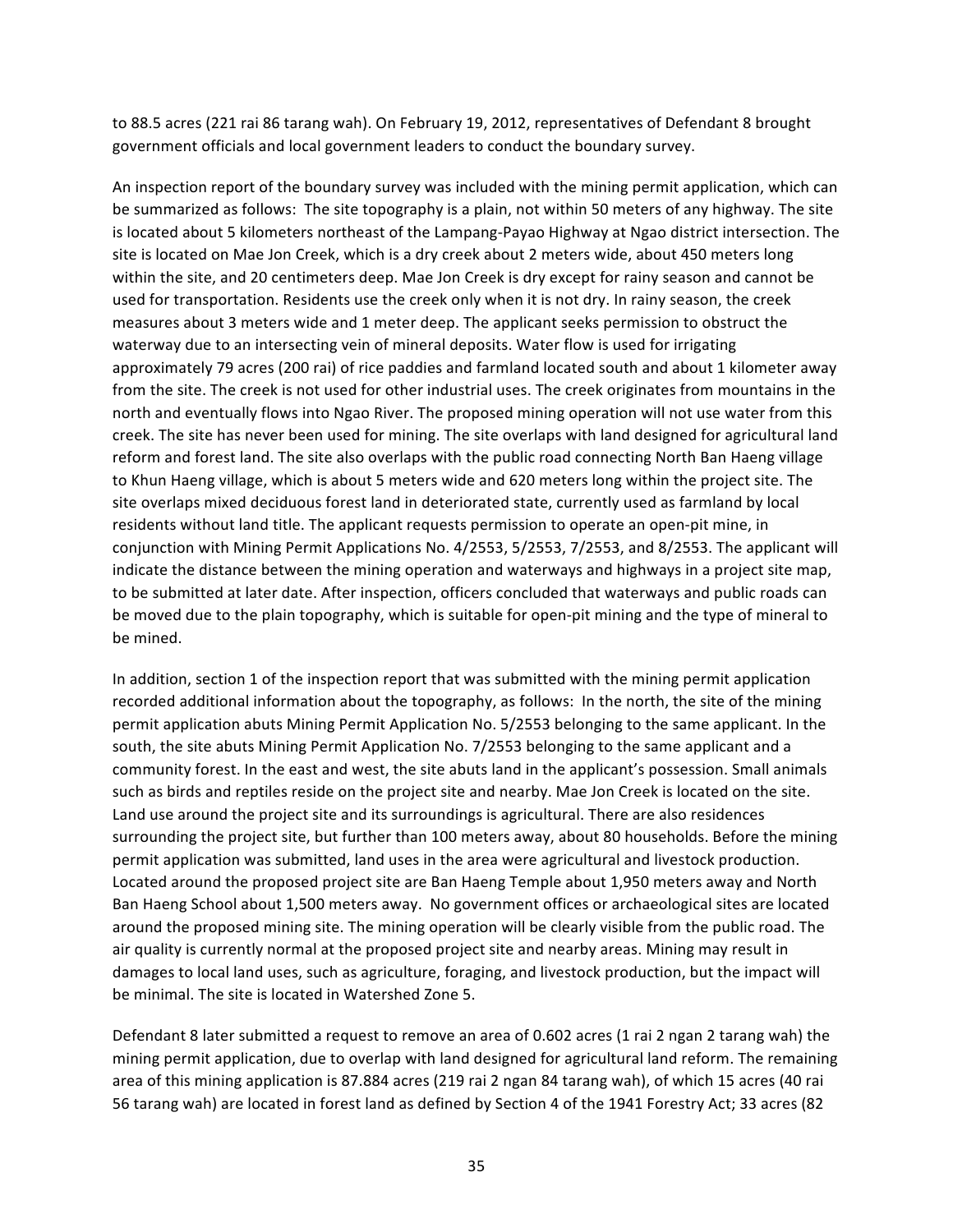rai 66 tarang wah) are located in permanent forests as defined by the Cabinet Order; and 38 acres (98 rai 3 ngan 64 tarang wah) are located in Mae Ngao Left National Reserved Forest. Defendant 8 appointed A.B.E.N. Engineering Consultants Co. Ltd. to conduct an environmental impact assessment of this coal mining project, according to Mining Permit Application No. 4/2553 which is part of the same mining project plan as Mining Permit Applications No. 5/2553, 6/2553, 7/2553, and 8/2553. The environmental impact assessment report was submitted to Defendant 6 for review on June 19, 20113. Expert environmental officers and employees under Defendant 6, as authorized by Defendant 5, surveyed the project site on August 15, 2013. Defendant 6 issued an initial assessment and submitted a report to Defendant 5 for review. Defendant 5 held Meeting No. 21/2556 on August 20, 2013 and resolved not to approve the permit application due to several deficiencies that needed to be corrected. Defendant 5 requested Defendant 8 to make changes on 15 enumerated issues. After Defendant 8 made the changes according to the resolution, Defendant 6 presented the environmental impact assessment report by Defendant 8 to Defendant 5 for a second review in Meeting No. 28/2556 on October 22, 2013. Defendant 5 reviewed and deemed the changes complete, and thus resolved to approve the report, with the condition that Defendant 8 adhere closely to environmental protection, mitigation and monitoring measures and present additional information before the final version of the report.

Defendant 3 then reviewed Mining Permit Application No. 6/2553 by Defendant 8 and found that the Forestry Department had issued Letter No. Tor Sor 1602.3/787 dated January 17, 2014, notifying the Lampang Provincial Governor to issue a letter granting Defendant 8 permission to use land and a letter granting permission for forest clearing in the area of the mining permit application. The Lampang Provincial Governor acted accordingly. Furthermore, the 7th Regional Office of Fine Arts in Nan conducted an archaeological survey and found no archaeological remains on the site. However, a historic moat was found in a nearby area, 400 meters south of the mining permit application site. Defendant 8 agreed to keep the mining area at least 500 meters away from this moat, by designating a buffer zone, to be indicated in a project site map. As a result, the 7th Regional Office of Fine Arts in Nan issued Letter No. Wor Tor 0421/698 dated April 25, 2011, informing Defendant 3 that the Office would not oppose the issuance of a mining permit to Defendant 8.

In addition, Defendant 5 reviewed and approved the environmental impact assessment report for this mining permit application, according to Office of Natural Resources and Environmental Policy and Planning Letter No. Tor Sor 1009.2/13669, dated November 15, 2013. Defendant 3 thus presented the mining permit application to the Lampang Provincial Governor. The Provincial Governor would later present the application for Defendant 2 to review and present for further review to the Minerals Act Committee, which approved and presented the permit application to Defendant 1. Defendant 1 approved Mining Permit Application No. 6/2553 for Permit No. 30485/16138, granted to Defendant 8 for a duration of 10 years from August 10, 2015 to August 9, 2025.

The 386 plaintiffs reside and work in Village 1 and Village 7 of Ban Haeng subdistrict. Plaintiffs believe that the mining permit violates the Constitution and other relevant laws, due to insufficient public notice, public input, and public participation in the decision-making process. Plaintiffs allege that the mining permit was issued without written permission from the people who possess and use the land proposed for mining. Plaintiffs allege that information contained in the investigation report for Mining Permit Application No. 6/2015 was false. The information session about the mining project by Defendant 8 organized on September 24, 2010 was not a lawful public hearing or a lawful vote by local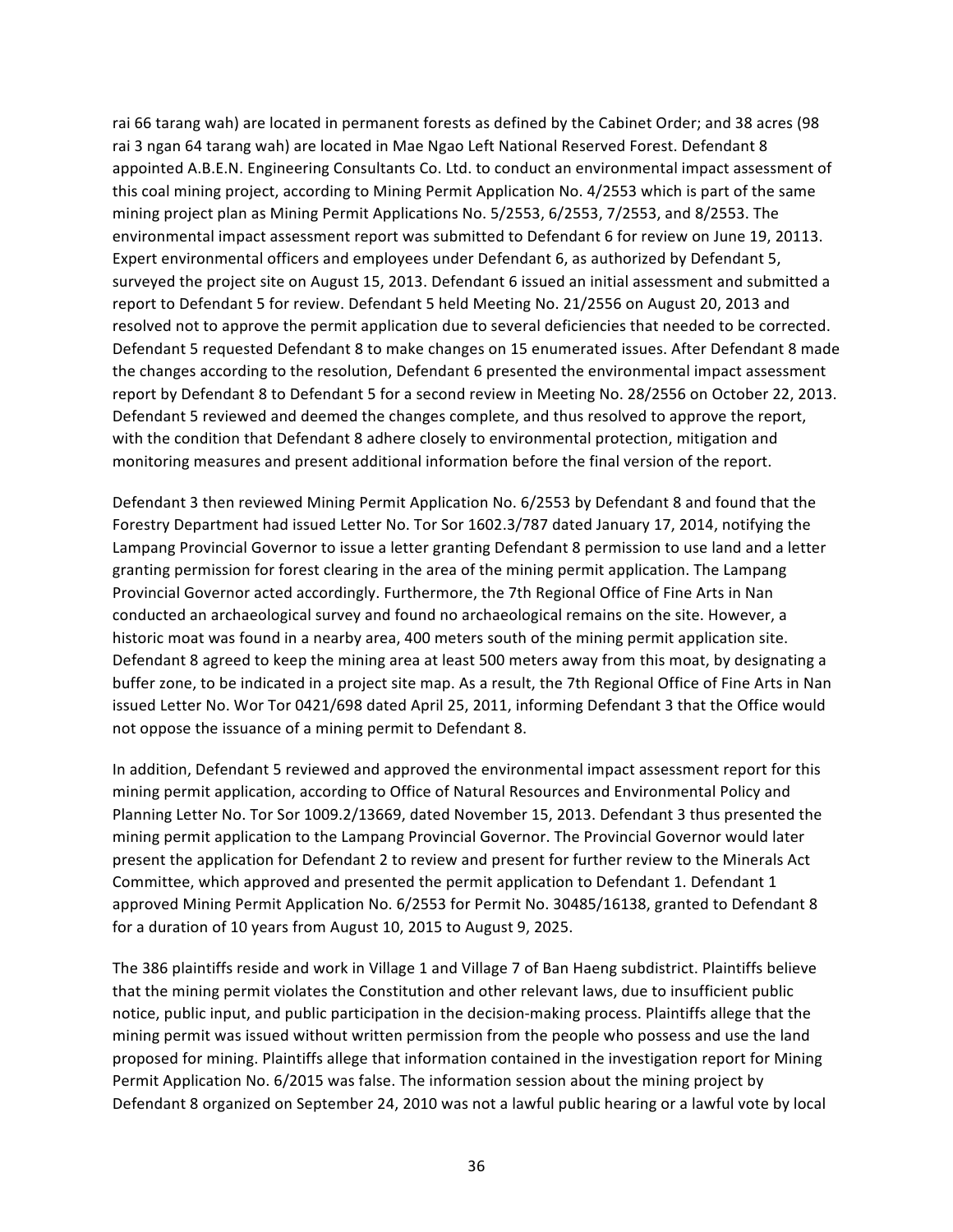residents. When the Council of Defendant 7 relied on the minutes from this meeting to review and approve the mining project proposal by Defendant 8 on September 28, 2010, the resolution was thus also unlawful. The Lampang Provincial Governor, as authorized by the Minister of Natural Resources and the Environment, issued Permission Letters allowing Defendant 8 to enter and use forest land for mining, despite opposition by local residents. Plaintiffs allege that these Permission Letters and all related orders were issued in violation of the 2005 Forestry Department Regulation on Permitting Uses or Residency in National Reserved Forests.

On March 4, 2020, the Chiang Mai Administrative Court issued a decision on Undecided Case No. Sor 13/2557 and Decided Case No. Sor 1/2563. The Court revoked the Permission Letters Authorizing Entry or Residency in National Reserved Forests, which the Director General of the Forestry Department granted to Defendant 8 to enter the Mae Ngao Left National Reserved Forest in Village 1 and Village 7 of Ban Haeng subdistrict, Ngao district, Lampang province, for the purpose of lignite coal mining according to Mining Permit Applications No. 5/2553, 6/2553, and 7/2553. The Court also revoked the Forest Clearing Permits which the Lampang Provincial Governor issued to Defendant 8, permitting forest clearing in Ban Haeng subdistrict, Ngao district, Lampang province, for the purpose of lignite coal mining according to Mining Permit Applications No. 5/2553 and 6/2553, with retroactive effect to the date of issuance. Plaintiffs allege that the environmental impact assessment report which Defendants 5 and 6 approved lacked public participation from relevant parties and relied on incorrect and unreliable information. In addition, Defendant 4 issued the investigation report on local opposition to the mining permit application dated July 10, 2015 which relied on false information.

Thus, plaintiffs filed this complaint, asking the Court to revoke Mining Permit No. 30485/16138 and all procedures related to the mining permit application. They also asked the Court to compel Defendants 1 to 7 to act according to the Constitution and laws, provide advance notice to the public, inform the public with appropriate and honest information, organize sufficient and genuine public hearings, and evaluate the environmental and health impacts with public input before taking any official action to issue the mining permit.

The question in this case is whether Defendant 1 lawfully issued Mining Permit No. 30485/16135 dated August 10, 2013 to Defendant 8.

First, we must determine whether the court has jurisdiction to review this complaint. According to Section 9 Paragraph 1 of the 1999 Act on Establishment of Administrative Courts and Administrative Court Procedures, the administrative court has the authority to adjudicate or issue orders in the following matters: (1) disputes involving an unlawful action by an administrative agency or a government official, including the issuance of rules, orders, or any other acts .... Section 42 Paragraph 1 states that any person who is injured or faces unavoidable injury or harm as a consequence of an act or omission by an administrative agency or a government official, or any person who has a dispute involving an administrative contract or any other circumstance falling within the Administrative Court's jurisdiction under Section 9, may file a complaint with the administrative court, provided that the redress or alleviation of such injury or the termination of such dispute requires a decree as specified in Section 72. Paragraph 2 states that if the law provides specific procedures for the redress of any grievance or injury, judicial review may be sought only after following those specific procedures and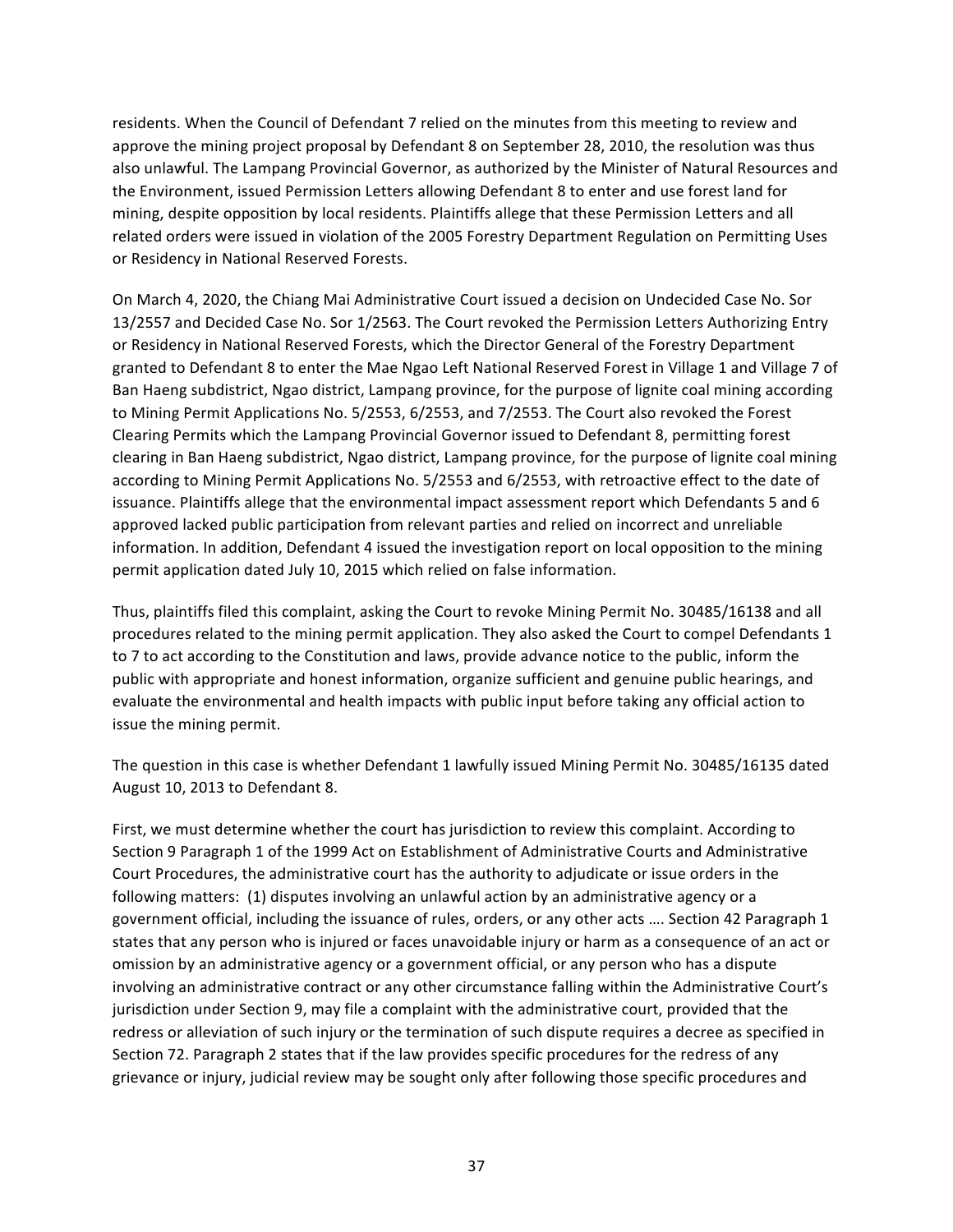after an order has been issued under such law or after no order has been issued within a reasonable period of time or within such time as prescribed by law.

Section 49 states that subject to other specific laws, to seek judicial review, the complaint must be filed within 90 days from the day that the plaintiff knew or should have known of the cause of action, or within 90 days from the day that the plaintiff submitted a petition to the government agency or the government official to act according to their legal duty and the plaintiff did not receive a written explanation from the administrative agency or the government official, or the plaintiff received the explanation but believes it to be unreasonable. Section 72 Paragraph 1 states that in adjudication, the administrative court has the authority to issue a decree for any of the following: (1) order the revocation of a rule or an order, or order an administrative agency or a government official to refrain in part or in whole from an alleged unlawful act according to Section 1 Paragraph 1. ... Section 36 of the 2000 Supreme Administrative Court Judicial Conference Regulation on Administrative Procedure states that the case is pending review from the day that the complaint is filed. As a result, (1) plaintiffs may not submit the same complaint to the same court or other courts ... Section 96 states that when the court issues a decision or a final ruling on any legal issue within the case, it is prohibited to pursue another hearing in the same court for the same case or on the same issues for which the court has issued a final ruling. ... Section 97 states that when a decision or court order is final, the same parties may not sue one another on the decided legal issues based on the same cause of action.

Here, the 386 plaintiffs allege that Defendant 1 unlawfully issued Mining Permit No. 30485/16135 dated August 10, 2015 for Defendant 8 to operate a coal mine in Village 1 and Village 7 of Ban Haeng subdistrict, Ngao district, Lampang province. Because this mining permit is a legal act by Defendant 1 according to the Minerals Act, it established legal relations between parties which may result in establishing legal rights for the permit applicant. Thus, the permit is an administrative order within the definition under Section 5 of the 1996 Administrative Procedures Act. When the 386 plaintiffs filed their complaint requesting a revocation of the permit, the dispute involves an unlawful action by an administrative agency or a government official according to Section 9 Paragraph 1(1) of the 1999 Act on Establishment of Administrative Courts and Administrative Court Procedures. All 386 plaintiffs reside and work in Village 1 and Village 7 of Ban Haeng subdistrict, Ngao district, Lampang province, which is the location of the mining permit in dispute. Thus, plaintiffs have the right to participate in the balanced and sustainable protection, promotion and enhancement of environmental quality and biological diversity in the area. The purpose of this constitutional protection is to provide for normal and continuous livelihood in an environmental that will not cause harm to their health, welfare, or quality of life. In addition, the 386 plaintiffs are stakeholders who are directly impacted, more than the general public, from the mining operation in the disputed permit. Even though the mine has not begun operating at the time the complaint was filed, the 386 plaintiffs are persons who may be unavoidably injured or harm by the issuance of the mining permit by Defendant 1. In addition, the 386 plaintiffs petitioned the court to revoke the mining permit in dispute, which is a relief that the court is authorized to issue according to Section 72 Paragraph 1(1) of the Act. Thus, all 386 plaintiffs have the right to sue in administrative court, according to Section 42 Paragraph 1 of the 1999 Act on Establishment of Administrative Courts and Administrative Court Procedures. Because plaintiffs are not opposing parties in the administrative order, they are not required to appeal the order before filling the complaint in court and may directly seek judicial review.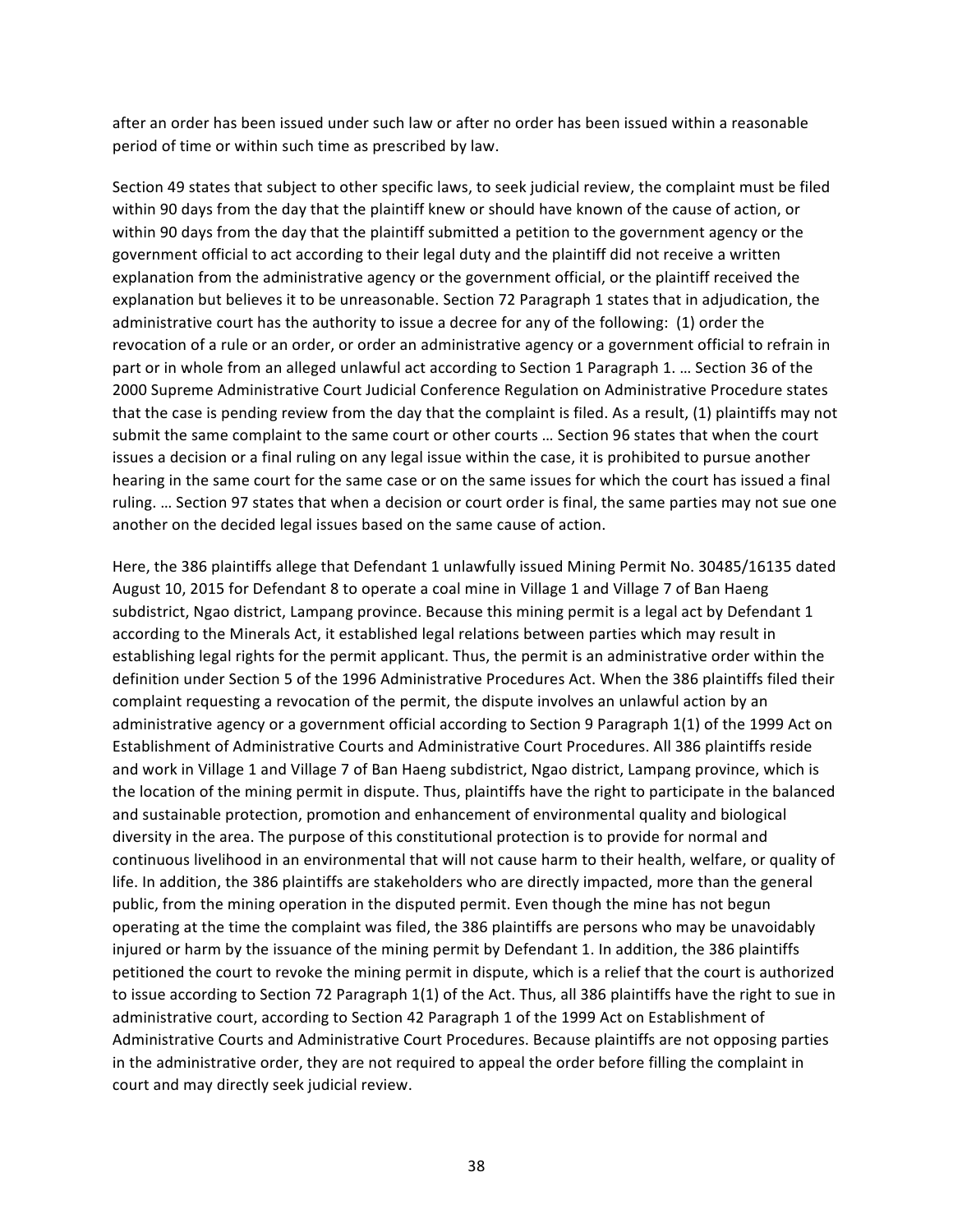Here, Defendant 1 issued the disputed mining permit to Defendant 8 on August 10, 2015. Thus, the 386 plaintiffs knew or should have known of the cause of action not before August 10, 2015. All 386 plaintiffs filed the complaint on October 22, 2015. Thus, the complaint was filed within the 90-day requirement beginning from the day that the cause of action was known or should have been known, according to Section 49 of the 1999 Act on Establishment of Administrative Courts and Administrative Court Procedures.

This case contains facts about the mining permit application that are similar or close to the facts of Undecided Case No. Sor 2/2556 and Undecided Case No. Sor 13/2557 pending review by the Chiang Mai Administrative Court. However, the demand in this case is to revoke the mining permit that Defendant 1 issued to Defendant 8. This demand is different from the ones in Undecided Case No. Sor 2/2556 and Undecided Case No. Sor 13/2557. Therefore, the complaints are distinct pleadings containing distinct arguments. This is neither a duplicate complaint, a repetitive hearing, nor a repetitive complaint according to Sections 36(1), 96, or 97 of the 2000 Supreme Administrative Court Judicial Conference Regulation on Administrative Procedure.

Defendants 4 and 8 allege that all 386 plaintiffs should not have the right to sue because they filed this complaint in bad faith. They allege that plaintiffs have always been negotiating for personal gain and rely on violence. They also allege that plaintiffs are exercising their rights to cause harm for Defendant 8. In the court's view, the right to sue in administrative court must be defined by legal criteria and conditions. Here, all 386 plaintiffs have the right to sue according to legal criteria and conditions. There is no clear evidence to verify the alleged bad faith among the 386 plaintiffs, as Defendants 4 and 8 argued. Thus, the allegations are dismissed for lacking credibility.

Defendants 5 and 6 allege that some plaintiffs are not injured parties because they already received compensation for land use from Defendant 8. In the court's view, the injury or harm that plaintiffs allege to receive from the mining permit, which is the cause of action, is not limited only to land use. The alleged injury includes many environmental and health impacts that arise from coal mining. Receiving compensation from Defendant 8 does not eliminate all potential injury or harm. These plaintiffs still have the right to sue in administrative court. These allegations by Defendants 5 and 6 are dismissed, according to the aforementioned reasoning. Therefore, this complaint meets the criteria for judicial review and falls within this court's jurisdiction to adjudicate or issue an order.

Next, we just determine whether the mining permit review process for Defendant 8 was conducted lawfully, according to essential procedural requirements under law. Here, Section 44 Paragraph 1 of the 1967 Minerals Act states that whoever wishes to submit a mining permit application shall submit the application to the local Mineral Industry Officer, along with credible evidence that minerals have been found or that the desired mineral exists within the site of the permit application. Section 47 Paragraph 1 states that upon receipt of the mining permit application, the Officer shall designate the mining permit area by a boundary survey or any other method that meets the requirements of a ministerial rule. According to Section 8 of the 2004 Department of Primary Industries and Mines Regulations on Mining Permit Applications, Permit Issuances, Permit Renewals and Permit Transfers, the local Mineral Industry Officer upon recording the permit application shall do the following ... (5) If the permit application area is forest land or is under the jurisdiction of another government agency, the Officer shall send a letter detailing the mining permit application, along with a map and location of the site to the local Office of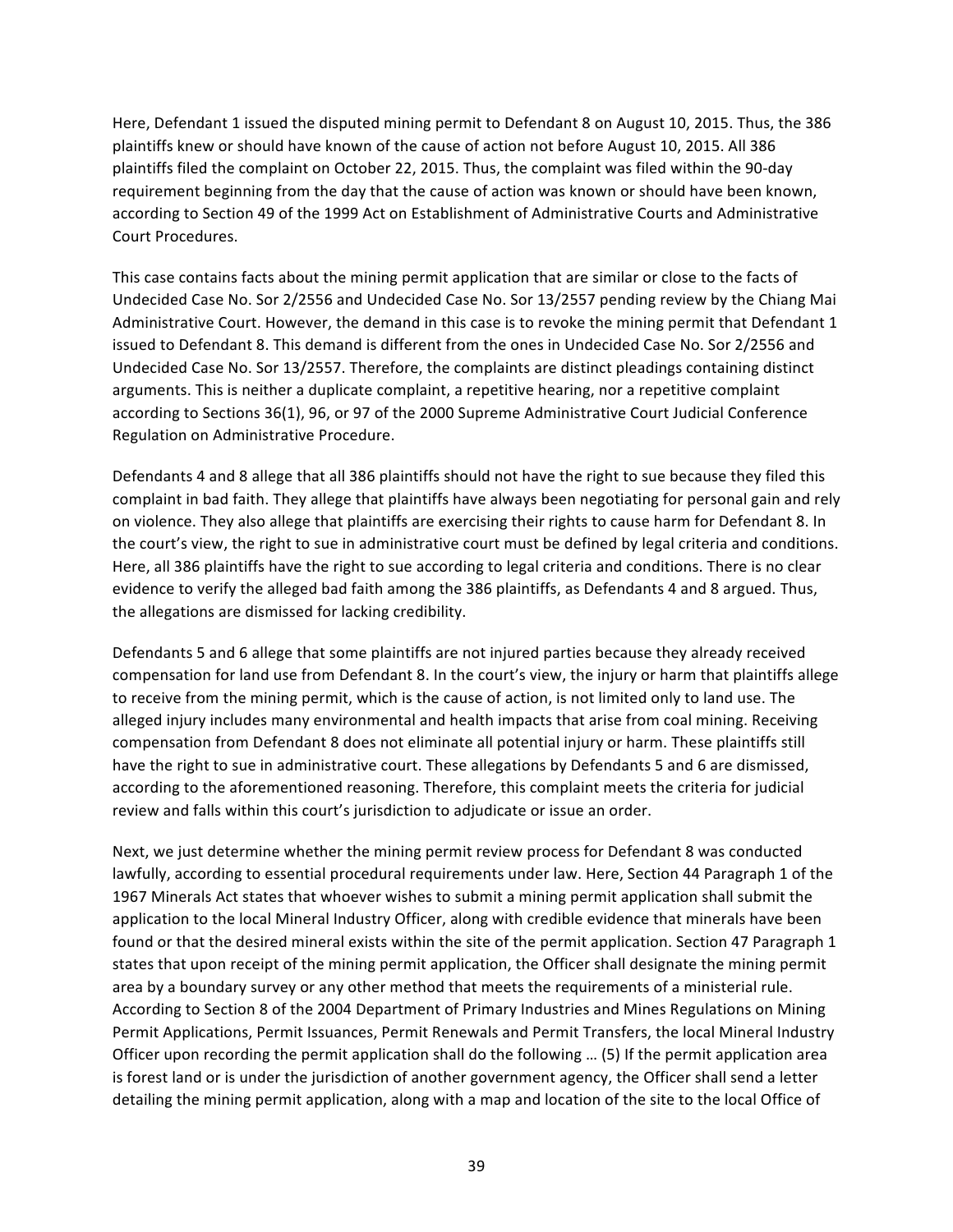Forestry or the government agency that oversees the area. ... Section 9 Paragraph 1 states that the Officer shall inform the permit applicant as follows ... (5) If the permit application area is forest land, the Officer shall inform the applicant to file a request for permission to use or reside in a forest area. ... Section 8 of the 2005 Forestry Department Regulation on Permitting Uses or Residency in National Reserved Forests states that forests eligible for permitting use or residency must meet the following criteria: ... (5) No conflict with people on-site or in nearby areas, and approval must be received from the Subdistrict Council or the Subdistrict Administrative Organization Council where the forest is located. ... Based on these legal provisions, it is clear that the mining permit review process is related to land uses, particularly of public lands. Mining permit applicants who seek to use public land must seek land use permission directly from the government agencies that oversee the land. The review process for land use approval differs for each type of public land, according to specific regulations beyond the Minerals Act. Thus, the mining permit application and government agencies involved in the mining permit review process must strictly adhere to the essential procedural requirements under law and must follow every legal step. Otherwise, the permitted land use becomes an unlawful act, affecting the issuance of the mining permit by the authorized party, and rendering the mining permit an unlawful act as well.

Here, the Chiang Mai Administrative Court ruled in Undecided Case No. Sor 13/2557 and Decided Case No. Sor 1/2563 dated March 4, 2020 between Ms. Sommai Harntecha as Plaintiff 1 and 439 other plaintiffs v. Director General of the Forestry Department as Defendant 1 and 8 other defendants. According to the ruling, Kiew Luang Co. Ltd. (Defendant 8 in the current case) filed a mining permit application for a national reserved forest, which still was a subject of conflict with the people on-site and in nearby areas. Section 8 of the 2005 Forestry Department Regulation on Permitting Uses or Residency in National Reserved Forests is an essential procedural requirement under law. Thus, the Permission Letters to Use or Reside in a National Reserved Forest Volume 16, No. 96, No. 97, and No. 98 dated March 24, 2014 issued by the Director General of the Forestry Department to Kiew Luang Co. Ltd. (Defendant 8 in the current case) to enter Mae Ngao Left National Reserved Forest in Village 1 and Village 7 of Ban Haeng subdistrict, Ngao district, Lampang province for the purpose of operating a lignite coal mine according to Mining Permit Applications No. 5/2553, 6/2553, and 7/2553 and the Forest Clearing Permits Volume 1233 No. 4 and No. 5 dated March 24, 2014 issued by the Lampang Provincial Governor permitting to Kiew Luang Co. Ltd. to clear forests in Ban Haeng subdistrict, Ngao district, Lampang province for the purpose of operating a lignite coal mine according to Mining Permit Applications No. 5/2553 and 6/2553 were unlawful acts. The Court revokes the above Permission Letters and Forest Clearing Permits, with retroactive effect to the date of issuance. In effect, the forest areas in this mining permit application have not yet received lawful permission for land use, according to requirements of Section 9 Paragraph 1(5) of the 2004 Department of Primary Industries and Mines Regulations on Mining Permit Applications, Permit Issuances, Permit Renewals and Permit Transfers, which is an essential procedural requirement in the mining permit review process.

Although Defendant 8 completed an environmental impact assessment (EIA) report which Defendant 5 approved, it is still necessary for the relevant government agencies to consider whether the mining permit application (of Defendant 8) followed legally required procedures. Here, as the Chiang Mai Administrative Court ruled in Undecided Case No. Sor 13/2557 and Decided Case No. Sor 1/2563 dated March 4, 2020, the Permission Letter to Use or Reside in Mae Ngao Left National Reserved Forest in Village 1 and Village 7 of Ban Haeng subdistrict, Ngao district, Lampang province issued by the Director General of the Forestry Department to Defendant 8 and the Forest Clearing Permit issued by the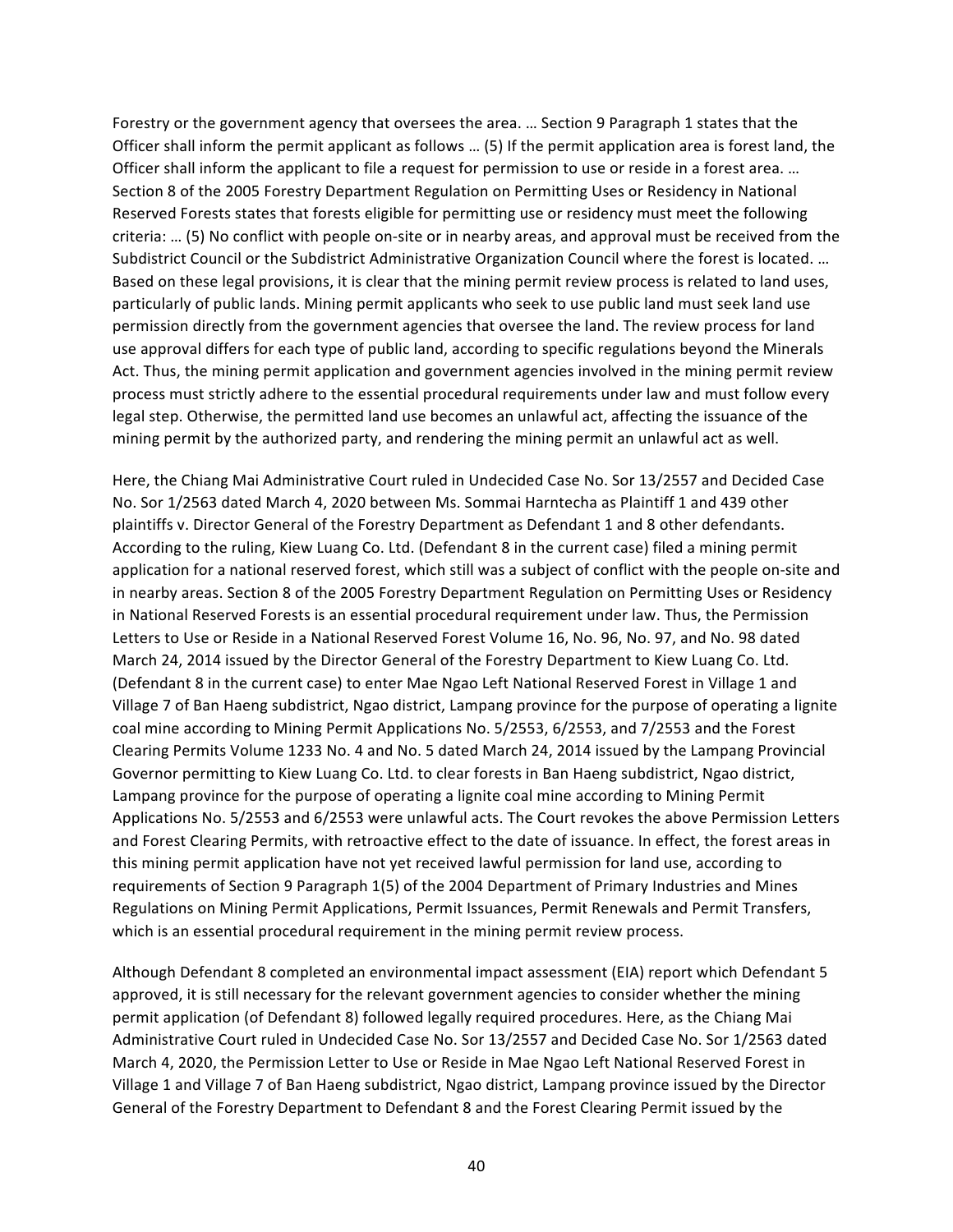Lampang Provincial Governor permitting Defendant 8 to clear forests in the area are unlawful orders. Thus, the mining permit review process by Defendant 1 failed to follow essential procedural requirements under law. It is unnecessary to decide whether the approval by Defendant 5 of the environmental impact assessment (EIA) report of the coal mining project by Defendant 8 was a lawful or an unlawful act, because a decision would not change the outcome of this case. The issuance of Mining Permit No. 30485/16138 dated August 10, 2015 by Defendant 1 for Defendant 8 was unlawful.

As for the parts of the complaint filed against Defendants 2, 3, 4, 6, and 7, the legal authority to issue mining permits according to the Minerals Act lies solely within Defendant 1, not Defendants 2, 3, 4 or 7. In addition, the legal authority to approve environmental impact assessment reports according to the Enhancement and Conservation of National Environmental Quality Act belongs to Defendant 5, not Defendant 6. Therefore, actions by Defendants 2, 3, 4, 6, and 7 were merely preparations and implementations to facilitate an administrative act. Their internal administrative review did not establish legal rights or responsibilities in any person. The 386 plaintiffs were not injured and did not face unavoidable injury, and thus lacked the right to sue Defendants 2, 3, 4, 6, or 7 according to Section 42 Paragraph 1 of the 1999 Act on Establishment of Administrative Courts and Administrative Court Procedures.

The 386 plaintiffs allege that the investigation report on local opposition in the mining permit area dated July 10, 2015 was issued unlawfully. Plaintiffs asked the court to revoke the report, as indicated in complaint demand number 7. In this court's view, the report was merely part of the factfinding process by Defendant 1. It was in no way binding on the exercise of discretion by Defendant 1. Therefore, the 386 plaintiffs were not injured and did not face unavoidable injury, and thus lacked the right to sue for such relief, according to Section 42 Paragraph 1 of the 1999 Act on Establishment of Administrative Courts and Administrative Court Procedures.

The 386 plaintiffs asked the court to compel Defendants 1 to 7 to act according to the Constitution and laws, provide advance notice to the public, inform the public with appropriate and honest information, organize sufficient and genuine public hearings, and evaluate the environmental and health impacts with public input before taking any official action to issue the mining permit, as indicated in complaint demand number 8. In this court's view, Defendants 1-7 are administrative agencies or government officials who are required to act according to the Constitution and laws. As to how to act lawfully or appropriately, it is within the discretion of Defendants 1-7. The court may not interfere with the exercise of discretion by Defendants 1-7. Therefore, this demand is not a relief than the court can grant according to Section 72 of the 1999 Act on Establishment of Administrative Courts and Administrative Court Procedures.

The 386 plaintiffs asked the court to revoke the inspection report that accompanied the application for Mining Permit No. 30485/16138, as indicated in complaint demand number 2; revoke the public hearing meeting minutes dated September 24, 2010, as indicated in complaint demand number 3; revoke the resolution by Council of Defendant 7 dated September 28, 2010, as indicated in complaint demand number 4; and declare unlawful the Permission Letters to use or reside in a national reserved forest to operate a lignite coal mine according to Mining Permit Applications No. 5-7/2553, which were used in issuing Mining Permit No. 30485/16138 for Defendant 8, and the Permit for Forest Clearing according to Mining Permit Applications No. 5/2553 and 6/2553, as indicated in complaint demand number 6. Here,